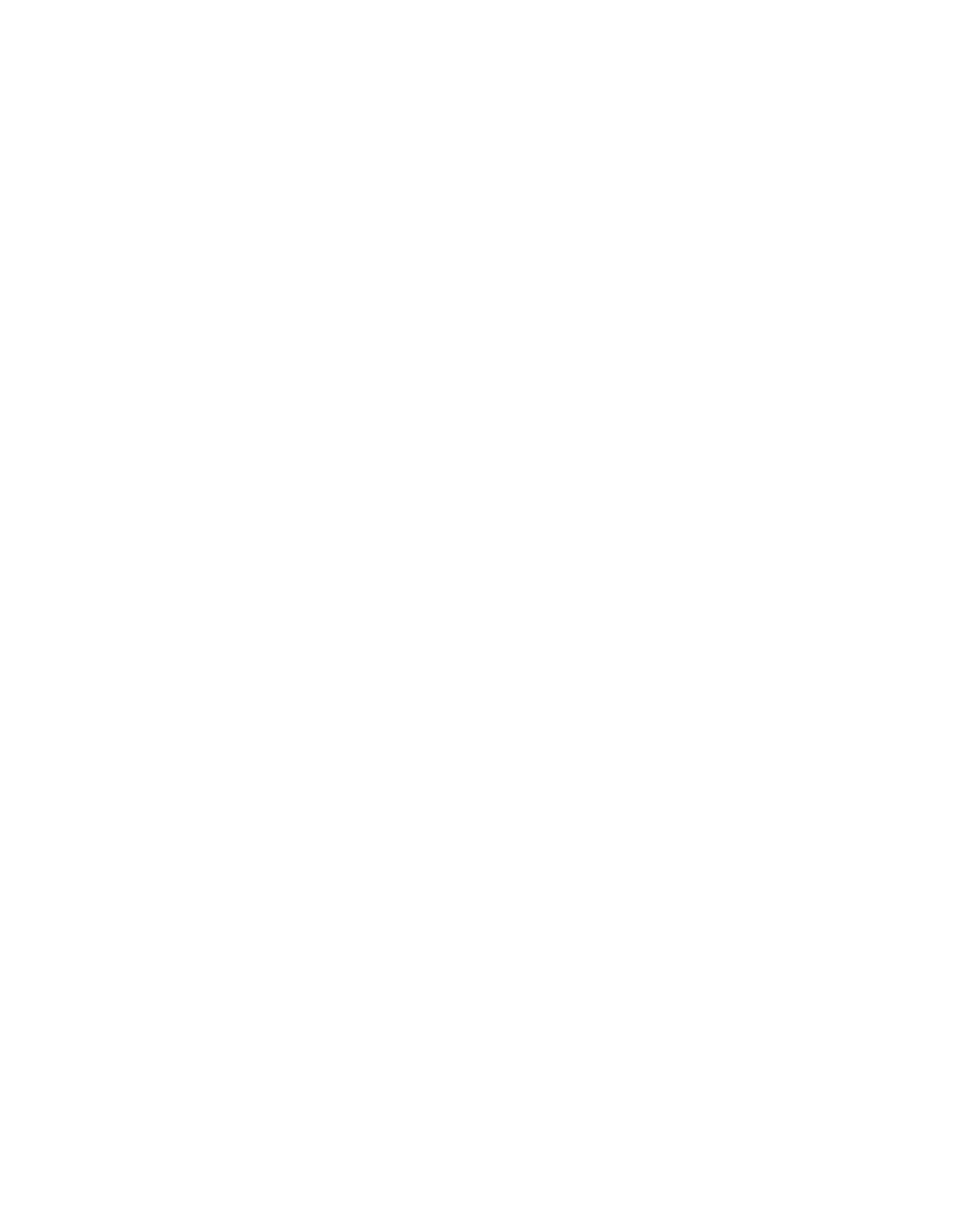Sec. 6. To be approved to provide community-based sheltered employment services, an applicant shall meet the following requirements:

(1) Be an entity.

(2) Be accredited by one (1) of following organizations:

(A) The Commission on Accreditation of Rehabilitation Facilities (CARF) or its successor.

(B) The Council on Quality and Leadership in Supports for People with Disabilities or its successor.

(C) The Joint Commission on Accreditation of Healthcare Organizations (JACHO *[sic., JCAHO]*) or its successor.

(D) The National Commission on Quality Assurance or its successor.

(E) An independent national accreditation organization approved by the secretary.

(3) Be a not-for-profit entity.

 (4) Certify that, if approved, the entity will provide community-based sheltered employment services using onlypersons who meet the qualifications set out in 460 IAC 6-14-5.

(5) Not be a community mental health center.

 *(Division of Disability and Rehabilitative Services; 460 IAC 6-5-6; filed Nov 4, 2002, 12:04 p.m.: 26 IR 757; readopted filed Sep 26, 2008, 11:11 a.m.: 20081015-IR-460080618RFA; readopted filed Aug 11, 2014, 11:20 a.m.: 20140910-IR-460140241RFA)* 

### **460 IAC 6-5-7 Community education and therapeutic activity services provider qualifications**

Authority: IC 12-9-2-3; IC 12-11-1.1-9; IC 12-11-2.1-12 Affected: IC 12-11-1.1; IC 12-11-2.1

 Sec. 7. To be approved to provide community education and therapeutic activities services, an applicant shall be otherwise approved to provide supported living services approved under this article. *(Division of Disability and Rehabilitative Services; 460 IAC 6-5-7; filed Nov 4, 2002, 12:04 p.m.: 26 IR 757; filed Aug 29, 2003, 10:30 a.m.: 27 IR 105; readopted filed Sep 26, 2008, 11:11 a.m.: 20081015-IR-460080618RFA; readopted filed Aug 11, 2014, 11:20 a.m.: 20140910-IR-460140241RFA)* 

### **460 IAC 6-5-8 Community habilitation and participation services provider qualifications**

Authority: IC 12-9-2-3; IC 12-11-1.1-9; IC 12-11-2.1-12 Affected: IC 12-11-1.1; IC 12-11-2.1

 Sec. 8. (a) To be approved to provide community habilitation and participation services, an applicant shall meet the requirements for direct care staff set out in 460 IAC 6-14-5.

 (b) For an entity to be approved to provide community habilitation and participation services, the entity shall certify that, if approved, the entity will provide community habilitation and support services using only persons who meet the qualifications set out in 460 IAC 6-14-5. *(Division of Disability and Rehabilitative Services; 460 IAC 6-5-8; filed Nov 4, 2002, 12:04 p.m.: 26 IR 757; readopted filed Sep 26, 2008, 11:11 a.m.: 20081015-IR-460080618RFA; readopted filed Aug 11, 2014, 11:20 a.m.: 20140910-IR-460140241RFA)* 

### **460 IAC 6-5-9 Crisis assistance services provider qualifications**

Authority: IC 12-9-2-3; IC 12-11-1.1-9; IC 12-11-2.1-12 Affected: IC 12-11-1.1; IC 12-11-2.1

 Sec. 9. To be approved to provide crisis assistance services, an applicant shall be approved to provide behavioral support services under this article. *(Division of Disability and Rehabilitative Services; 460 IAC 6-5-9; filed Nov 4, 2002, 12:04 p.m.: 26 IR 757; readopted filed Sep 26, 2008, 11:11 a.m.: 20081015-IR-460080618RFA; readopted filed Aug 11, 2014, 11:20 a.m.: 20140910-IR-460140241RFA)* 

### **460 IAC 6-5-10 Enhanced dental services provider qualifications**

Authority: IC 12-9-2-3; IC 12-11-1.1-9; IC 12-11-2.1-12 Affected: IC 12-11-1.1; IC 12-11-2.1; IC 25-14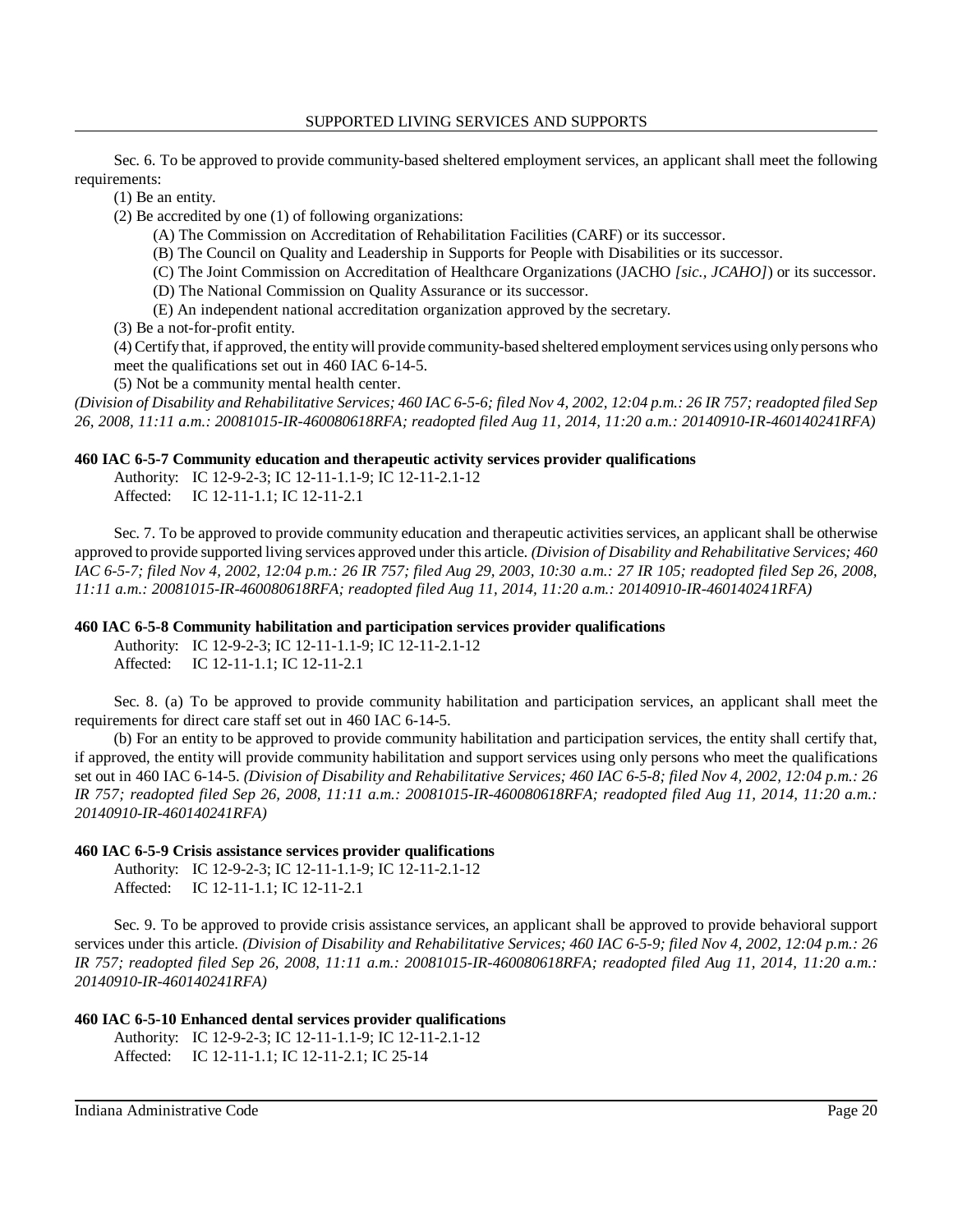#### SUPPORTED LIVING SERVICES AND SUPPORTS

 Sec. 10. (a) To be approved to provide enhanced dental services, an applicant shall be a dentist licensed under IC 25-14. (b) For an entity to be approved to provide enhanced dental services, the entity shall certify that, if approved, the entity will provide enhanced dental services using only persons who meet the qualifications set out in this section. *(Division of Disability and Rehabilitative Services; 460 IAC 6-5-10; filed Nov 4, 2002, 12:04 p.m.: 26 IR 758; readopted filed Sep 26, 2008, 11:11 a.m.: 20081015-IR-460080618RFA; readopted filed Aug 11, 2014, 11:20 a.m.: 20140910-IR-460140241RFA)* 

## **460 IAC 6-5-11 Environmental modification supports provider qualifications**

Authority: IC 12-9-2-3; IC 12-11-1.1-9; IC 12-11-2.1-12

Affected: IC 12-11-1.1; IC 12-11-2.1

Sec. 11. To be approved to provide environmental modification supports, an applicant shall:

 (1) be licensed, certified, registered, or otherwise properly qualified under federal, state, or local laws applicable to the particular service that the applicant desires to perform; and

 (2) certifythat, if approved, the applicant will perform the services in compliance with federal, state, or local laws applicable to the type of modification being made.

 *(Division of Disability and Rehabilitative Services; 460 IAC 6-5-11; filed Nov 4, 2002, 12:04 p.m.: 26 IR 758; readopted filed Sep 26, 2008, 11:11 a.m.: 20081015-IR-460080618RFA; readopted filed Aug 11, 2014, 11:20 a.m.: 20140910-IR-460140241RFA)* 

## **460 IAC 6-5-12 Facility-based sheltered employment services provider qualifications**

Authority: IC 12-9-2-3; IC 12-11-1.1-9; IC 12-11-2.1-12 Affected: IC 12-11-1.1; IC 12-11-2.1

 Sec. 12. To be approved to provide facility-based sheltered employment services, an applicant shall meet the following requirements:

(1) Be an entity.

(2) Be accredited, or provide proof of an application to seek accreditation, by one (1) of the following organizations:

(A) The Commission on Accreditation of Rehabilitation Facilities (CARF) or its successor.

- (B) The Council on Quality and Leadership in Supports for People with Disabilities or its successor.
- (C) The Joint Commission on Accreditation of Healthcare Organizations (JACHO *[sic., JCAHO]*) or its successor.
- (D) The National Commission on Quality Assurance or its successor.
- (E) An independent national accreditation organization approved by the secretary.

(3) Be a not-for-profit entity.

(4) Have sheltered workshop certification from the wage and hour division of the United States Department of Labor.

 (5) Certify that, if approved, the entity will provide services using only persons who meet the qualifications set out in 460 IAC 6-14-5.

 *(Division of Disability and Rehabilitative Services; 460 IAC 6-5-12; filed Nov 4, 2002, 12:04 p.m.: 26 IR 758; readopted filed Sep 26, 2008, 11:11 a.m.: 20081015-IR-460080618RFA; readopted filed Aug 11, 2014, 11:20 a.m.: 20140910-IR-460140241RFA)* 

## **460 IAC 6-5-13 Family and caregiver training services provider qualifications**

Authority: IC 12-9-2-3; IC 12-11-1.1-9; IC 12-11-2.1-12 Affected: IC 12-11-1.1; IC 12-11-2.1

 Sec. 13. To be approved to provide family and caregiver training services, an applicant shall be approved to provide either: (1) community habilitation and participation services; or

(2) residential habilitation and support services;

 under this article. *(Division of Disability and Rehabilitative Services; 460 IAC 6-5-13; filed Nov 4, 2002, 12:04 p.m.: 26 IR 758; readopted filed Sep 26, 2008, 11:11 a.m.: 20081015-IR-460080618RFA; readopted filed Aug 11, 2014, 11:20 a.m.: 20140910-IR-460140241RFA)*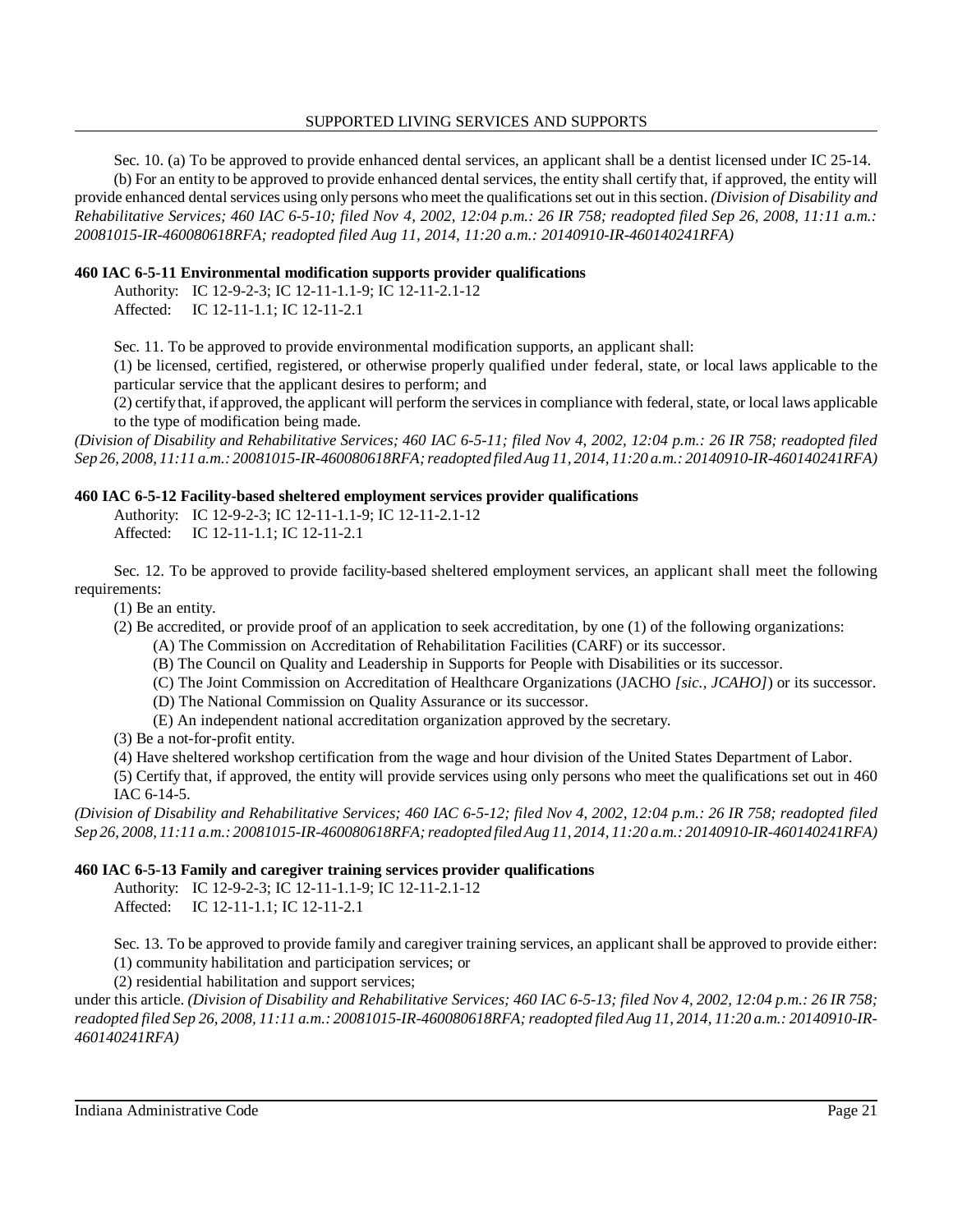#### **460 IAC 6-5-14 Heath care coordination services provider qualifications**

Authority: IC 12-9-2-3; IC 12-11-1.1-9; IC 12-11-2.1-12 Affected: IC 12-11-1.1; IC 12-11-2.1; IC 25-23-1

 Sec. 14. (a) To be approved to provide health care coordination services, an applicant shall be either a registered nurse or licensed practical nurse under IC 25-23-1.

 (b) For an entity to be approved to provide health care coordination services, the entity shall certify that, if approved, the entitywill provide health care coordination services using onlypersons who meet the qualifications set out in this section. *(Division of Disability and Rehabilitative Services; 460 IAC 6-5-14; filed Nov 4, 2002, 12:04 p.m.: 26 IR 758; readopted filed Sep 26, 2008, 11:11 a.m.: 20081015-IR-460080618RFA; readopted filed Aug 11, 2014, 11:20 a.m.: 20140910-IR-460140241RFA)* 

#### **460 IAC 6-5-15 Music therapy services provider qualifications**

Authority: IC 12-9-2-3; IC 12-11-1.1-9; IC 12-11-2.1-12 Affected: IC 12-11-1.1; IC 12-11-2.1

 Sec. 15. (a) To be approved to provide music therapy services, an applicant shall be certified by the National Association of Music Therapists.

 (b) For an entity to be approved to provide music therapy services, the entity shall certify that, if approved, the entity will provide music therapy services using only persons who meet the qualifications set out in this section. *(Division of Disability and Rehabilitative Services; 460 IAC 6-5-15; filed Nov 4, 2002, 12:04 p.m.: 26 IR 758; readopted filed Sep 26, 2008, 11:11 a.m.: 20081015-IR-460080618RFA; readopted filed Aug 11, 2014, 11:20 a.m.: 20140910-IR-460140241RFA)* 

### **460 IAC 6-5-16 Nutritional counseling services provider qualifications**

Authority: IC 12-9-2-3; IC 12-11-1.1-9; IC 12-11-2.1-12 Affected: IC 12-11-1.1; IC 12-11-2.1; IC 25-14.5

 Sec. 16. (a) To be approved to provide nutritional counseling services, an applicant shall be a dietitian certified under IC 25-14.5.

 (b) For an entity to be approved to provide nutritional counseling services, the entity shall certify that, if approved, the entity will provide nutritional counseling services using only persons who meet the qualifications set out in this section. *(Division of Disability and Rehabilitative Services; 460 IAC 6-5-16; filed Nov 4, 2002, 12:04 p.m.: 26 IR 759; readopted filed Sep 26, 2008, 11:11 a.m.: 20081015-IR-460080618RFA; readopted filed Aug 11, 2014, 11:20 a.m.: 20140910-IR-460140241RFA)* 

### **460 IAC 6-5-17 Occupational therapy services provider qualifications**

Authority: IC 12-9-2-3; IC 12-11-1.1-9; IC 12-11-2.1-12 Affected: IC 12-11-1.1; IC 12-11-2.1; IC 25-23.5-5

 Sec. 17. (a) To be approved to provide occupational therapy services as an occupational therapist, an applicant shall be an occupational therapist certified under IC 25-23.5.

 (b) To be approved to provide occupational therapy services as an occupational therapy assistant, an applicant shall be certified under IC 25-23.5-5.

 (c) To be approved to provide occupational therapy services as an occupational therapy aide, an applicant shall meet the requirements of IC 25-23.5-1-5.5 *[IC 25-23.5-1-5.5 was repealed by P.L.197-2011, SECTION 153, effective July 1, 2011.]* and 844 IAC 10-6.

 (d) For an entity to be approved to provide occupational therapy services, the entity shall certify that, if approved, the entity will provide occupational therapy services using only persons who meet the qualifications set out in this section. *(Division of Disability and Rehabilitative Services; 460 IAC 6-5-17; filed Nov 4, 2002, 12:04 p.m.: 26 IR 759; readopted filed Sep 26, 2008, 11:11 a.m.: 20081015-IR-460080618RFA; readopted filed Aug 11, 2014, 11:20 a.m.: 20140910-IR-460140241RFA)*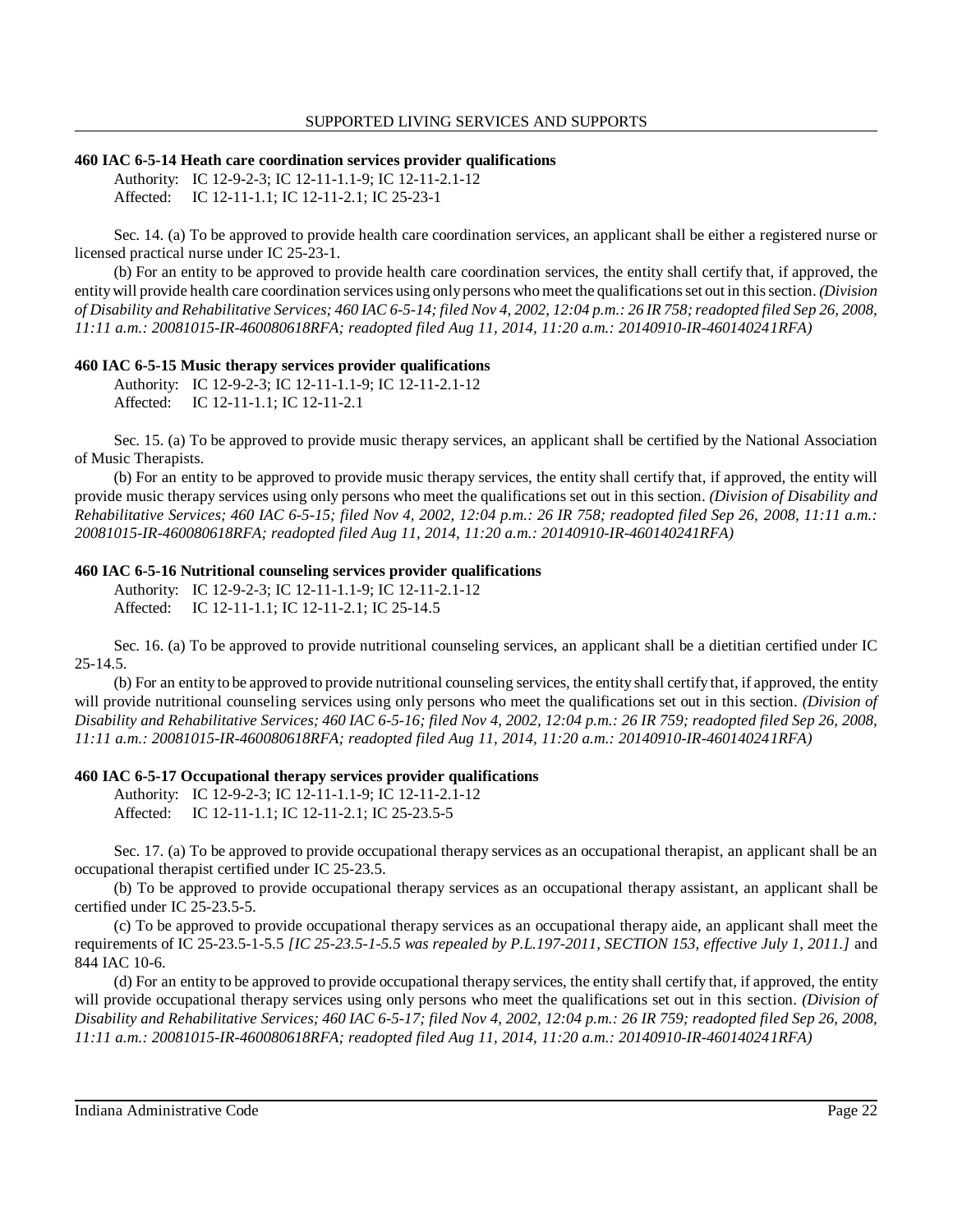#### **460 IAC 6-5-18 Personal emergency response system supports provider qualifications**

Authority: IC 12-9-2-3; IC 12-11-1.1-9; IC 12-11-2.1-12

Affected: IC 12-11-1.1; IC 12-11-2.1

Sec. 18. To be approved to provide personal emergency response system supports, an applicant shall:

 (1) be licensed, certified, registered, or otherwise properly qualified under federal, state, or local laws applicable to the particular service that the applicant desires to perform; and

 (2) certify that, if approved, the applicant will perform the services in compliance with federal, state, or local laws applicable to a personal emergency response system.

 *(Division of Disability and Rehabilitative Services; 460 IAC 6-5-18; filed Nov 4, 2002, 12:04 p.m.: 26 IR 759; readopted filed Sep 26, 2008, 11:11 a.m.: 20081015-IR-460080618RFA; readopted filed Aug 11, 2014, 11:20 a.m.: 20140910-IR-460140241RFA)* 

### **460 IAC 6-5-19 Physical therapy services provider qualifications**

Authority: IC 12-9-2-3; IC 12-11-1.1-9; IC 12-11-2.1-12 Affected: IC 12-11-1.1; IC 12-11-2.1; IC 25-27-1

 Sec. 19. (a) To be approved to provide physical therapy services as a physical therapist, an applicant shall be a physical therapist licensed under IC 25-27-1.

 (b) To be approved toprovide physical therapyservices as a physical therapist's assistant, an applicant shall be certified under IC 25-27-1.

 (c) For an entity to be approved to provide physical therapy services, the entity shall certify that, if approved, the entity will provide physical therapy services using only persons who meet the qualifications set out in this section. *(Division of Disability and Rehabilitative Services; 460 IAC 6-5-19; filed Nov 4, 2002, 12:04 p.m.: 26 IR 759; readopted filed Sep 26, 2008, 11:11 a.m.: 20081015-IR-460080618RFA; readopted filed Aug 11, 2014, 11:20 a.m.: 20140910-IR-460140241RFA)* 

### **460 IAC 6-5-20 Prevocational services provider qualifications**

Authority: IC 12-9-2-3; IC 12-11-1.1-9; IC 12-11-2.1-12 Affected: IC 12-11-1.1; IC 12-11-2.1

 Sec. 20. (a) To be approved to provide prevocational services, an applicant shall meet the requirements for direct care staff set out in 460 IAC 6-14-5.

 (b) For an entity to be approved to provide prevocational services, the entity shall certify that, if approved, the entity will provide prevocational services using only persons who meet the qualification set out in 460 IAC 6-14-5. *(Division of Disability and Rehabilitative Services; 460 IAC 6-5-20; filed Nov 4, 2002, 12:04 p.m.: 26 IR 759; readopted filed Sep 26, 2008, 11:11 a.m.: 20081015-IR-460080618RFA; readopted filed Aug 11, 2014, 11:20 a.m.: 20140910-IR-460140241RFA)* 

### **460 IAC 6-5-21 Therapy services provider qualifications**

 Affected: IC 12-11-1.1; IC 12-11-2.1; IC 25-23.6; IC 25-33-1-5.1 Authority: IC 12-9-2-3; IC 12-11-1.1-9; IC 12-11-2.1-12

Sec. 21. (a) To be approved to provide therapy services, an applicant shall be:

 (1) a psychologist licensed under IC 25-33-1 and have an endorsement as a health service provider in psychology pursuant to IC 25-33-1-5.1(c);

(2) a marriage and family therapist licensed under IC 25-23.6;

(3) a clinical social worker licensed under IC 25-23.6; or

(4) a mental health counselor licensed under IC 25-23.6.

 (b) For an entity to be approved to provide therapy services, the entity shall certify that, if approved, the entity will provide therapy services using only persons who meet the qualifications set out in this section. *(Division of Disability and Rehabilitative Services; 460 IAC 6-5-21; filed Nov 4, 2002, 12:04 p.m.: 26 IR 759; filed Aug 29, 2003, 10:30 a.m.: 27 IR 105; readopted filed*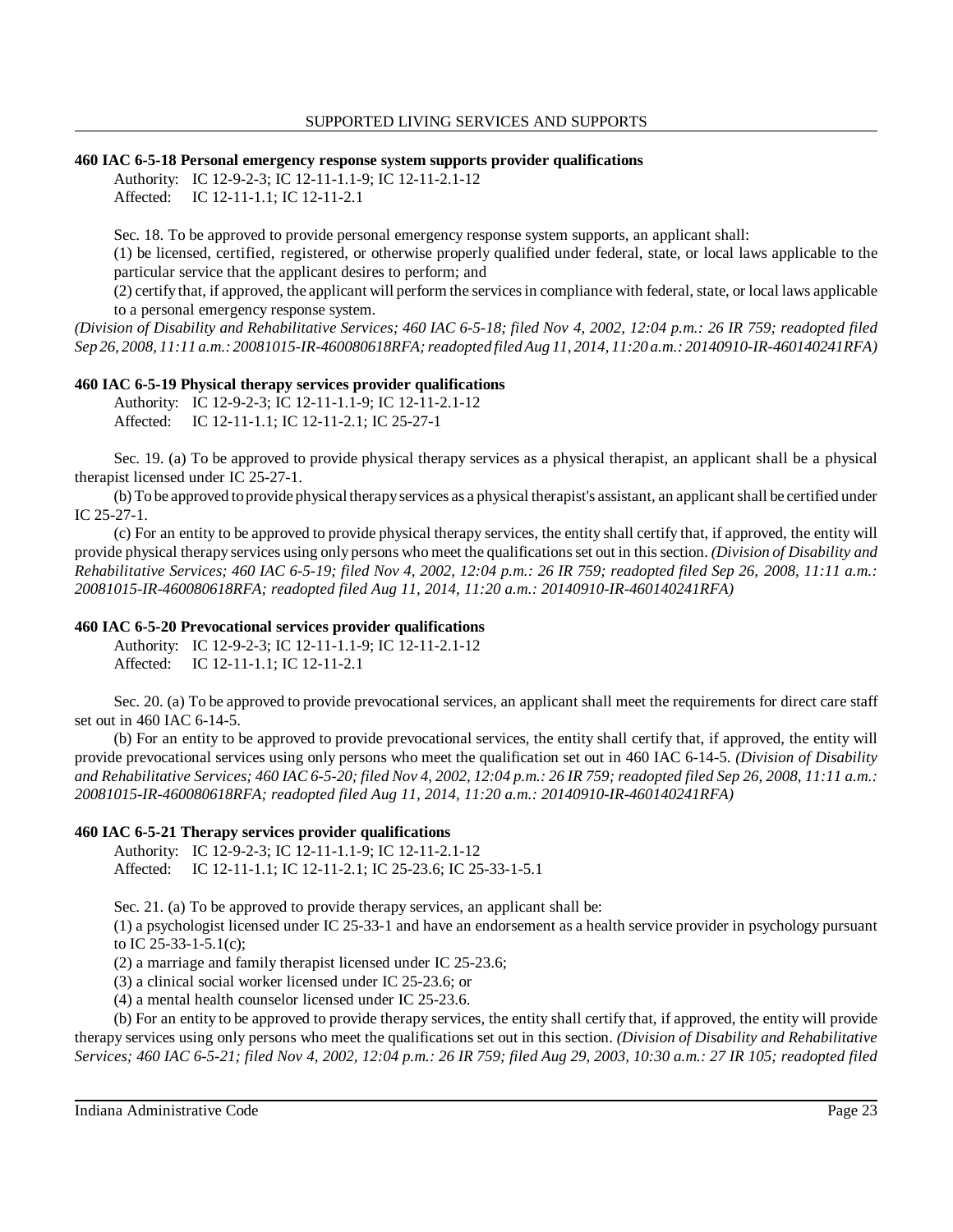*Sep 26, 2008, 11:11 a.m.: 20081015-IR-460080618RFA; readopted filed Aug 11, 2014, 11:20 a.m.: 20140910-IR-460140241RFA)* 

### **460 IAC 6-5-22 Recreational therapy services provider qualifications**

Authority: IC 12-9-2-3; IC 12-11-1.1-9; IC 12-11-2.1-12 Affected: IC 12-11-1.1; IC 12-11-2.1

 Sec. 22. (a) To be approved to provide recreational therapy services, an applicant shall be certified by the national council for therapeutic recreation certification.

 (b) To be approved to provide recreational therapy services, an entity shall certify that, if approved, the entity will provide recreational therapy services using only persons who meet the qualifications set out in this section. *(Division of Disability and Rehabilitative Services; 460 IAC 6-5-22; filed Nov 4, 2002, 12:04 p.m.: 26 IR 760; readopted filed Sep 26, 2008, 11:11 a.m.: 20081015-IR-460080618RFA; readopted filed Aug 11, 2014, 11:20 a.m.: 20140910-IR-460140241RFA)* 

### **460 IAC 6-5-23 Rent and food for unrelated live-in caregiver supports provider qualifications**

Authority: IC 12-9-2-3; IC 12-11-1.1-9; IC 12-11-2.1-12

Affected: IC 12-11-1.1; IC 12-11-2.1

 Sec. 23. To be approved to provide rent and food for unrelated live-in caregiver supports, an applicant shall be approved to provide:

(1) community habilitation and participation services; or

(2) residential habilitation and support services;

 under this article. *(Division of Disability and Rehabilitative Services; 460 IAC 6-5-23; filed Nov 4, 2002, 12:04 p.m.: 26 IR 760; readopted filed Sep 26, 2008, 11:11 a.m.: 20081015-IR-460080618RFA; readopted filed Aug 11, 2014, 11:20 a.m.: 20140910-IR-460140241RFA)* 

### **460 IAC 6-5-24 Residential habilitation and support services provider qualifications**

Authority: IC 12-9-2-3; IC 12-11-1.1-9; IC 12-11-2.1-12 Affected: IC 12-11-1.1; IC 12-11-2.1

 Sec. 24. (a) To be approved to provide residential habilitation and support services, an applicant shall meet the requirements for direct care staff set out in 460 IAC 6-14-5.

 (b) In order an entity to be approved to provide residential habilitation and support services, the entity shall certify that, if approved, the entity will provide residential habilitation and support services using only persons who meet the qualifications set out in 460 IAC 6-14-5. *(Division of Disability and Rehabilitative Services; 460 IAC 6-5-24; filed Nov 4, 2002, 12:04 p.m.: 26 IR 760; readopted filed Sep 26, 2008, 11:11 a.m.: 20081015-IR-460080618RFA; readopted filed Aug 11, 2014, 11:20 a.m.: 20140910-IR-460140241RFA)* 

### **460 IAC 6-5-25 Residential living allowance and management services provider qualifications**

Authority: IC 12-9-2-3; IC 12-11-1.1-9; IC 12-11-2.1-12 Affected: IC 12-11-1.1; IC 12-11-2.1

 Sec. 25. To be approved to provide residential living allowance and management services, an applicant shall be approved to provide either:

(1) residential habilitation and support services; or

(2) community habilitation and participation services;

 under this article. *(Division of Disability and Rehabilitative Services; 460 IAC 6-5-25; filed Nov 4, 2002, 12:04 p.m.: 26 IR 760; readopted filed Sep 26, 2008, 11:11 a.m.: 20081015-IR-460080618RFA; readopted filed Aug 11, 2014, 11:20 a.m.: 20140910-IR-460140241RFA)*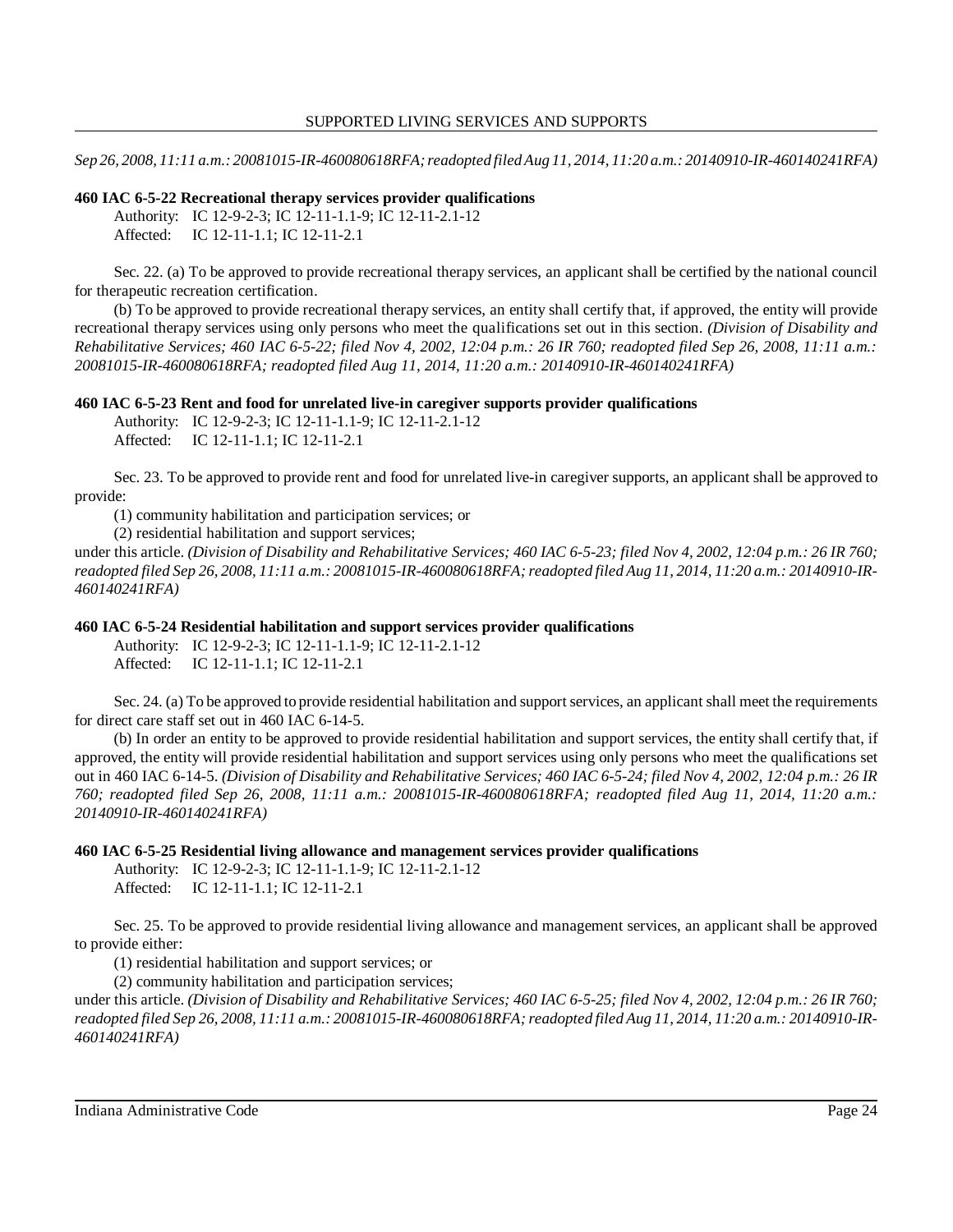## **460 IAC 6-5-26 Respite care services provider qualifications**

Authority: IC 12-9-2-3; IC 12-11-1.1-9; IC 12-11-2.1-12 Affected: IC 12-11-1.1; IC 12-11-2.1

 Sec. 26. (a) To be approved to provide respite care services, an applicant shall meet the requirements for direct care staff set out in 460 IAC 6-14-5.

(b) For an entity to be approved to provide respite care services, the entity shall meet both of the following requirements:

- (1) Be one (1) of the following types of entities:
	- (A) A home health agency.
	- (B) An approved adult day service provider under this article.
	- (C) An entity providing residential services to unrelated individuals.

 (2) Certify that, if approved, the entity will provide respite care services using only persons who meet the direct care staff qualifications set out in 460 IAC 6-14-5.

 *(Division of Disability and Rehabilitative Services; 460 IAC 6-5-26; filed Nov 4, 2002, 12:04 p.m.: 26 IR 760; readopted filed Sep 26, 2008, 11:11 a.m.: 20081015-IR-460080618RFA; readopted filed Aug 11, 2014, 11:20 a.m.: 20140910-IR-460140241RFA)* 

## **460 IAC 6-5-27 Specialized medical equipment and supplies supports provider qualifications**

Authority: IC 12-9-2-3; IC 12-11-1.1-9; IC 12-11-2.1-12

Affected: IC 12-11-1.1; IC 12-11-2.1

Sec. 27. To be approved to provide specialized medical equipment and supplies supports, an applicant shall:

 (1) be licensed, certified, registered, or otherwise properly qualified under federal, state, or local laws applicable to the particular service that the applicant desires to perform; and

 (2) certify that, if approved, the applicant will perform the services in compliance with federal, state, or local laws applicable to the type of equipment and supplies being provided.

 *(Division of Disability and Rehabilitative Services; 460 IAC 6-5-27; filed Nov 4, 2002, 12:04 p.m.: 26 IR 760; readopted filed Sep 26, 2008, 11:11 a.m.: 20081015-IR-460080618RFA; readopted filed Aug 11, 2014, 11:20 a.m.: 20140910-IR-460140241RFA)* 

## **460 IAC 6-5-28 Speech-language therapy services provider qualifications**

Authority: IC 12-9-2-3; IC 12-11-1.1-9; IC 12-11-2.1-12 Affected: IC 12-11-1.1; IC 12-11-2.1; IC 25-35.6-1-2

 Sec. 28. (a) To be approved to provide speech-language therapy services as a speech-language pathologist, an applicant shall be a speech-language pathologist licensed under IC 25-35.6.

(b) To be approved to provide speech language therapy services as a speech-language pathology aide, an applicant shall be:

(1) a speech-language pathology aide as defined in IC 25-35.6-1-2; and

(2) registered pursuant to 880 IAC 1-2.

 (c) For an entity to be approved to provide speech-language therapy services, the entity shall certify that, if approved, the entitywill provide speech-language therapyservices using onlypersons whomeet the qualifications set out in this section. *(Division of Disability and Rehabilitative Services; 460 IAC 6-5-28; filed Nov 4, 2002, 12:04 p.m.: 26 IR 760; readopted filed Sep 26, 2008, 11:11 a.m.: 20081015-IR-460080618RFA; readopted filed Aug 11, 2014, 11:20 a.m.: 20140910-IR-460140241RFA)* 

## **460 IAC 6-5-29 Supported employment services provider qualifications**

Authority: IC 12-9-2-3; IC 12-11-1.1-9; IC 12-11-2.1-12 Affected: IC 12-11-1.1; IC 12-11-2.1

Sec. 29. To be approved to provide supported employment services, an applicant shall meet the following requirements:

 (1) Be accredited by, or provide proof of an application to seek accreditation from, one (1) of the following organizations: (A) The Commission on Accreditation of Rehabilitation Facilities (CARF) or its successor.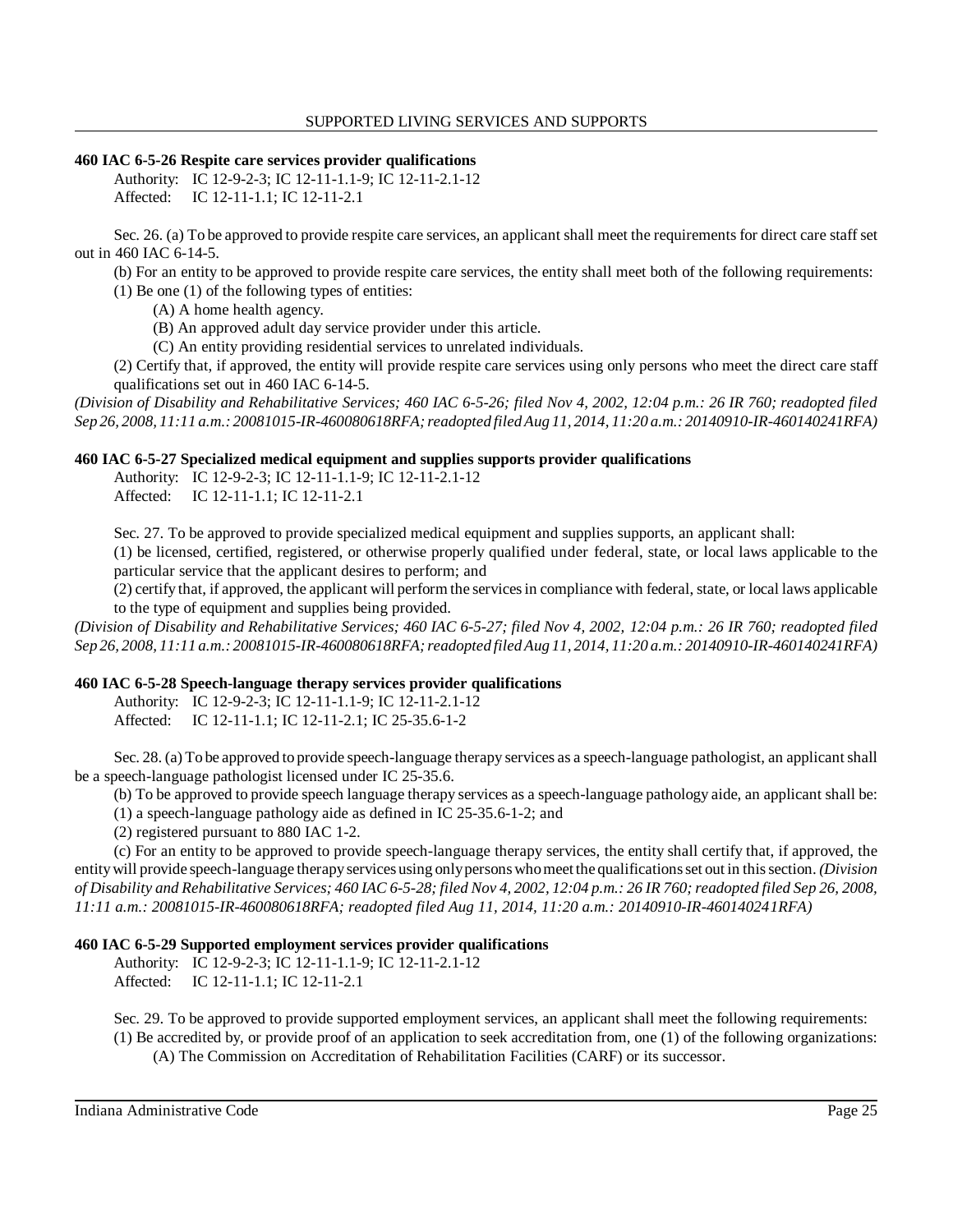(B) The Council on Quality and Leadership in Supports for People with Disabilities or its successor.

(C) The Joint Commission on Accreditation of Healthcare Organizations (JCAHO) or its successor.

(D) The National Commission on Quality Assurance or its successor.

(E) An independent national accreditation organization approved by the secretary.

 (2) Certify that, if approved, the applicant will provide services using only persons who meet the qualifications set out in 460 IAC 6-14-5.

 *(Division of Disability and Rehabilitative Services; 460 IAC 6-5-29; filed Nov 4, 2002, 12:04 p.m.: 26 IR 761; readopted filed Sep 26, 2008, 11:11 a.m.: 20081015-IR-460080618RFA; readopted filed Aug 11, 2014, 11:20 a.m.: 20140910-IR-460140241RFA)* 

## **460 IAC 6-5-30 Transportation services provider qualifications**

Authority: IC 12-9-2-3; IC 12-11-1.1-9; IC 12-11-2.1-12 Affected: IC 12-11-1.1; IC 12-11-2.1; IC 12-17.2-2-4

Sec. 30. (a) To be approved to provide transportation services, an applicant shall be one (1) of the following:

(1) A community mental retardation and other developmental disabilities centers.

(2) A community mental health center.

(3) A child care center licensed pursuant to IC 12-17.2-2-4.

(4) Otherwise approved under this rule.

 (b) To be approved to provide transportation services, an applicant shall certify that, if approved, transportation services will be provided using only persons having a valid Indiana:

(1) operator's license;

(2) chauffeur's license;

(3) public passenger chauffeur's license; or

(4) commercial driver's license;

 issued to the person by the Indiana bureau of motor vehicles to drive the type of motor vehicle for which the license was issued.  *(Division of Disability and Rehabilitative Services; 460 IAC 6-5-30; filed Nov 4, 2002, 12:04 p.m.: 26 IR 761; readopted filed Sep 26, 2008, 11:11 a.m.: 20081015-IR-460080618RFA; readopted filed Aug 11, 2014, 11:20 a.m.: 20140910-IR-460140241RFA)* 

### **460 IAC 6-5-31 Transportation supports provider qualifications**

Authority: IC 12-9-2-3; IC 12-11-1.1-9; IC 12-11-2.1-12 Affected: IC 12-11-1.1; IC 12-11-2.1

 Sec. 31. To be approved to provide transportation supports, an applicant shall be otherwise approved to provide supported living services under this article. *(Division of Disability and Rehabilitative Services; 460 IAC 6-5-31; filed Nov 4, 2002, 12:04 p.m.: 26 IR 761; readopted filed Sep 26, 2008, 11:11 a.m.: 20081015-IR-460080618RFA; readopted filed Aug 11, 2014, 11:20 a.m.: 20140910-IR-460140241RFA)* 

## **460 IAC 6-5-32 Applied behavior analysis services provider qualifications**

 Affected: IC 12-11-1.1; IC 12-11-2.1; IC 25-22.5; IC 25-33-1-5.1 Authority: IC 12-9-2-3; IC 12-11-1.1-9; IC 12-11-2.1-12

 Sec. 32. (a) To be approved to provide applied behavior analysis services as a lead therapist, an applicant shall meet the following requirements:

(1) Either be a licensed:

(A) psychiatrist under IC 25-22.5; or

 (B) psychologist under IC 25-33 and have an endorsement as a health service provider in psychology pursuant to IC 25-33-1-5.1(c).

(2) Meet all of the following requirements:

(A) Have completed at least one thousand five hundred (1,500) hours of training or supervised experience in the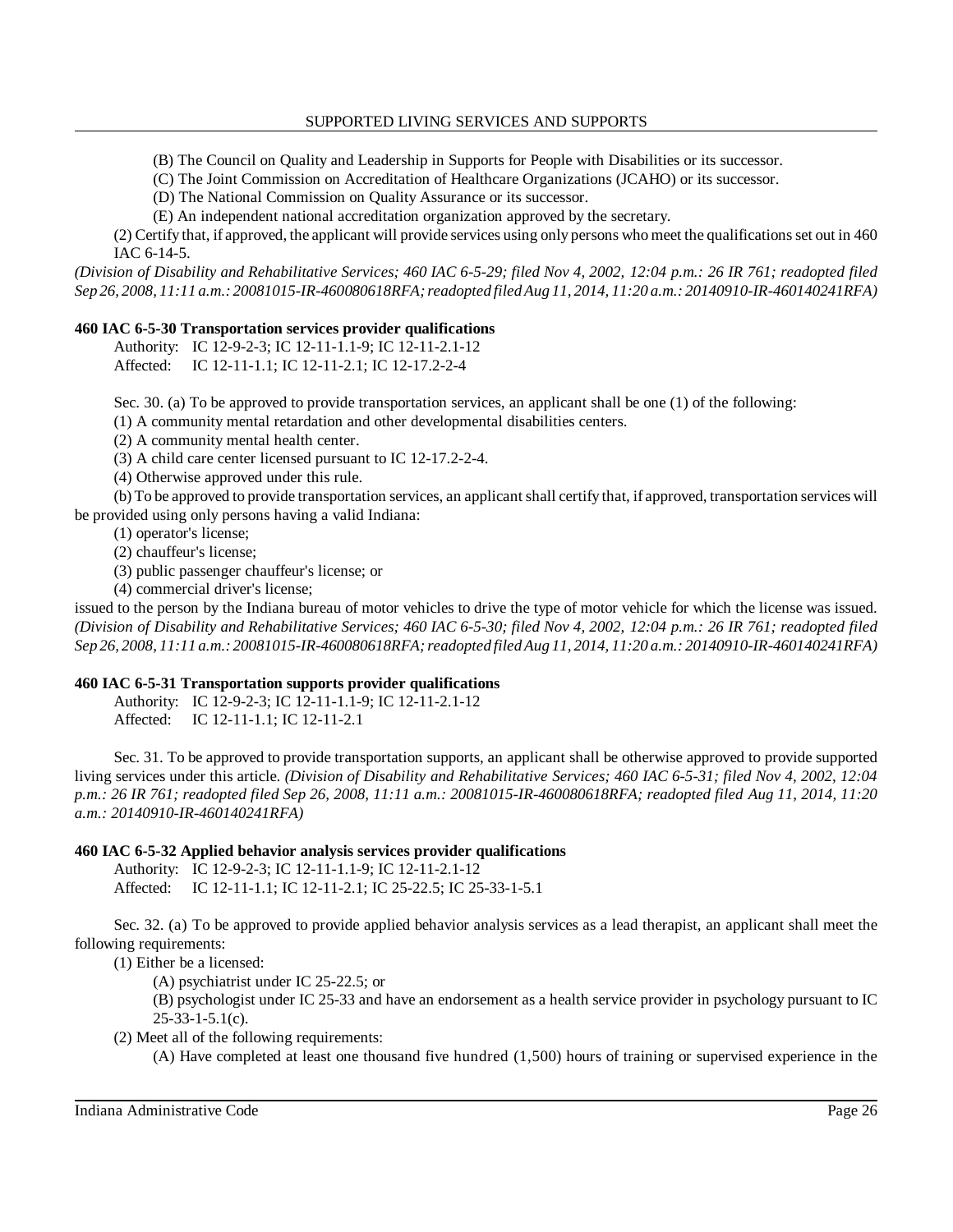application of applied behavior analysis or an equivalent behavior modification theory for children with a pervasive developmental disorder.

 (B) Have at least two (2) years of experience as an independent practitioner and as a supervisor of less experienced clinicians.

(b) To be approved to provide applied behavior analysis services as a senior therapist, an applicant shall either:

(1) be a psychotherapist; or

(2) meet the following requirements:

 (A) Have completed at least three thousand (3,000) hours of training or supervised experience in the application of applied behavior analysis or an equivalent behavior modification theory for children with a pervasive developmental disorder.

 (B) Have at least four hundred (400) hours of training or supervised experience in the use of applied behavior analysis or an equivalent behavior modification program for children with an autistic disorder, asperger's disorder, or a pervasive developmental disorder, which may be included in the three thousand (3,000) hour training requirement in clause (A).

(c) To be approved to provide applied behavior analysis services as line staff, an applicant must either:

 (1) be in at least the second year of college and have obtained at least thirty (30) hours of experience utilizing intensive behavioral treatment with children with autism or at least one hundred sixty(160) hours working in anysetting with children with autism; or

 (2) be at least eighteen (18) years of age, a high school graduate, and have received at least two thousand (2,000) hours of training or supervised experience in the application of applied behavior analysis or an equivalent behavior modification program in a setting working with children with autism.

 (d) To maintain approval as a senior therapist, a senior therapist shall obtain annually at least ten (10) continuing education hours related to applied behavior analysis:

(1) from a Category I sponsor as provided in 868 IAC 1.1-15; or

(2) as provided by the BDDS's applied behavior analysis support curriculum list.

 (e) For an entity to be approved to provide applied behavior analysis services, the entity shall certify that, if approved, the entity shall provide lead therapist services, senior therapist services, or line staff services using only persons who meet the qualifications set out in this section. *(Division of Disability and Rehabilitative Services; 460 IAC 6-5-32; filed Aug 29, 2003, 10:30 a.m.: 27 IR 105; readopted filed Sep 26, 2008, 11:11 a.m.: 20081015-IR-460080618RFA; readopted filed Aug 11, 2014, 11:20 a.m.: 20140910-IR-460140241RFA)* 

## **460 IAC 6-5-33 Children's foster care provider qualifications**

Authority: IC 12-9-2-3; IC 12-11-1.1-9; IC 12-11-2.1-12 Affected: IC 12-11-1.1; IC 12-11-2.1

Sec. 33. To be approved to provide children's foster care services, an applicant shall:

(1) be an entity approved to provide supported living services under this article; and

 (2) certify that, if approved, the entity will provide children's foster care services using only persons who meet the qualifications set out in 460 IAC 6-14-5.

 *(Division of Disability and Rehabilitative Services; 460 IAC 6-5-33; filed Aug 29, 2003, 10:30 a.m.: 27 IR 106; readopted filed Sep 26, 2008, 11:11 a.m.: 20081015-IR-460080618RFA; readopted filed Aug 11, 2014, 11:20 a.m.: 20140910-IR-460140241RFA)* 

## **460 IAC 6-5-34 Community transition supports provider qualifications**

Authority: IC 12-9-2-3; IC 12-11-1.1-9; IC 12-11-2.1-12 Affected: IC 12-11-1.1; IC 12-11-2.1

 Sec. 34. To be approved to provide community transition supports, an applicant shall be approved under this article to provideresidential living allowance and management services. *(Division of Disability and Rehabilitative Services; 460 IAC 6-5-34; filed Aug 29, 2003, 10:30 a.m.: 27 IR 106; readopted filed Sep 26, 2008, 11:11 a.m.: 20081015-IR-460080618RFA; readopted*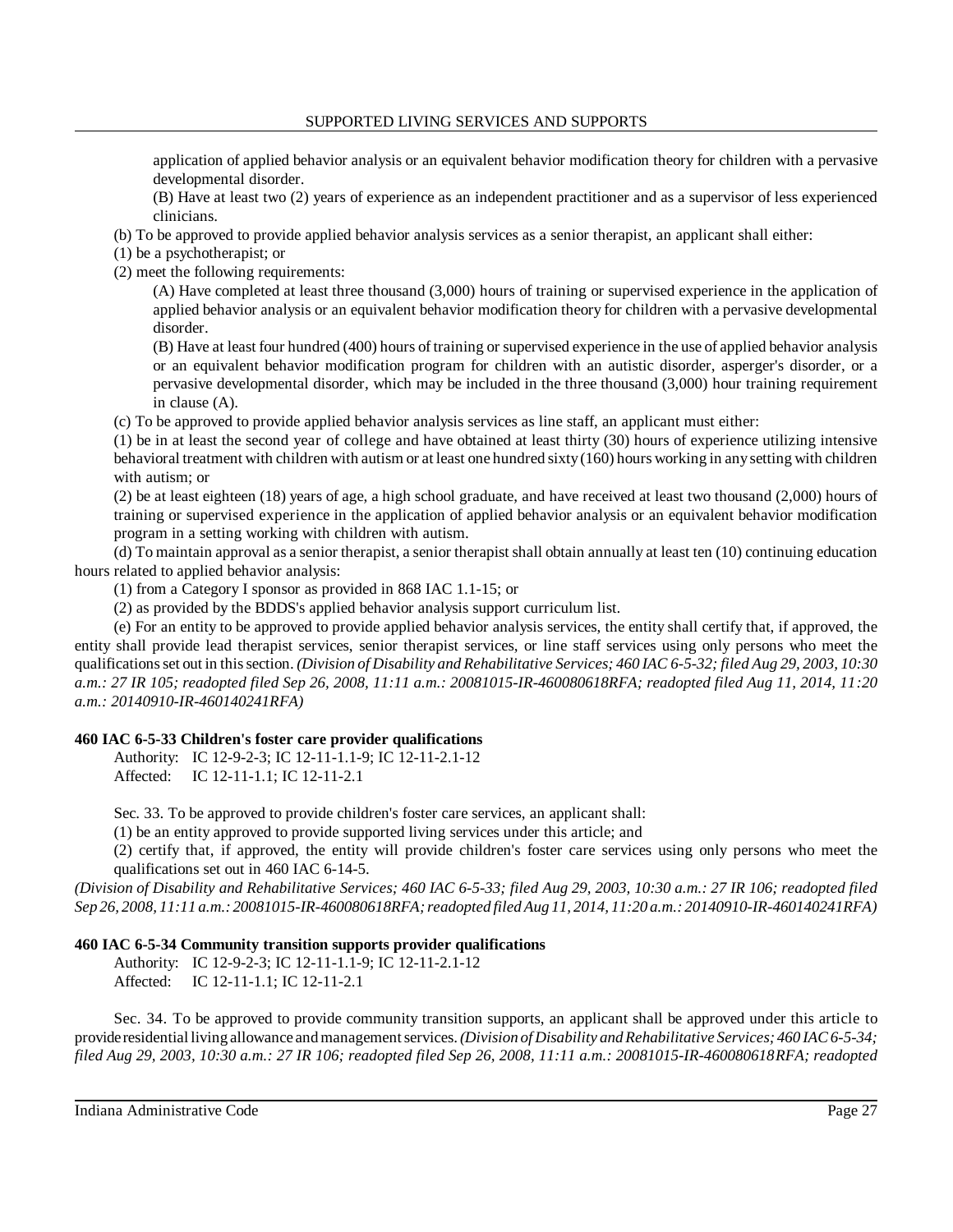*filed Aug 11, 2014, 11:20 a.m.: 20140910-IR-460140241RFA)* 

#### **460 IAC 6-5-35 Independence assistance services provider qualifications**

Authority: IC 12-9-2-3; IC 12-11-1.1-9; IC 12-11-2.1-12 Affected: IC 12-11-1.1; IC 12-11-2.1

Sec. 35. To be approved to provide independence assistance services, an applicant shall be either:

(1) approved to provide residential habilitation and support services under this article; or

(2) a home health agency; and

 certify that, if approved, the entity will provide independence assistance services using only persons who meet the direct care staff qualifications set out in 460 IAC 6-14-5. *(Division of Disability and Rehabilitative Services; 460 IAC 6-5-35; filed Aug 29, 2003, 10:30 a.m.: 27 IR 106; readopted filed Sep 26, 2008, 11:11 a.m.: 20081015-IR-460080618RFA; readopted filed Aug 11, 2014, 11:20 a.m.: 20140910-IR-460140241RFA)* 

#### **460 IAC 6-5-36 Person centered planning facilitation services provider qualifications**

Authority: IC 12-9-2-3; IC 12-11-1.1-9; IC 12-11-2.1-12 Affected: IC 12-11-1.1; IC 12-11-2.1

Sec. 36. (a) To be approved to provide person centered planning facilitation services an applicant shall either:

(1) be an entity approved to provide supported living services under this article; or

(2) complete the requirements set out in 460 IAC 7-4-1(c).

 (b) For an entity to be approved to provide person centered planning facilitation services, an entity shall certify that, if approved, the entity will provide person centered planning facilitation services using only persons who meet the qualifications set out in 460 IAC 7-4-5.1(c). *(Division of Disability and Rehabilitative Services; 460 IAC 6-5-36; filed Aug 29, 2003, 10:30 a.m.: 27 IR 106; readopted filed Sep 26, 2008, 11:11 a.m.: 20081015-IR-460080618RFA; readopted filed Aug 11, 2014, 11:20 a.m.: 20140910-IR-460140241RFA)* 

## **Rule 6. Application and Approval Process**

#### **460 IAC 6-6-1 Applicability**

Authority: IC 12-9-2-3; IC 12-11-1.1-9; IC 12-11-2.1-12 Affected: IC 12-11-1.1; IC 12-11-2.1

 Sec. 1. This rule applies to all supported living services and supports. *(Division of Disability and Rehabilitative Services; 460 IAC 6-6-1; filed Nov 4, 2002, 12:04 p.m.: 26 IR 761; readopted filed Sep 26, 2008, 11:11 a.m.: 20081015-IR-460080618RFA; readopted filed Aug 11, 2014, 11:20 a.m.: 20140910-IR-460140241RFA)* 

### **460 IAC 6-6-2 Initial application**

Authority: IC 12-9-2-3; IC 12-11-1.1-9; IC 12-11-2.1-12 Affected: IC 12-11-1.1; IC 12-11-2.1

 Sec. 2. To receive initial approval as a supported living services or supports provider, an applicant shall submit the following for each supported living service or support for which the applicant is seeking to be an approved provider:

(1) An application on a form prescribed by the BDDS.

 (2) Evidence that the provider meets the qualifications for each supported living service or support that the provider is seeking to be approved to provide as specified in this article.

 (3) Supporting documents specified on the application form to demonstrate the applicant's programmatic, financial and managerial ability to provide supported living services or supports as set out in this article.

(4) A written and signed statement that the applicant will comply with the provisions of this article.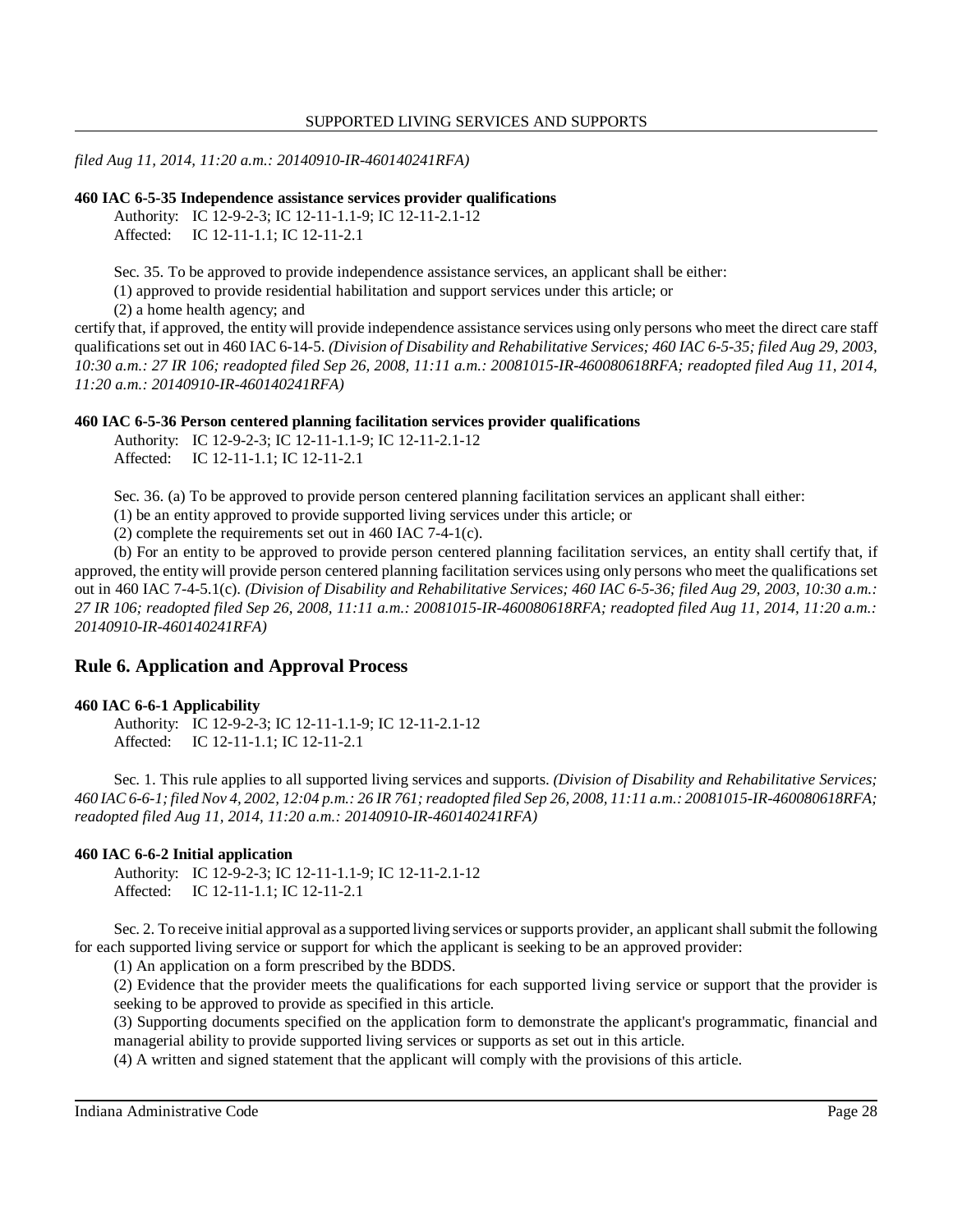#### SUPPORTED LIVING SERVICES AND SUPPORTS

 (5) A written and signed statement that the applicant will provide services to an individual as set out in the individual's CCB, ICLB, and ISP.

 *(Division of Disability and Rehabilitative Services; 460 IAC 6-6-2; filed Nov 4, 2002, 12:04 p.m.: 26 IR 761; filed Aug 29, 2003, 10:30 a.m.: 27 IR 106; readopted filed Sep 26, 2008, 11:11 a.m.: 20081015-IR-460080618RFA; readopted filed Aug 11, 2014, 11:20 a.m.: 20140910-IR-460140241RFA)* 

#### **460 IAC 6-6-3 Action on application**

Authority: IC 12-9-2-3; IC 12-11-1.1-9; IC 12-11-2.1-12 Affected: IC 4-21.5; IC 12-11-1.1; IC 12-11-2.1

Sec. 3. (a) The BDDS shall determine whether an applicant meets the requirements under this article.

(b) Upon review of an initial application, the BDDS shall either:

(1) approve the applicant for a period not to exceed (3) years; or

(2) deny approval to an applicant that does not meet the approval requirements of this article.

(c) If an applicant is seeking to obtain approval as a Level 2 clinician pursuant to 460 IAC 6-5-4(c)(1)(E), the BDDS behavior management committee shall review the applicant's credentials.

 (d) The BDDS shall notify an applicant in writing of the BDDS's determination within sixty (60) days of submission of a completed application.

 (e) If an applicant is adversely affected or aggrieved by the BDDS's determination, the applicant may request administrative review of the determination. Such request shall be made in writing and filed with the director of the division within fifteen (15) days after the applicant receives written notice of the BDDS's determination. Administrative review shall be conducted pursuant to IC 4-21.5. *(Division of Disability and Rehabilitative Services; 460 IAC 6-6-3; filed Nov 4, 2002, 12:04 p.m.: 26 IR 762; filed Aug 29, 2003, 10:30 a.m.: 27 IR 107; readopted filed Sep 26, 2008, 11:11 a.m.: 20081015-IR-460080618RFA; readopted filed Aug 11, 2014, 11:20 a.m.: 20140910-IR-460140241RFA)* 

#### **460 IAC 6-6-4 Additional approvals; community residential facilities council**

Authority: IC 12-9-2-3; IC 12-11-1.1-9; IC 12-11-2.1-12 Affected: IC 12-11-1.1; IC 12-11-2.1; IC 12-28-5-11

 Sec. 4. Before beginning to provide supported living services or supports under this article, a provider shall also be approved by the community residential facilities council pursuant to IC 12-28-5-11. *(Division of Disability and Rehabilitative Services; 460 IAC 6-6-4; filed Nov 4, 2002, 12:04 p.m.: 26 IR 762; readopted filed Sep 26, 2008, 11:11 a.m.: 20081015-IR-460080618RFA; readopted filed Aug 11, 2014, 11:20 a.m.: 20140910-IR-460140241RFA)* 

#### **460 IAC 6-6-5 Renewal of approval**

Authority: IC 12-9-2-3; IC 12-11-1.1-9; IC 12-11-2.1-12 Affected: IC 4-21.5; IC 12-11-1.1; IC 12-11-2.1

 Sec. 5. (a) A provider of supported living services or supports shall file a written request for renewal of the BDDS's approval at least ninety (90) days prior to expiration of the BDDS's previous approval.

 (b) Upon receiving a request for renewal of approved status, the BDDS shall determine whether a provider continues to meet the requirements of this article.

(c) The BDDS's determination on renewal of approval shall be based on verification that:

(1) the provider's operations have been surveyed either:

(A) within the preceding twelve (12) months; or

(B) as part of the renewal process; and

 (2) there are no outstanding issues that seriously endanger the health or safety of an individual receiving services from the provider.

(d) In considering a request for the renewal of approval, the BDDS shall either: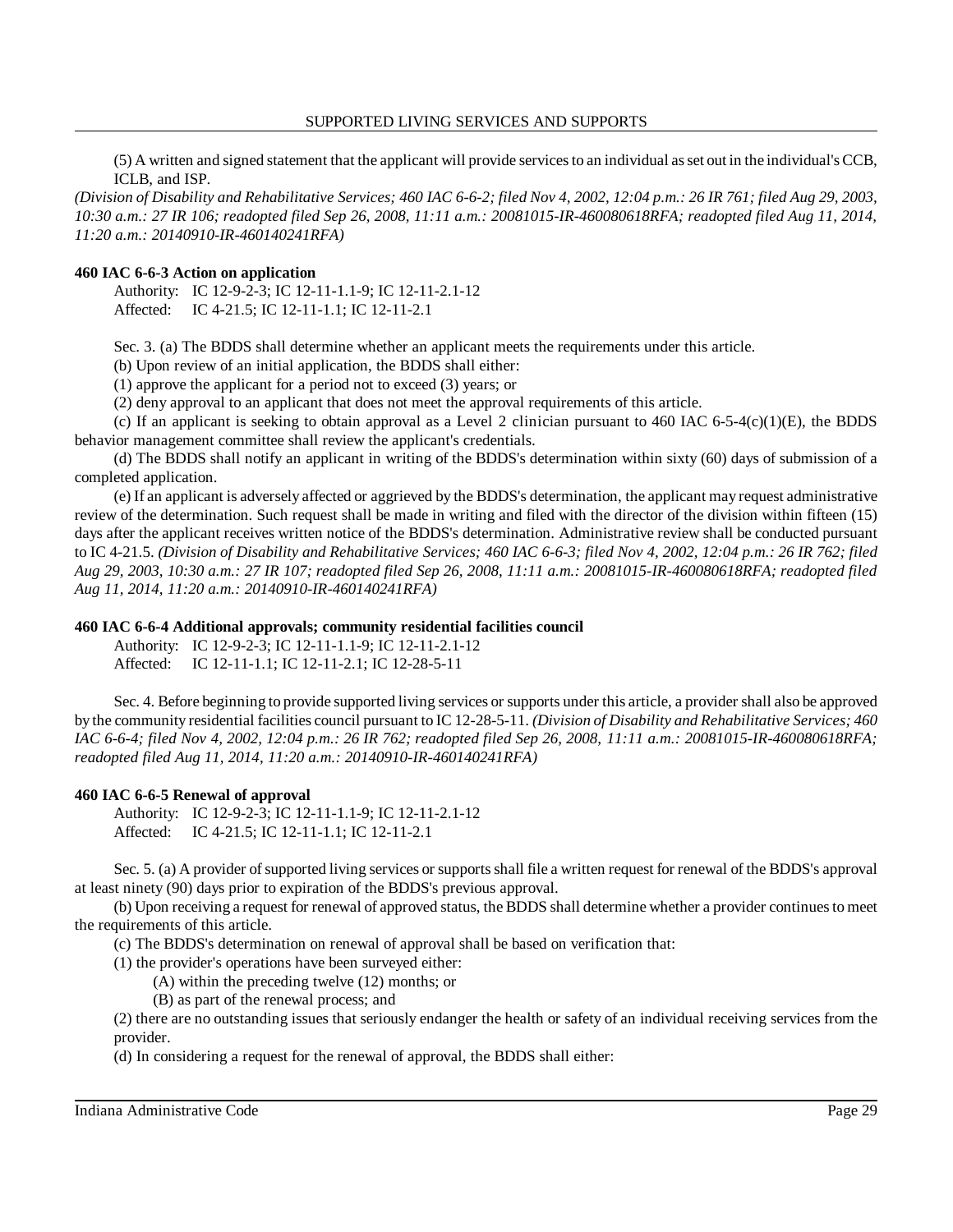(1) approve the applicant for a period not to exceed three (3) years; or

(2) deny approval to an applicant that does not meet the approval requirements of this article.

 (e) The BDDS shall notify a provider in writing of the BDDS's determination at least thirty (30) days prior to the expiration of the provider's approval under this section.

 (f) If a provider has complied with subsection (a) and if the BDDS does not act upon a provider's request for renewal of approved status before the expiration of the provider's approved status, the provider's approved status shall continue until such time as the BDDS acts upon the provider's request for renewal of approved status.

 (g) If a provider is adversely affected or aggrieved by the BDDS's determination, the provider may request administrative review of the determination. The request shall be made in writing and filed with the director of the division within fifteen (15) days after the provider receives written notice of the determination. Administrative review shall be conducted pursuant to IC 4-21.5.  *(Division of Disability and Rehabilitative Services; 460 IAC 6-6-5; filed Nov 4, 2002, 12:04 p.m.: 26 IR 762; readopted filed Sep 26, 2008, 11:11 a.m.: 20081015-IR-460080618RFA; readopted filed Aug 11, 2014, 11:20 a.m.: 20140910-IR-460140241RFA)* 

#### **460 IAC 6-6-6 Application to provide additional services**

Authority: IC 12-9-2-3; IC 12-11-1.1-9; IC 12-11-2.1-12 Affected: IC 12-11-1.1; IC 12-11-2.1

Sec. 6. (a) A provider seeking approval to provide an additional supported living service or support shall comply with section 2 of this rule.

(b) Approval to provide additional supported living services or supports shall be granted by the BDDS only if:

- (1) the provider's operations have been surveyed either:
	- (A) within the preceding twelve (12) months; or
	- (B) as part of the approval process to provide additional services; and

(2) there are no outstanding issues that seriously endanger the health or safety of an individual.

 *(Division of Disability and Rehabilitative Services; 460 IAC 6-6-6; filed Nov 4, 2002, 12:04 p.m.: 26 IR 762; readopted filed Sep 26, 2008, 11:11 a.m.: 20081015-IR-460080618RFA; readopted filed Aug 11, 2014, 11:20 a.m.: 20140910-IR-460140241RFA)* 

## **Rule 7. Monitoring; Sanctions; Administrative Review**

#### **460 IAC 6-7-1 Applicability**

Authority: IC 12-9-2-3; IC 12-11-1.1-9; IC 12-11-2.1-12 Affected: IC 12-11-1.1; IC 12-11-2.1

 Sec. 1. This rule applies to all supported living services and supports. *(Division of Disability and Rehabilitative Services; 460 IAC 6-7-1; filed Nov 4, 2002, 12:04 p.m.: 26 IR 762; readopted filed Sep 26, 2008, 11:11 a.m.: 20081015-IR-460080618RFA; readopted filed Aug 11, 2014, 11:20 a.m.: 20140910-IR-460140241RFA)* 

### **460 IAC 6-7-2 Monitoring; corrective action**

Authority: IC 12-9-2-3; IC 12-11-1.1-9; IC 12-11-2.1-12 Affected: IC 12-11-1.1; IC 12-11-2.1

Sec. 2. (a) The BDDS shall monitor compliance with the requirements of this article at the following times:

(1) At least annually.

- (2) Upon receiving a complaint or report alleging a provider's noncompliance with the requirements of this article.
- (b) The BDDS shall monitor compliance with the requirements of this article through any of the following means:
- (1) Requesting and obtaining information from the provider.

(2) Site inspections.

(3) Meeting with an individual or the individual's legal representative as applicable.

(4) Review of provider records and the records of an individual.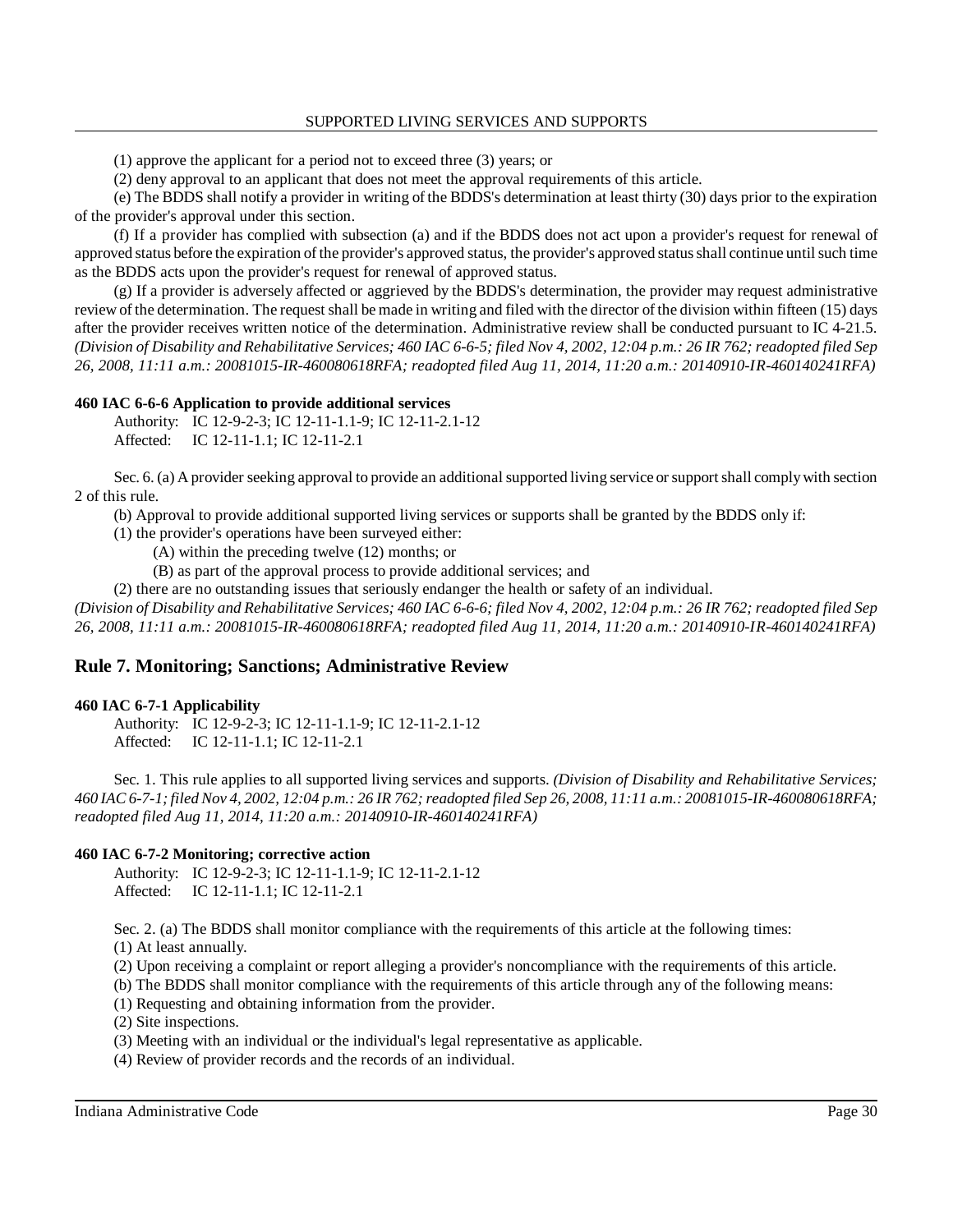(5) Follow-up inspection as is reasonablynecessaryto determine compliance after the BDDS has requested a corrective action plan.

(c) After any site inspection, the BDDS shall issue a written report. The report shall:

(1) be prepared by the BDDS or its designee;

(2) document the findings made during monitoring;

(3) identify necessary corrective action;

 (4) identify the time period in which a corrective action plan shall be submitted to the BDDS or its designee and the time period in which a corrective action plan is to be completely implemented by the provider;

 (5) identify any documentation needed from the provider to support the provider's completion of the corrective action plan; and

(6) be submitted to the provider.

(d) A provider shall:

 (1) submit a corrective plan of action to the BDDS or its designee within the time frame identified by the BDDS or its designee;

 (2) complete and implement a corrective action plan to the reasonable satisfaction of the BDDS or its designee within the time period identified by the BDDS, or within such longer time period agreed to by the BDDS or its designee and the provider;

(3) notify the BDDS or its designee upon the completion of a corrective action plan; and

(4) provide the BDDS or its designee with any requested documentation.

 (e) If a complaint is filed by a person other than an individual receiving services, BDDS or its designee shall notifythe person filing the complaint of the following:

(1) The completion of the BDDS's monitoring as a result of the complaint.

(2) The completion of any corrective action by the provider as a result of the BDDS' monitoring of a provider.

 *(Division of Disability and Rehabilitative Services; 460 IAC 6-7-2; filed Nov 4, 2002, 12:04 p.m.: 26 IR 763; filed Aug 29, 2003, 10:30 a.m.: 27 IR 107; readopted filed Sep 26, 2008, 11:11 a.m.: 20081015-IR-460080618RFA; readopted filed Aug 11, 2014, 11:20 a.m.: 20140910-IR-460140241RFA)* 

## **460 IAC 6-7-3 Effect of noncompliance; notice**

Authority: IC 12-9-2-3; IC 12-11-1.1-9; IC 12-11-2.1-12 Affected: IC 4-21.5; IC 12-11-1.1; IC 12-11-2.1

 Sec. 3. (a) If a provider does not comply with the requirements of this article and does not complete a corrective action plan to the reasonable satisfaction of the BDDS or its designee within the time allowed, the BDDS shall not authorize:

 (1) the continuation of services to an individual or individuals by the provider, if the services do not comply with this article; (2) the receipt of services by individuals not already receiving services from the provider at the time the determination is made that the provider did not implement a corrective action plan to the reasonable satisfaction of the BDDS or its designee;

or

(3) both.

 (b) After an acceptable corrective plan of action has been submitted to the BDDS, the BDDS shall monitor the provider's compliance with the corrective action plan. If the BDDS determines that the provider has not implemented the corrective plan of action, the BDDS shall not authorize:

 (1) the continuation of services to an individual or individuals by the provider, if the services do not comply with this article; (2) the receipt of services by individuals not already receiving services from the provider at the time the determination is made that the provider did not submit a corrective action plan to the reasonable satisfaction of the BDDS or its designee; or

(3) both.

(c) The BDDS shall give written notice of the BDDS's action under subsection (a) or (b) to:

(1) the provider;

(2) the individual receiving service from the provider; and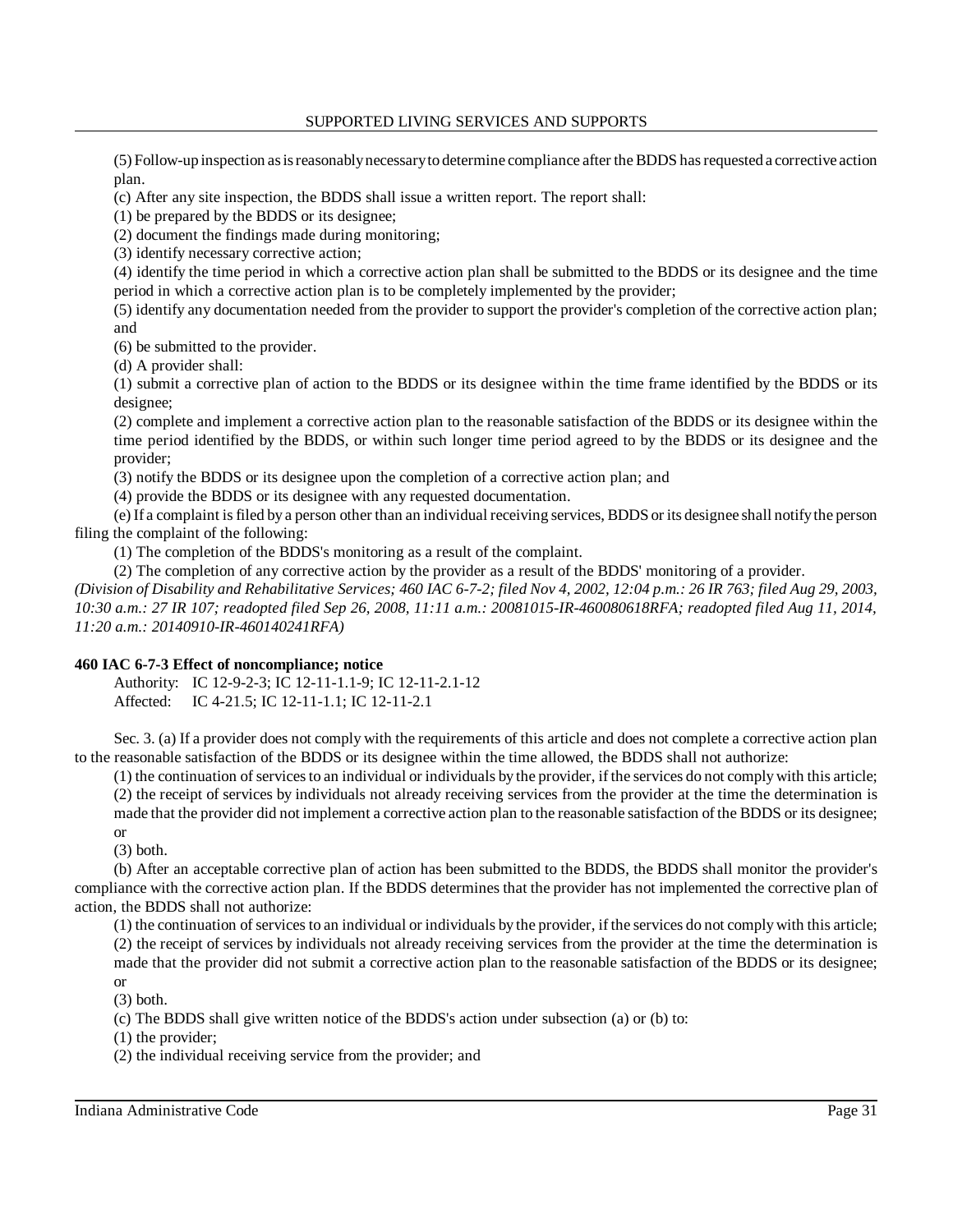(3) the individual's legal representative if applicable.

(d) The written notice under subsection (c) shall include the following:

(1) The requirements of this article with which the provider has not complied.

(2) The effective date, with at least thirty (30) days' notice, of the BDDS's action under subsection (a).

(3) The need for planning to obtain services that comply with this article for an individual or individuals.

(4) The provider's right to seek administrative review of the BDDS's action.

 *(Division of Disability and Rehabilitative Services; 460 IAC 6-7-3; filed Nov 4, 2002, 12:04 p.m.: 26 IR 763; filed Aug 29, 2003, 10:30 a.m.: 27 IR 108; readopted filed Sep 26, 2008, 11:11 a.m.: 20081015-IR-460080618RFA; readopted filed Aug 11, 2014, 11:20 a.m.: 20140910-IR-460140241RFA)* 

## **460 IAC 6-7-4 Serious endangerment of individual's health and safety**

Authority: IC 12-9-2-3; IC 12-11-1.1-9; IC 12-11-2.1-12 Affected: IC 4-21.5; IC 12-11-1.1; IC 12-11-2.1

 Sec. 4. (a) If a provider's noncompliance with this article seriously endangers the health or safety of an individual such that an emergency exists, as determined by the BDDS or its designee, the BDDS may enter an order for any of the following:

 (1) Termination of continued authorization for the provider to serve any individual whose health or safety is being seriously endangered.

 (2) Denial of authorization for the receipt of services by individuals not already receiving services from the provider at the time the BDDS determines that a provider's noncompliance with this article endangers the health or safety of an individual. (3) Termination of continued authorization for the provider to provide any services under this article.

 (b) Any action taken pursuant to subsection (a) shall remain in effect until such time as the BDDS or its designee determines that the provider's noncompliance with this article is no longer endangering the health and safety of an individual.

(c) The BDDS shall give written notice of an order under subsection (a) to:

(1) the provider;

(2) the individual receiving service from the provider; and

(3) the individual's legal representative as applicable.

(d) The written notice under subsection (a) shall include the following:

(1) The requirements of this article with which the provider has not complied.

(2) A brief statement of the facts and the law leading to the BDDS's determination that an emergency exists.

(3) The need to immediately obtain services that comply with this article for an individual or individuals.

(4) The provider's right to seek administrative review of the BDDS's action.

(e) The order issued under subsection (a) shall expire:

(1) on the date the BDDS determines that an emergency no longer exists; or

(2) in ninety (90) days;

whichever is less.

 (f) During the pendencyof anyrelated proceedings under IC 4-21.5, the BDDS mayrenew an emergencyorder for successive ninety (90) day periods. *(Division of Disability and Rehabilitative Services; 460 IAC 6-7-4; filed Nov 4, 2002, 12:04 p.m.: 26 IR 764; readopted filed Sep 26, 2008, 11:11 a.m.: 20081015-IR-460080618RFA; readopted filed Aug 11, 2014, 11:20 a.m.: 20140910-IR-460140241RFA)* 

### **460 IAC 6-7-5 Revocation of approval**

Authority: IC 12-9-2-3; IC 12-11-1.1-9; IC 12-11-2.1-12 Affected: IC 12-11-1.1; IC 12-11-2.1

Sec. 5. The BDDS shall revoke the approval of a provider under this rule for the following reasons:

(1) The provider's repeated noncompliance with this article.

(2) The provider's continued noncompliance with this article.

(3) The provider's noncompliance with this article that seriously endangers the health or safety of an individual.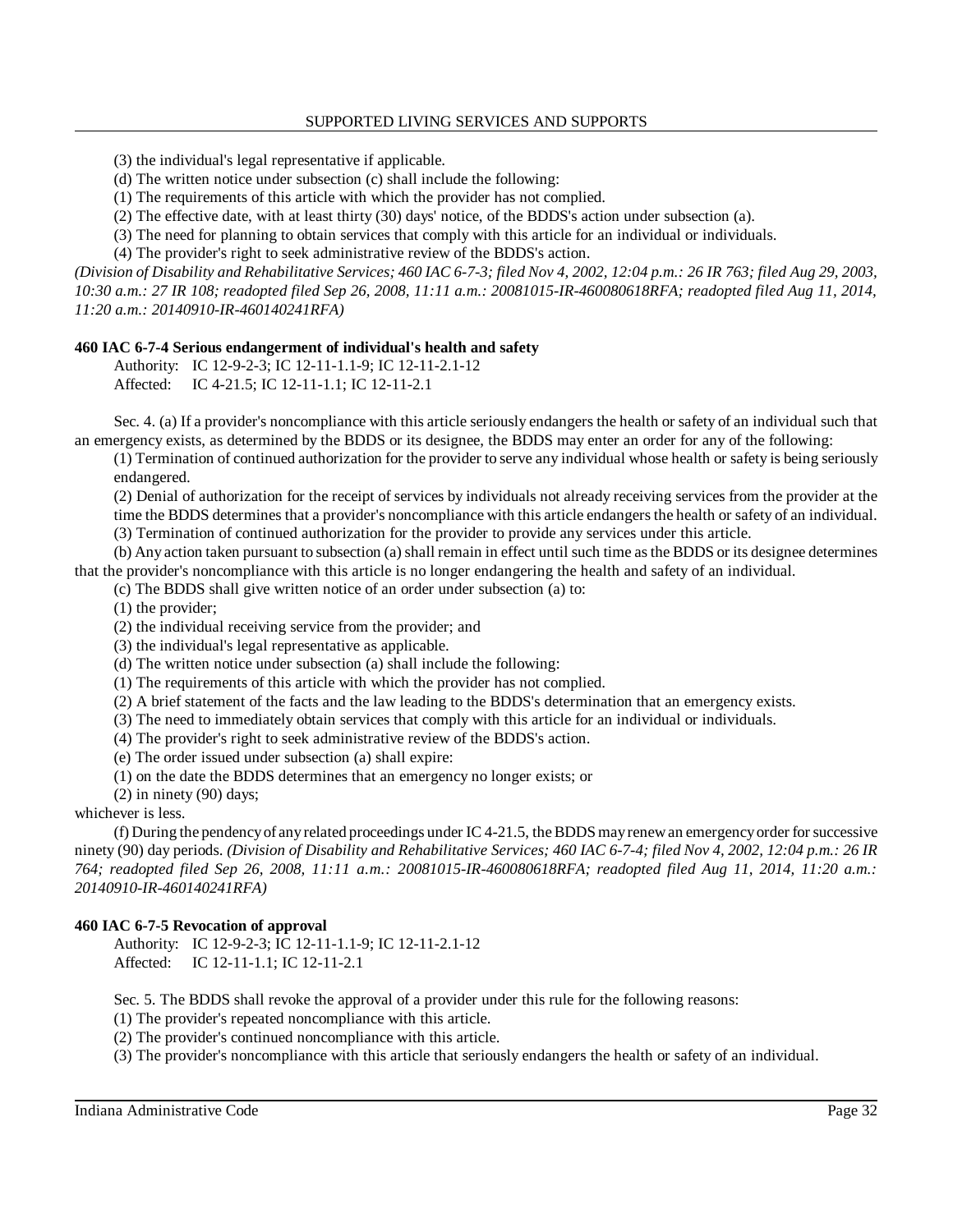*(Division of Disability and Rehabilitative Services; 460 IAC 6-7-5; filed Nov 4, 2002, 12:04 p.m.: 26 IR 764; readopted filed Sep 26, 2008, 11:11 a.m.: 20081015-IR-460080618RFA; readopted filed Aug 11, 2014, 11:20 a.m.: 20140910-IR-460140241RFA)* 

#### **460 IAC 6-7-6 Administrative review**

Authority: IC 12-9-2-3; IC 12-11-1.1-9; IC 12-11-2.1-12 Affected: IC 4-21.5; IC 12-11-1.1; IC 12-11-2.1

 Sec. 6. (a) To qualify for administrative review of an action or determination of the BDDS under this rule, a provider shall file a written petition for review that does the following:

(1) States facts demonstrating that the provider is:

(A) a provider to whom the action is specifically directed;

(B) aggrieved or adversely affected by the action; or

(C) entitled to review under any law.

 (2) Is filed with the director of the division of disability, aging, and rehabilitative services within fifteen (15) days after the provider receives notice of the agency action or determination.

 (b) Administrative review shall be conducted in accordance with IC 4-21.5. *(Division of Disability and Rehabilitative Services; 460 IAC 6-7-6; filed Nov 4, 2002, 12:04 p.m.: 26 IR 764; readopted filed Sep 26, 2008, 11:11 a.m.: 20081015-IR- 460080618RFA; readopted filed Aug 11, 2014, 11:20 a.m.: 20140910-IR-460140241RFA)* 

# **Rule 8. Rights of Individuals**

#### **460 IAC 6-8-1 Applicability**

Authority: IC 12-9-2-3; IC 12-11-1.1-9; IC 12-11-2.1-12 Affected: IC 12-11-1.1; IC 12-11-2.1

 Sec. 1. This rule applies to all supported living services and supports. *(Division of Disability and Rehabilitative Services; 460 IAC 6-8-1; filed Nov 4, 2002, 12:04 p.m.: 26 IR 764; readopted filed Sep 26, 2008, 11:11 a.m.: 20081015-IR-460080618RFA; readopted filed Aug 11, 2014, 11:20 a.m.: 20140910-IR-460140241RFA)* 

### **460 IAC 6-8-2 Constitutional and statutory rights**

Authority: IC 12-9-2-3; IC 12-11-1.1-9; IC 12-11-2.1-12 Affected: IC 12-11-1.1; IC 12-11-2.1; IC 12-27

 Sec. 2. (a) A provider shall ensure that an individual's rights as guaranteed by the Constitution of the United States and the Constitution of Indiana are not infringed upon.

(b) A provider shall ensure that:

(1) an individual's rights as set out in IC 12-27 are not infringed upon; and

(2) an individual has the ability to exercise those rights as provided in IC 12-27.

 *(Division of Disability and Rehabilitative Services; 460 IAC 6-8-2; filed Nov 4, 2002, 12:04 p.m.: 26 IR 764; readopted filed Sep 26, 2008, 11:11 a.m.: 20081015-IR-460080618RFA; readopted filed Aug 11, 2014, 11:20 a.m.: 20140910-IR-460140241RFA)* 

### **460 IAC 6-8-3 Promoting the exercise of rights**

Authority: IC 12-9-2-3; IC 12-11-1.1-9; IC 12-11-2.1-12 Affected: IC 12-11-1.1; IC 12-11-2.1

 Sec. 3. To protect an individual's rights and enable an individual to exercise the individual's rights, a provider shall do the following:

(1) Provide an individual with humane care and protection from harm.

(2) Provide services that: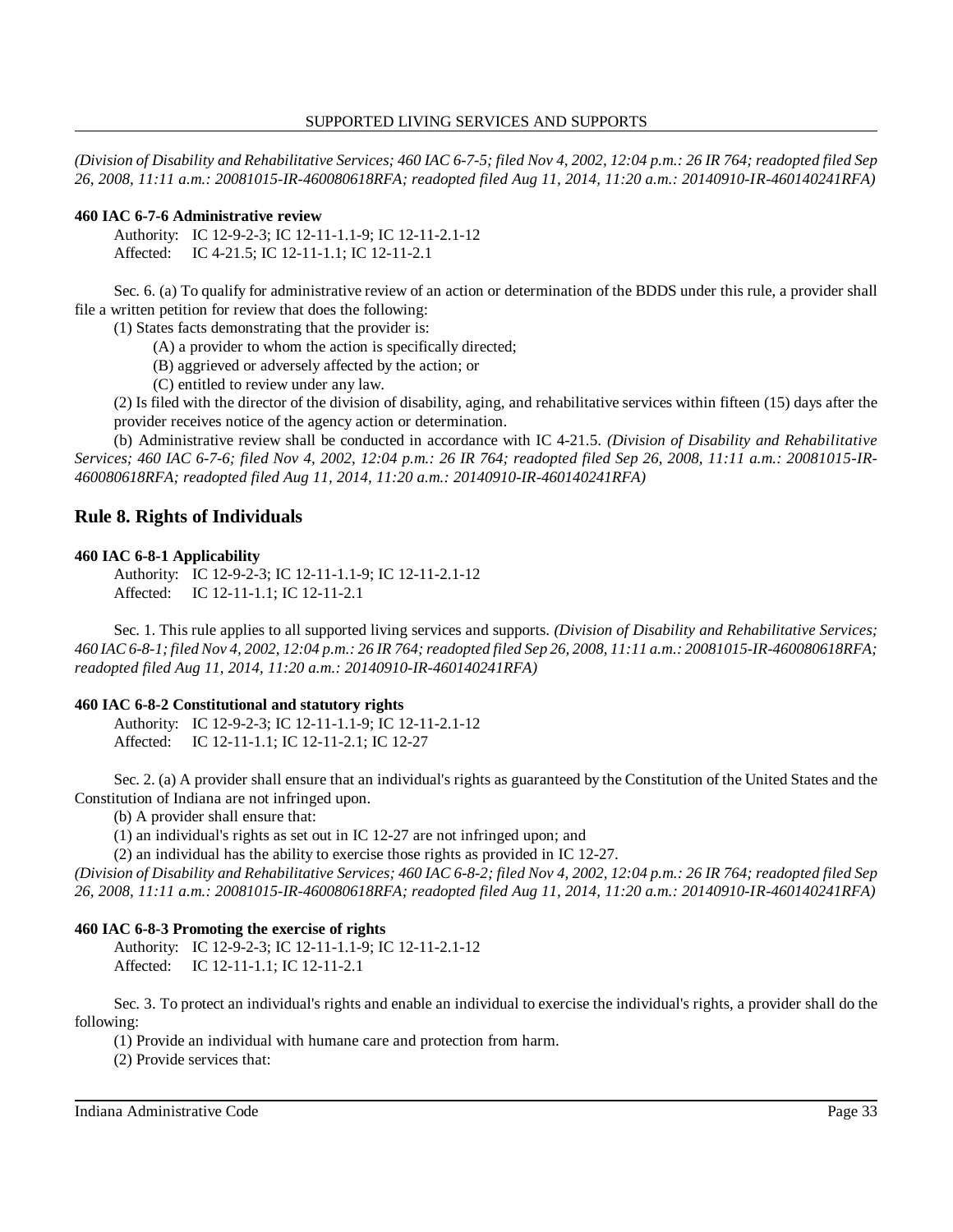- (A) are meaningful and appropriate; and
- (B) comply with:
	- (i) standards of professional practice;
		- (ii) guidelines established by accredited professional organizations if applicable; and
	- (iii) budgetary constraints;

in a safe, secure, and supportive environment.

 (3) Obtain written consent from an individual, or the individual's legal representative, if applicable, before releasing information from the individual's records unless the person requesting release of the records is authorized by law to receive the records without consent.

 (4) Process and make decisions regarding complaints filed by an individual within two (2) weeks after the provider receives the complaint.

(5) Inform an individual, in writing and in the individual's usual mode of communication, of:

- (A) the individual's constitutional and statutory rights using a form approved by the BDDS; and
- (B) the complaint procedure established by the provider for processing complaints.

 *(Division of Disability and Rehabilitative Services; 460 IAC 6-8-3; filed Nov 4, 2002, 12:04 p.m.: 26 IR 765; readopted filed Sep 26, 2008, 11:11 a.m.: 20081015-IR-460080618RFA; readopted filed Aug 11, 2014, 11:20 a.m.: 20140910-IR-460140241RFA)* 

# **Rule 9. Protection of an Individual**

#### **460 IAC 6-9-1 Applicability**

Authority: IC 12-9-2-3; IC 12-11-1.1-9; IC 12-11-2.1-12 Affected: IC 12-11-1.1; IC 12-11-2.1

 Sec. 1. This rule applies to all supported living services and supports. *(Division of Disability and Rehabilitative Services; 460 IAC 6-9-1; filed Nov 4, 2002, 12:04 p.m.: 26 IR 765; readopted filed Sep 26, 2008, 11:11 a.m.: 20081015-IR-460080618RFA; readopted filed Aug 11, 2014, 11:20 a.m.: 20140910-IR-460140241RFA)* 

#### **460 IAC 6-9-2 Adoption of policies and procedures to protect individuals**

Authority: IC 12-9-2-3; IC 12-11-1.1-9; IC 12-11-2.1-12 Affected: IC 12-11-1.1; IC 12-11-2.1

 Sec. 2. (a) A provider shall adopt written policies and procedures regarding the requirements of sections 3 and 4 of this rule. (b) A provider shall require the provider's employees or agents to be familiar with and comply with the policies and procedures required by subsection (a).

 (c) Beginning on the date services for an individual commence and at least one (1) time a year thereafter, a provider shall inform:

(1) the individual, in writing and in the individual's usual mode of communication;

 (2) the individual's parent, if the individual is less than eighteen (18) years of age, or if the individual's parent is the individual's legal representative; and

(3) the individual's legal representative if applicable;

 of the policies and procedures adopted pursuant to this section. *(Division of Disability and Rehabilitative Services; 460 IAC 6-9-2; filed Nov 4, 2002, 12:04 p.m.: 26 IR 765; readopted filed Sep 26, 2008, 11:11 a.m.: 20081015-IR-460080618RFA; readopted filed Aug 11, 2014, 11:20 a.m.: 20140910-IR-460140241RFA)* 

### **460 IAC 6-9-3 Prohibiting violations of individual rights**

Authority: IC 12-9-2-3; IC 12-11-1.1-9; IC 12-11-2.1-12 Affected: IC 12-11-1.1; IC 12-11-2.1

Sec. 3. (a) A provider shall not: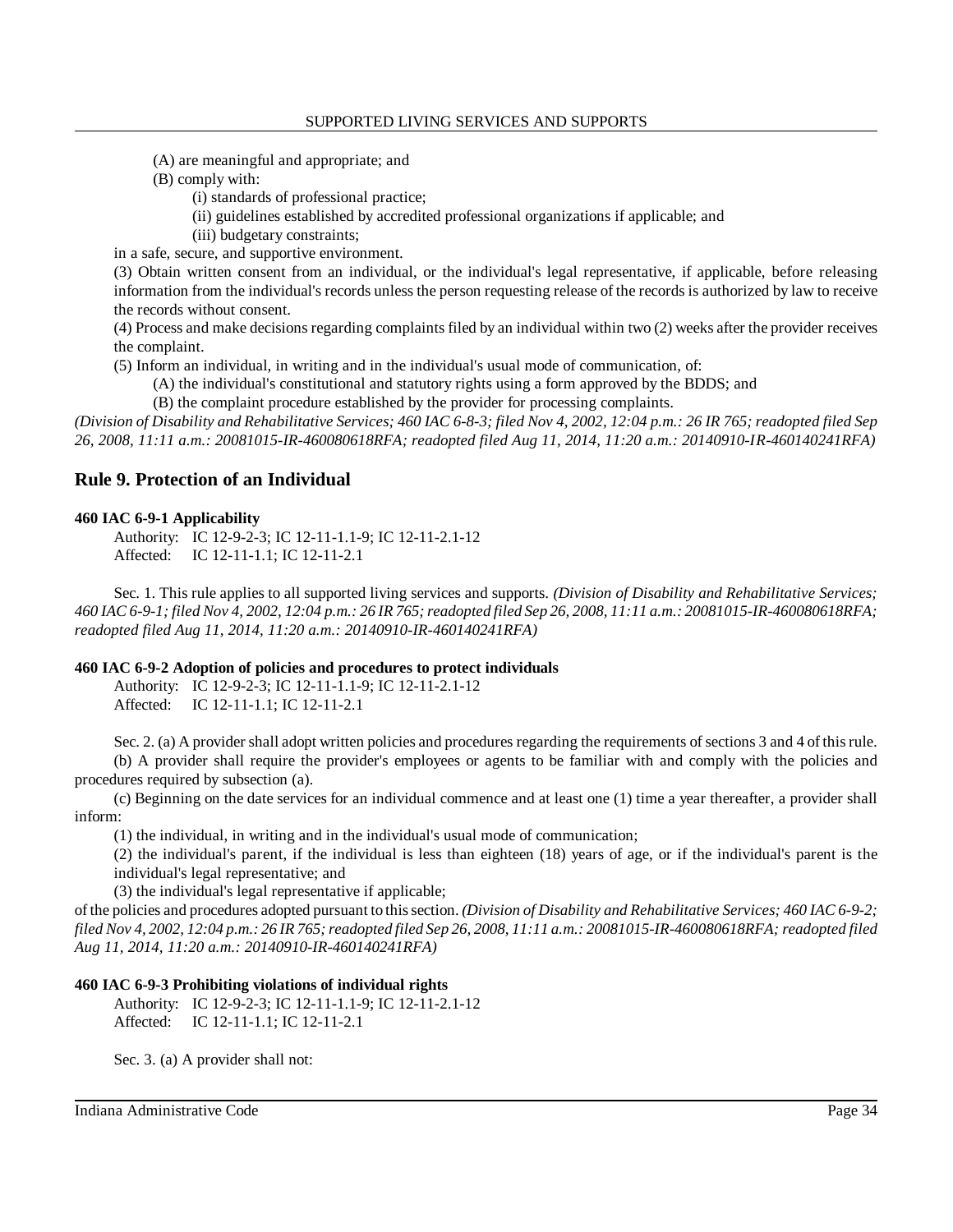- (1) abuse, neglect, exploit, or mistreat an individual; or
- (2) violate an individual's rights.
- (b) A provider who delivers services through employees or agents shall adopt policies and procedures that prohibit:
- (1) abuse, neglect, exploitation, or mistreatment of an individual; or
- (2) violation of an individual's rights.
- (c) Practices prohibited under this section include the following:
- (1) Corporal punishment inflicted by the application of painful stimuli to the body, which includes:
	- (A) forced physical activity;
	- (B) hitting;
	- (C) pinching;
	- (D) the application of painful or noxious stimuli;
	- (E) the use of electric shock; or
	- (F) the infliction of physical pain.
- (2) Seclusion by placing an individual alone in a room or other area from which exit is prevented.
- (3) Verbal abuse, including screaming, swearing, name-calling, belittling, or other verbal activity that may cause damage to an individual's self-respect or dignity.
- (4) A practice that denies an individual any of the following without a physician's order:
	- (A) Sleep.
	- (B) Shelter.
	- (C) Food.
	- (D) Drink.
	- (E) Physical movement for prolonged periods of time.
	- (F) Medical care or treatment.
	- (G) Use of bathroom facilities.

(5) Work or chores benefiting *[sic., benefitting]* others without pay unless:

 (A) the provider has obtained a certificate from the United States Department of Labor authorizing the employment of workers with a disability at special minimum wage rates;

 (B) the services are being performed by an individual in the individual's own residence as a normal and customary part of housekeeping and maintenance duties; or

(C) an individual desires to perform volunteer work in the community.

 *(Division of Disability and Rehabilitative Services; 460 IAC 6-9-3; filed Nov 4, 2002, 12:04 p.m.: 26 IR 765; readopted filed Sep 26, 2008, 11:11 a.m.: 20081015-IR-460080618RFA; readopted filed Aug 11, 2014, 11:20 a.m.: 20140910-IR-460140241RFA)* 

## **460 IAC 6-9-4 Systems for protecting individuals**

Authority: IC 12-9-2-3; IC 12-11-1.1-9; IC 12-11-2.1-12 Affected: IC 12-11-1.1; IC 12-11-2.1

 Sec. 4. (a) Except as specified in this section, this section applies to all providers of supported living services and supports. (b) A provider shall require that at regular intervals, as specified by the individual's ISP, the individual be informed of the following:

(1) The individual's medical condition.

- (2) The individual's developmental and behavioral status.
- (3) The risks of treatment.
- (4) The individual's right to refuse treatment.
- (c) Except for providers of:
- (1) occupational therapy services;
- (2) physical therapy services;
- (3) music therapy services; and
- (4) speech-language therapy services;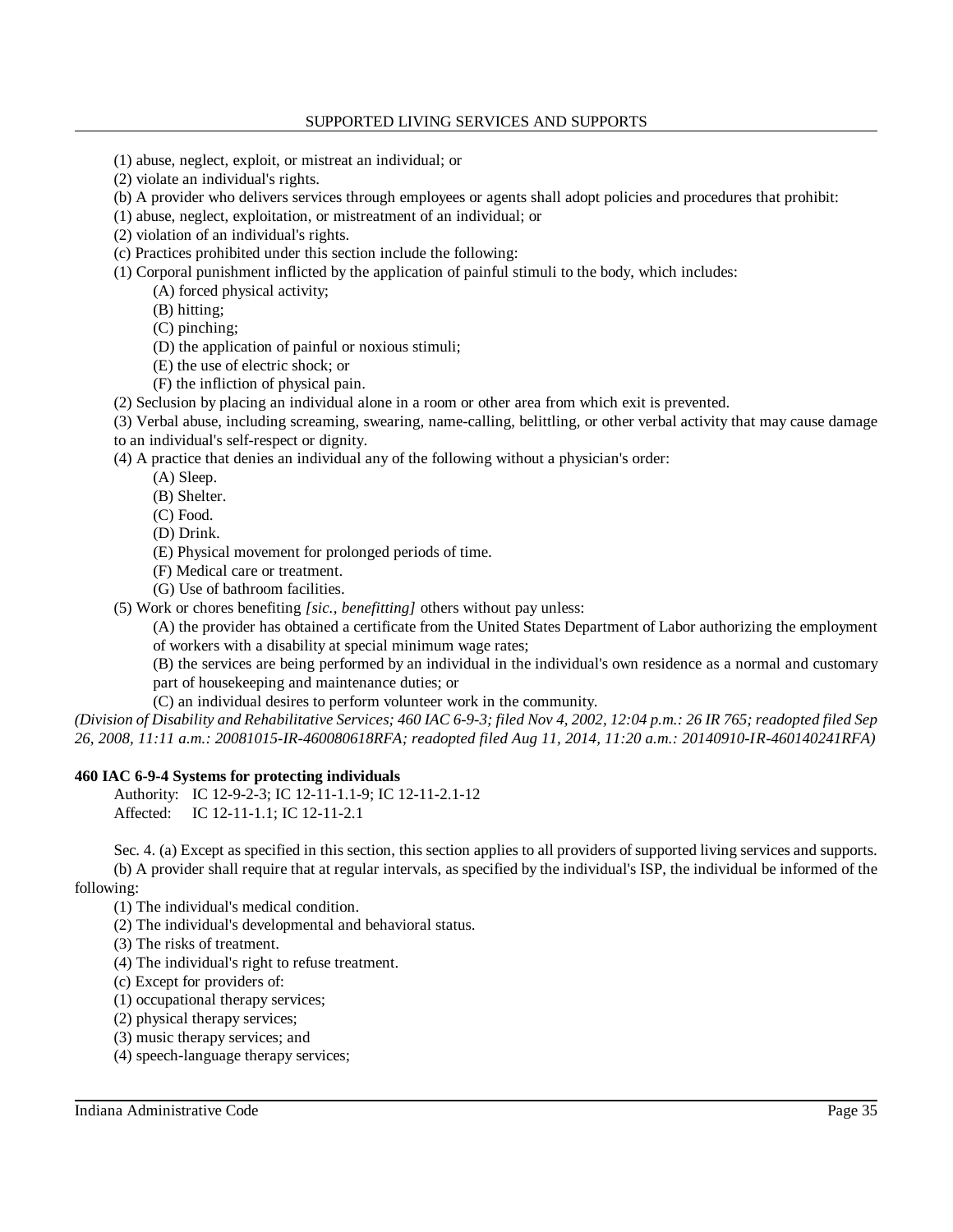### SUPPORTED LIVING SERVICES AND SUPPORTS

a provider shall establish a protocol for ensuring that an individual is free from unnecessary medications and physical restraints.

(d) Except for providers of:

(1) occupational therapy services;

(2) physical therapy services;

(3) music therapy services; and

(4) speech-language therapy services;

a provider shall establish a system to reduce an individual's dependence on medications and physical restraints.

(e) A provider shall establish a system to ensure that an individual has the opportunity for personal privacy.

(f) A provider shall establish a system to:

(1) ensure that an individual is not compelled to perform services for a provider; and

(2) provide that, if an individual works voluntarily for a provider, the individual is compensated:

(A) at the prevailing wage for the job; and

(B) commensurate with the individual's abilities;

unless the provisions of section  $3(c)(5)$  of this rule are met.

(g) A provider shall establish a system that ensures that an individual has:

(1) the opportunity to communicate, associate, and meet privately with persons of the individual's choosing;

(2) the means to send and receive unopened mail; and

(3) access to a telephone with privacy for incoming and outgoing local and long distance calls at the individual's expense.

 (h) A provider shall establish a system for providing an individual with the opportunity to participate in social, religious, and community activities.

 (i) A provider shall establish a system that ensures that an individual has the right to retain and use appropriate personal possessions and clothing.

(j) A provider shall establish a system for protecting an individual's funds and property from misuse or misappropriation.

(k) A provider shall establish a protocol specifying the responsibilities of the provider for:

(1) conducting an investigation; or

(2) participating in an investigation;

 of an alleged violation of an individual's rights or a reportable incident. The system shall include taking all immediate necessary steps to protect an individual who has been the victim of abuse, neglect, exploitation, or mistreatment from further abuse, neglect, exploitation, or mistreatment.

(l) A provider shall establish a system providing for:

(1) administrative action against;

(2) disciplinary action against; and

(3) dismissal of;

 an employee or agent of the provider, if the employee or agent is involved in the abuse, neglect, exploitation, or mistreatment of an individual or a violation of an individual's rights.

 (m) A provider shall establish a written procedure for employees or agents of the provider to report violations of the provider's policies and procedures to the provider.

(n) A provider shall establish a written procedure for the provider or for an employee or agent of the provider for informing:

(1) adult protective services or child protection services, as applicable;

(2) an individual's legal representative, if applicable;

(3) any person designated by the individual; and

(4) the provider of case management services to the individual;

 of a situation involving the abuse, neglect, exploitation, mistreatment of an individual, or the violation of an individual's rights. (o) A provider shall establish a written protocol for reporting reportable incidents to the BDDS as required by section 5 of this rule. *(Division of Disability and Rehabilitative Services; 460 IAC 6-9-4; filed Nov 4, 2002, 12:04 p.m.: 26 IR 766; readopted filed Sep 26, 2008, 11:11 a.m.: 20081015-IR-460080618RFA; readopted filed Aug 11, 2014, 11:20 a.m.: 20140910-IR-460140241RFA)*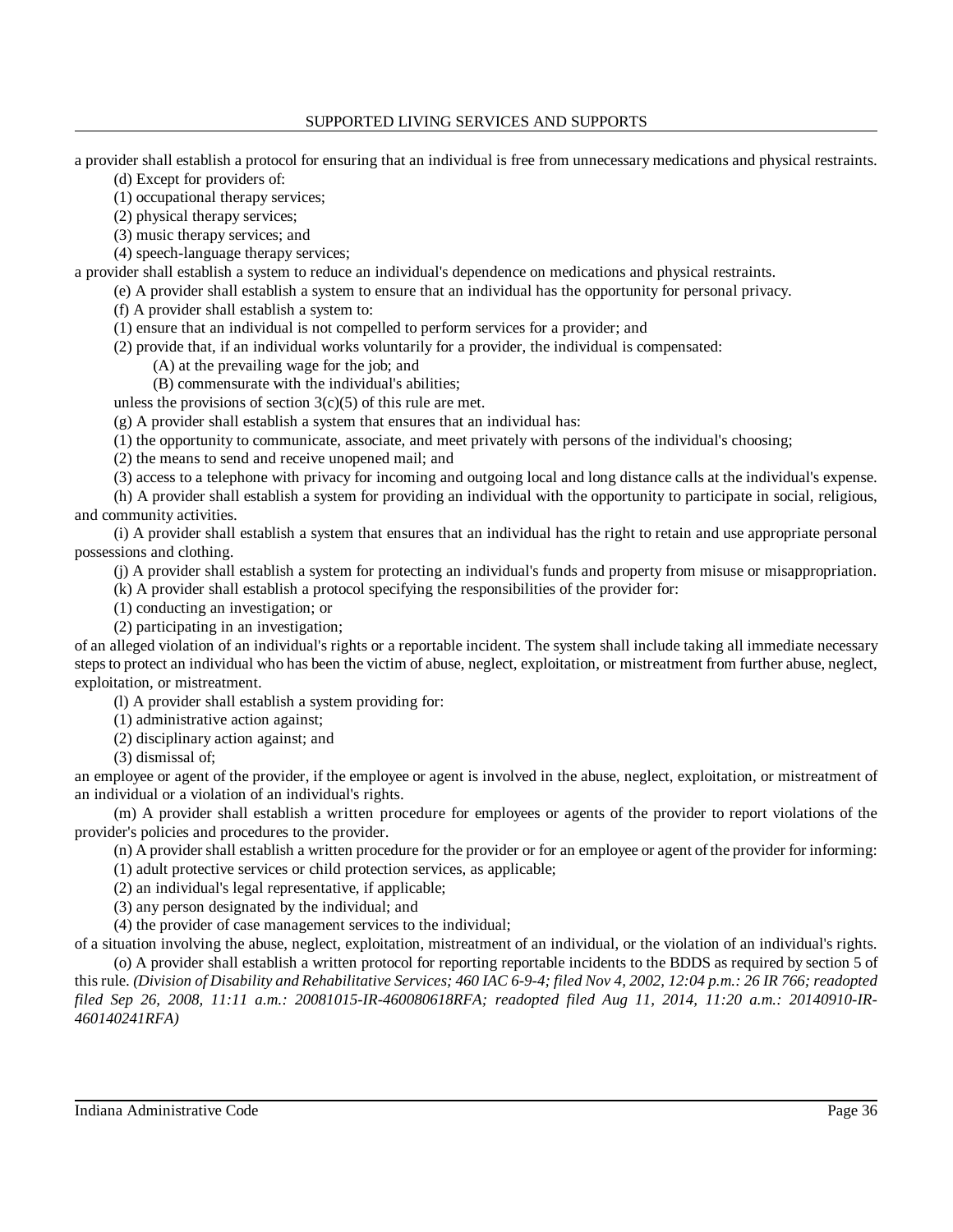## **460 IAC 6-9-5 Incident reporting**

Authority: IC 12-9-2-3; IC 12-11-1.1-9; IC 12-11-2.1-12 Affected: IC 12-11-1.1; IC 12-11-2.1

 Sec. 5. (a) An incident described as follows shall be reported to the BDDS on the incident report form prescribed by the BDDS:

 (1) Alleged, suspected, or actual abuse, neglect, or exploitation of an individual. An incident in this category shall also be reported to adult protective services or child protection services as applicable. The provider shall suspend staff involved in an incident from duty pending investigation by the provider.

 (2) Death of an individual. A death shall also be reported to adult protective services or child protection services as applicable. A death shall also be reported to the BDDS's central office in Indianapolis not later than twenty-four (24) hours after the death.

 (3) A service delivery site that compromises the health and safety of an individual while the individual is receiving services from the following causes:

 (A) A significant interruption of a major utility, such as electricity, heat, water, air conditioning, plumbing, fire alarm, or sprinkler system.

 (B) Environmental or structural problems associated with a habitable site that compromise the health and safety of an individual, including:

(i) inappropriate sanitation;

(ii) serious lack of cleanliness;

(iii) rodent or insect infestation;

(iv) structural damage; or

(v) damage caused by flooding, tornado, or other acts of nature.

 (4) Fire resulting in relocation, personal injury, property loss, or other health and safety concerns to or for an individual receiving services.

(5) Elopement of an individual.

(6) Suspected or actual criminal activity by:

(A) a staff member, employee, or agent of a provider; or

(B) an individual receiving services.

 (7) An event with the potential for causing significant harm or injury and requiring medical or psychiatric treatments or services to or for an individual receiving services.

- (8) Admission of an individual to a nursing facility, including respite stays.
- (9) Injury to an individual when the origin or cause of the injury is unknown.
- (10) A significant injury to an individual, including:
	- (A) a fracture;
	- (B) a burn greater than first degree;
	- (C) choking that requires intervention; or
	- (D) contusions or lacerations.
- (11) An injury that occurs while an individual is restrained.

 (12) A medication error, except for refusal to take medications, that jeopardizes an individual's health and safety, as determined by the individual's personal physician, including the following:

- (A) Medication given that was not prescribed or ordered for the individual.
- (B) Failure to administer medication as prescribed, including:
	- (i) incorrect dosage;
	- (ii) missed medication; and
	- (iii) failure to give medication at the appropriate time.
- (13) Inadequate staff support for an individual, including inadequate supervision, with the potential for:
	- (A) significant harm or injury to an individual; or
	- (B) death of an individual.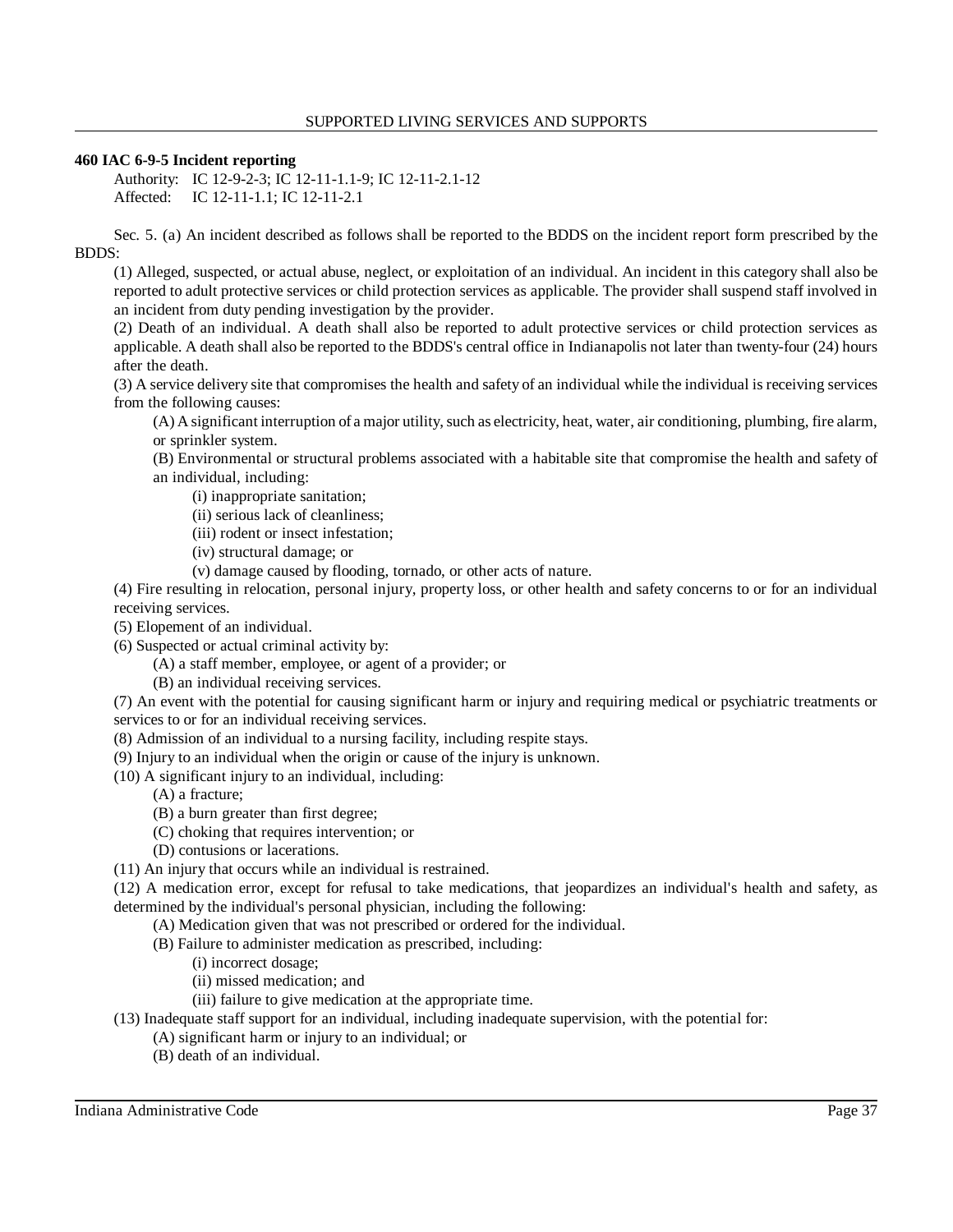- (14) Inadequate medical support for an individual, including failure to obtain:
	- (A) necessary medical services;
	- (B) routine dental or physician services; or
	- (C) medication timely resulting in missed medications.

 (15) Use of any PRN medication related to an individual's behavior. An incident report related to the use of PRN medication related to an individual's behavior must include the following information:

 (A) The length of time of the individual's behavior that resulted in the use of the PRN medication related to the individual's behavior.

 (B) A description of what precipitated the behavior resulting in the use of PRN medication related to the individual's behavior.

 (C) A description of the steps that were taken prior to the use of the PRN medication to avoid the use of a PRN medication related to the individual's behavior.

 (D) If a PRN medication was used before a medical or dental appointment, a description of the desensitization plan in place to lessen the need for a PRN medication for a medical or dental appointment.

(E) The criteria the provider has in place for use of a PRN medication related to an individual's behavior.

 (F) A description of the provider's PRN medication protocol related to an individual's behavior, including the provider's:

(i) notification process regarding the use of a PRN medication related to an individual's behavior; and

(ii) approval process for the use of a PRN medication related to an individual's behavior.

(G) The name and title of the staff approving the use of the PRN medication related to the individual's behavior.

(H) The medication and dosage that was approved for the PRN medication related to the individual's behavior.

 (I) The date and time of anyprevious PRN medication given to the individual related to the individual's behavior based on current records.

(b) An incident described in subsection (a) shall be reported by a provider or an employee or agent of a provider who:

(1) is providing services to the individual at the time of the incident; or

(2) becomes aware of or receives information about an alleged incident.

(c) An initial report regarding an incident shall be submitted within twenty-four (24) hours of:

(1) the occurrence of the incident; or

(2) the reporter becoming aware of or receiving information about an incident.

 (d) The provider providing case management services toan individual shall submit a follow-up report concerning the incident on the BDDS's follow-up incident report form at the following times:

(1) Within seven (7) days of the date of the initial report.

(2) Every seven (7) days thereafter until the incident is resolved.

 (e) All information required to be submitted to the BDDS shall also be submitted to the provider of case management services to the individual. *(Division of Disability and Rehabilitative Services; 460 IAC 6-9-5; filed Nov 4, 2002, 12:04 p.m.: 26 IR 767; filed Aug 29, 2003, 10:30 a.m.: 27 IR 108; readopted filed Sep 26, 2008, 11:11 a.m.: 20081015-IR-460080618RFA; readopted filed Aug 11, 2014, 11:20 a.m.: 20140910-IR-460140241RFA)* 

# **460 IAC 6-9-6 Transfer of individual's records upon change of provider**

Authority: IC 12-9-2-3; IC 12-11-1.1-9; IC 12-11-2.1-12 Affected: IC 12-11-1.1; IC 12-11-2.1

Sec. 6. (a) If an individual changes providers for any supported living service or support, the new provider shall:

 (1) discuss with the individual the new provider's need to obtain a copy of the previous provider's records and files concerning the individual;

 (2) provide the individual with a written form used to authorize the previous provider's release of a copy of the records and files concerning the individual to the new provider; and

(3) request the individual to sign the release form.

(b) Upon receipt of a written release signed bythe individual, a provider shall forward a copy of all of the individual's records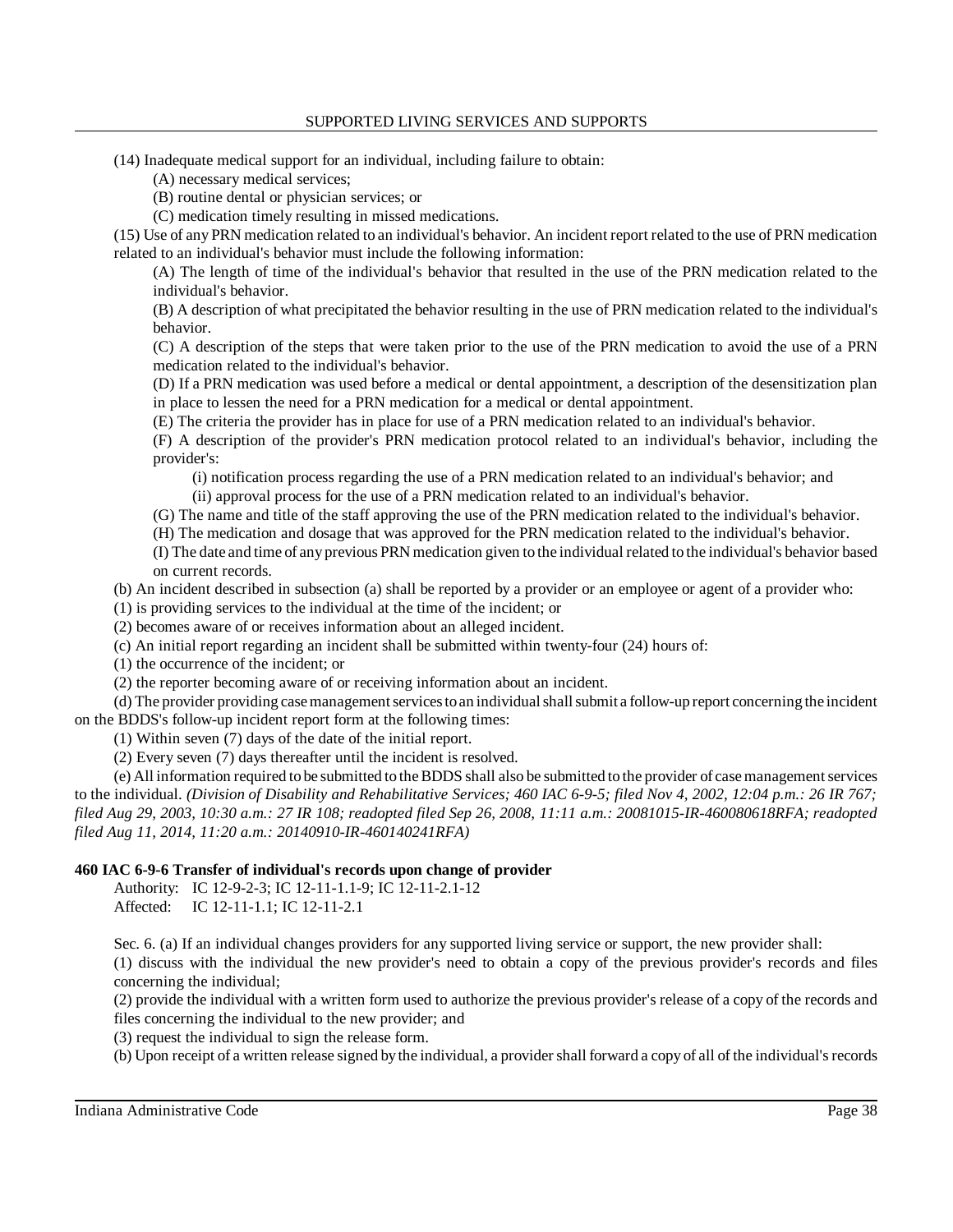and files to the new provider no later than seven (7) days after receipt of the written release signed by the individual. *(Division of Disability and Rehabilitative Services; 460 IAC 6-9-6; filed Nov 4, 2002, 12:04 p.m.: 26 IR 768; readopted filed Sep 26, 2008, 11:11 a.m.: 20081015-IR-460080618RFA; readopted filed Aug 11, 2014, 11:20 a.m.: 20140910-IR-460140241RFA)* 

## **460 IAC 6-9-7 Notice of termination of services**

| Authority: IC 12-9-2-3; IC 12-11-1.1-9; IC 12-11-2.1-12 |
|---------------------------------------------------------|
| Affected: IC 12-11-1.1; IC 12-11-2.1                    |

 Sec. 7. (a) A provider shall give an individual and an individual's representative at least sixty (60) days' written notice before terminating the individual's services if the services being provided to the individual are of an ongoing nature.

 (b) If the provider is providing any services to the individual, besides case management services, before terminating services the provider shall:

(1) participate in the development of a new or updated ISP prior to terminating services; and

(2) continue providing services to the individual until a new provider providing similar services is in place.

 (c) If the provider is providing case management services to the individual, before terminating services the provider shall: (1) participate in a team meeting in which the individual's new provider providing case management provider is present; and

 (2) coordinate the transfer of case management services to the new provider providing case management services.  *(Division of Disability and Rehabilitative Services; 460 IAC 6-9-7; filed Aug 29, 2003, 10:30 a.m.: 27 IR 109; readopted filed Sep 26, 2008, 11:11 a.m.: 20081015-IR-460080618RFA; readopted filed Aug 11, 2014, 11:20 a.m.: 20140910-IR-460140241RFA)* 

# **Rule 10. General Administrative Requirements for Providers**

# **460 IAC 6-10-1 Applicability**

Authority: IC 12-9-2-3; IC 12-11-1.1-9; IC 12-11-2.1-12 Affected: IC 12-11-1.1; IC 12-11-2.1

 Sec. 1. This rule applies to all supported living services and supports. *(Division of Disability and Rehabilitative Services; 460 IAC 6-10-1; filed Nov 4, 2002, 12:04 p.m.: 26 IR 768; readopted filed Sep 26, 2008, 11:11 a.m.: 20081015-IR- 460080618RFA; readopted filed Aug 11, 2014, 11:20 a.m.: 20140910-IR-460140241RFA)* 

# **460 IAC 6-10-2 Documentation of approvals**

Authority: IC 12-9-2-3; IC 12-11-1.1-9; IC 12-11-2.1-12 Affected: IC 12-11-1.1; IC 12-11-2.1

 Sec. 2. A provider shall maintain documentation that the BDDS has approved the provider for each service provided.  *(Division of Disability and Rehabilitative Services; 460 IAC 6-10-2; filed Nov 4, 2002, 12:04 p.m.: 26 IR 768; readopted filed Sep 26, 2008, 11:11 a.m.: 20081015-IR-460080618RFA; readopted filed Aug 11, 2014, 11:20 a.m.: 20140910-IR-460140241RFA)* 

# **460 IAC 6-10-3 Compliance with laws**

Authority: IC 12-9-2-3; IC 12-11-1.1-9; IC 12-11-2.1-12 Affected: IC 12-11-1.1; IC 12-11-2.1

 Sec. 3. A provider shall comply with all applicable state and federal statutes, rules, regulations, and requirements, including all applicable provisions of the federal Americans with Disabilities Act (ADA), 42 U.S.C. 12001 et seq. *(Division of Disability and Rehabilitative Services; 460 IAC 6-10-3; filed Nov 4, 2002, 12:04 p.m.: 26 IR 768; readopted filed Sep 26, 2008, 11:11 a.m.: 20081015-IR-460080618RFA; readopted filed Aug 11, 2014, 11:20 a.m.: 20140910-IR-460140241RFA)*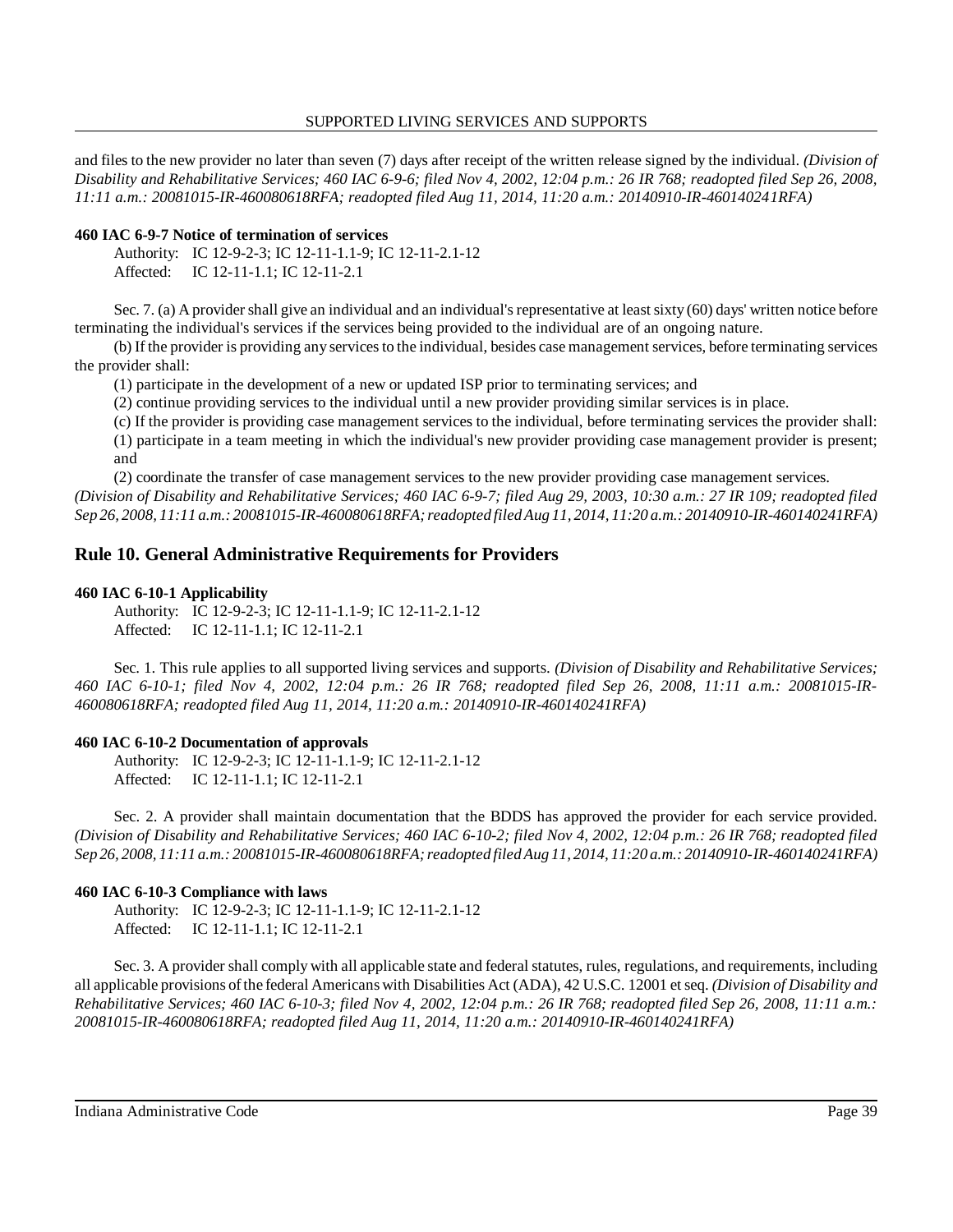#### **460 IAC 6-10-4 Compliance with state Medicaid plan; Medicaid waivers**

Authority: IC 12-9-2-3; IC 12-11-1.1-9; IC 12-11-2.1-12 Affected: IC 12-11-1.1; IC 12-11-2.1

Sec. 4. A provider shall comply with the provisions of:

(1) the state Medicaid plan; and

(2) any Medicaid waiver applicable to the provider's services.

 *(Division of Disability and Rehabilitative Services; 460 IAC 6-10-4; filed Nov 4, 2002, 12:04 p.m.: 26 IR 768; readopted filed Sep 26, 2008, 11:11 a.m.: 20081015-IR-460080618RFA; readopted filed Aug 11, 2014, 11:20 a.m.: 20140910-IR-460140241RFA)* 

## **460 IAC 6-10-5 Documentation of criminal histories**

Authority: IC 12-9-2-3; IC 12-11-1.1-9; IC 12-11-2.1-12

 Affected: IC 12-11-1.1; IC 12-11-2.1; IC 16-27-2-5; IC 31-33-22-1; IC 35-42-1; IC 35-42-4; IC 35-43-4; IC 35-46-1-12; IC 35-46-1-13

 Sec. 5. (a) A provider shall obtain a limited criminal history from the Indiana central repository for criminal history information from each employee, officer, or agent involved in the management, administration, or provision of services.

(b) The limited criminal history shall verify that the employee, officer, or agent has not been convicted of the following:

(1) A sex crime (IC 35-42-4).

(2) Exploitation of an endangered adult (IC 35-46-1-12).

(3) Failure to report:

(A) battery, neglect, or exploitation of an endangered adult (IC 35-46-1-13); or

(B) abuse or neglect of a child (IC 31-33-22-1).

 (4) Theft (IC 35-43-4), if the person's conviction for theft occurred less than ten (10) years before the person's employment application date, except as provided in IC 16-27-2-5(a)(5).

(5) Murder (IC 35-42-1-1).

(6) Voluntary manslaughter (IC 35-42-1-3).

(7) Involuntary manslaughter (IC 35-42-1-4).

(8) Felony battery.

(9) A felony offense relating to a controlled substance.

 (c) A provider shall also obtain a criminal history check from each county in which an employee, officer, or agent involved in the management, administration, or provision of services has resided during the three (3) years before the criminal history check is requested from the county.

 (d) A provider shall have a report from the state nurse aid registry of the Indiana state department of health verifying that each direct care staff has not had a finding entered into the state nurse aide registry. *(Division of Disability and Rehabilitative Services; 460 IAC 6-10-5; filed Nov 4, 2002, 12:04 p.m.: 26 IR 768; filed Aug 29, 2003, 10:30 a.m.: 27 IR 110; readopted filed Sep 26, 2008, 11:11 a.m.: 20081015-IR-460080618RFA; readopted filed Aug 11, 2014, 11:20 a.m.: 20140910-IR-460140241RFA)* 

## **460 IAC 6-10-6 Provider organizational chart**

Authority: IC 12-9-2-3; IC 12-11-1.1-9; IC 12-11-2.1-12 Affected: IC 12-11-1.1; IC 12-11-2.1

 Sec. 6. (a) A provider shall maintain a current organizational chart, including parent organizations and subsidiary organizations.

 (b) Upon request, a provider shall supply the BDDS with a copy of the chart described in subsection (a). *(Division of Disability and Rehabilitative Services; 460 IAC 6-10-6; filed Nov 4, 2002, 12:04 p.m.: 26 IR 768; readopted filed Sep 26, 2008, 11:11 a.m.: 20081015-IR-460080618RFA; readopted filed Aug 11, 2014, 11:20 a.m.: 20140910-IR-460140241RFA)*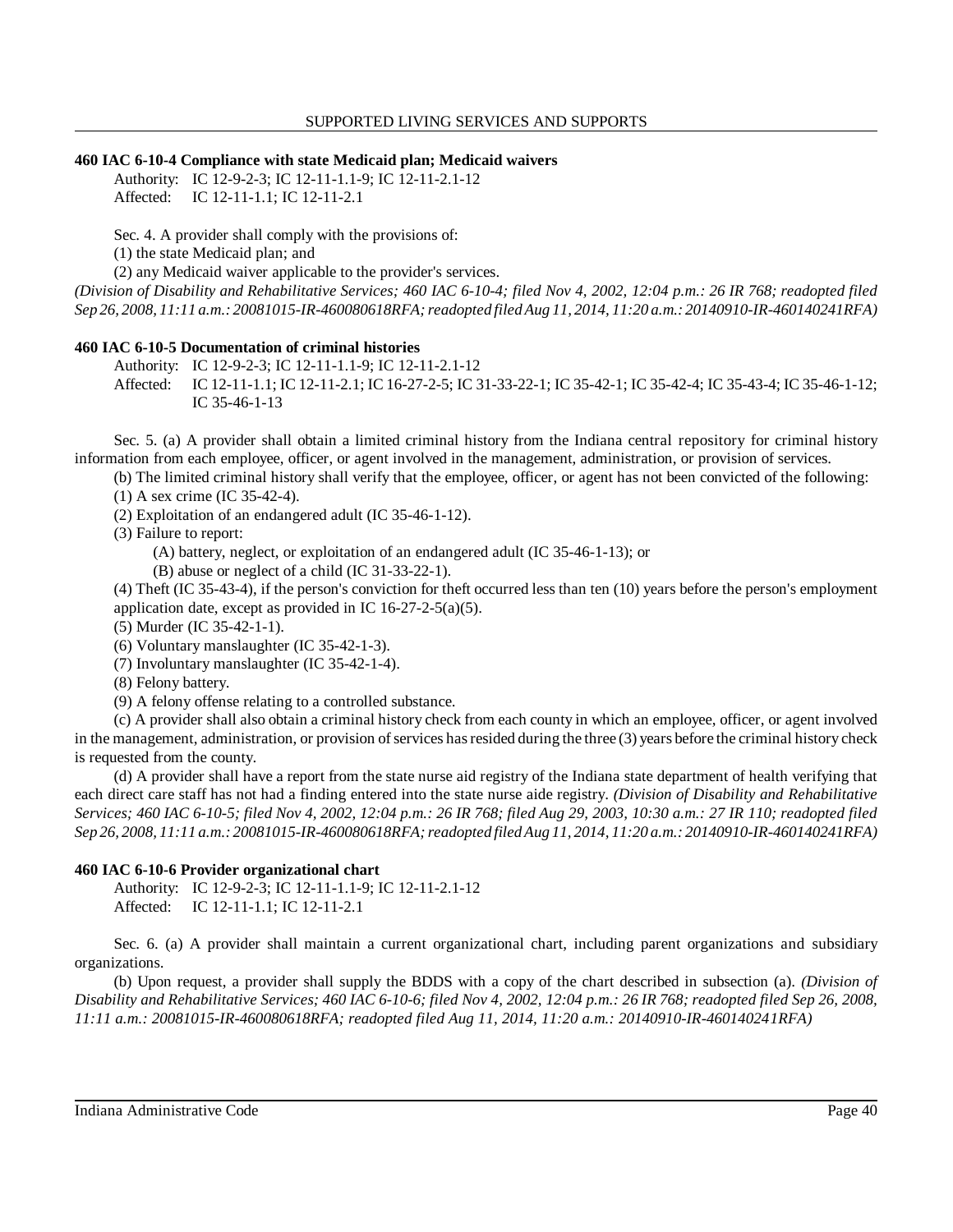#### **460 IAC 6-10-7 Collaboration and quality control**

Authority: IC 12-9-2-3; IC 12-11-1.1-9; IC 12-11-2.1-12 Affected: IC 12-11-1.1; IC 12-11-2.1

 Sec. 7. (a) A provider for an individual shall collaborate with the individual's other service providers to provide services to the individual consistent with the individual's ISP.

 (b) A provider for an individual shall give the individual's provider of case management services access to the provider's quality assurance and quality improvement procedures.

 (c) If a provider administers medication to an individual, the provider for the individual shall implement the medication administration system designed by the individual's provider responsible for medication administration.

 (d) If applicable, a provider for an individual shall implement the seizure management system designed by the individual's provider responsible for seizure management.

 (e) If applicable, a provider for an individual shall implement the health-related incident management system designed by the individual's provider responsible for health-related incident management.

 (f) If applicable, a provider for an individual shall implement the behavioral support plan designed by the individual's provider of behavioral support services.

 (g) If an individual dies, a provider shall cooperate with the provider responsible for conducting an investigation into the individual's death pursuant to 460 IAC 6-25-9. *(Division of Disability and Rehabilitative Services; 460 IAC 6-10-7; filed Nov 4, 2002, 12:04 p.m.: 26 IR 769; readopted filed Sep 26, 2008, 11:11 a.m.: 20081015-IR-460080618RFA; readopted filed Aug 11, 2014, 11:20 a.m.: 20140910-IR-460140241RFA)* 

#### **460 IAC 6-10-8 Resolution of disputes**

Authority: IC 12-9-2-3; IC 12-11-1.1-9; IC 12-11-2.1-12 Affected: IC 4-21.5; IC 12-11-1.1; IC 12-11-2.1

 Sec. 8. (a) If a dispute arises between or among providers, the dispute resolution process set out in this section shall be implemented.

(b) The resolution of a dispute shall be designed to address an individual's needs.

 (c) The parties to the dispute shall attempt to resolve the dispute informallythrough an exchange of information and possible resolution.

(d) If the parties are not able to resolve the dispute within fifteen (15) days:

(1) each party shall document:

(A) the issues in the dispute;

(B) their positions; and

(C) their efforts to resolve the dispute; and

(2) the parties shall refer the dispute to the individual's support team for resolution.

(e) The parties shall abide by the decision of the individual's support team.

 (f) If an individual's support team cannot resolve the matter within fifteen (15) days after the dispute is referred to the individual's support team, then the parties shall refer the matter to the individual's service coordinator for resolution of the dispute. (g) The service coordinator shall make a decision within fifteen (15) days after the dispute is referred to the service

coordinator and give the parties notice of the service coordinator's decision pursuant to IC 4-21.5.

 (h) Any party adversely affected or aggrieved by the service coordinator's decision may request administrative review of the service coordinator's decision within fifteen (15) days after the party receives written notice of the service coordinator's decision.

 (i) Administrative review shall be conducted pursuant to IC 4-21.5. *(Division of Disability and Rehabilitative Services; 460 IAC 6-10-8; filed Nov 4, 2002, 12:04 p.m.: 26 IR 769; filed Aug 29, 2003, 10:30 a.m.: 27 IR 110; readopted filed Sep 26, 2008, 11:11 a.m.: 20081015-IR-460080618RFA; readopted filed Aug 11, 2014, 11:20 a.m.: 20140910-IR-460140241RFA)*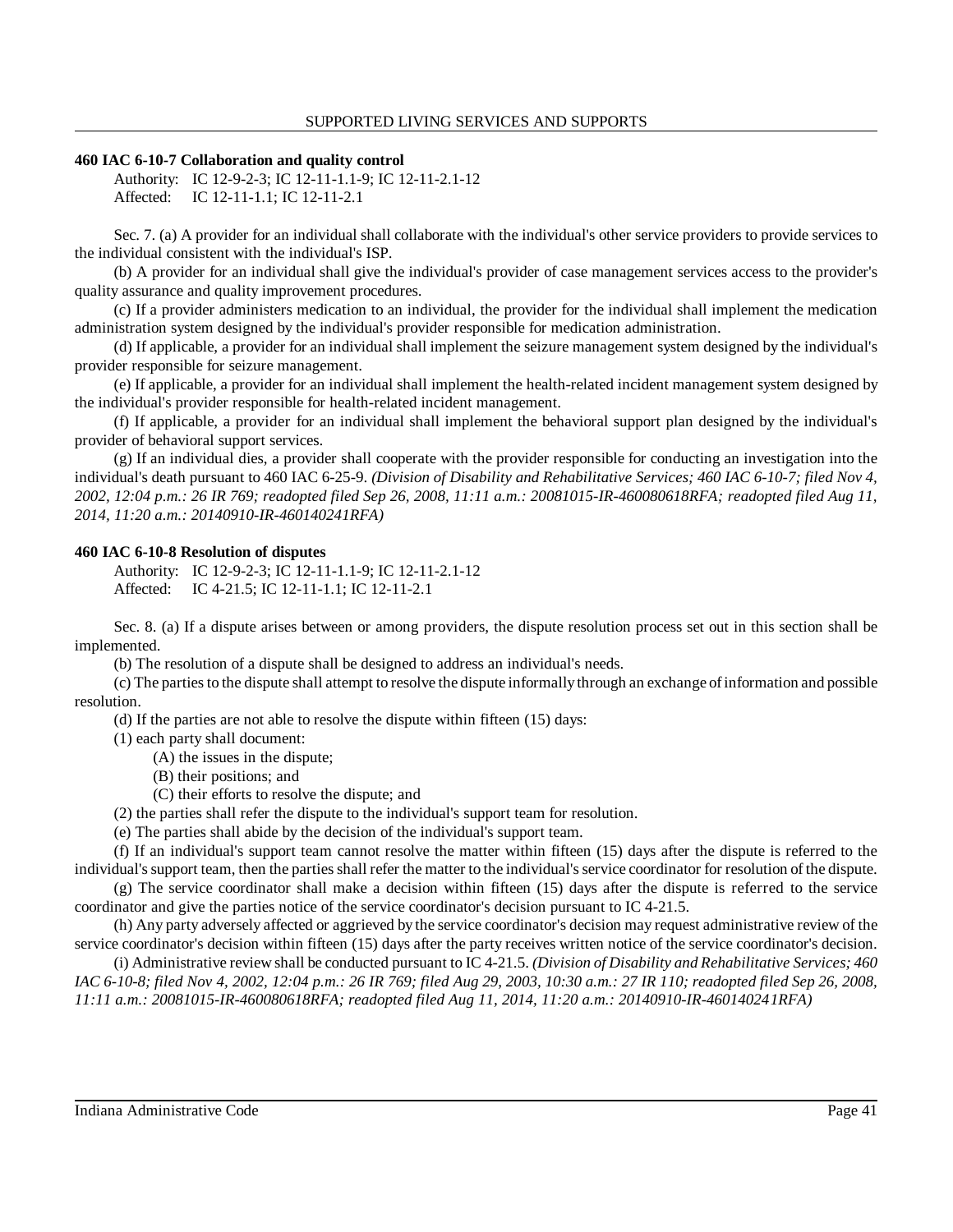#### **460 IAC 6-10-9 Automation standards**

Authority: IC 12-9-2-3; IC 12-11-1.1-9; IC 12-11-2.1-12 Affected: IC 12-11-1.1; IC 12-11-2.1

 Sec. 9. A provider shall comply with all automation standards and requirements prescribed bythe applicable funding agency concerning documentation and processing of services provided under this article. *(Division of Disability and Rehabilitative Services; 460 IAC 6-10-9; filed Nov 4, 2002, 12:04 p.m.: 26 IR 769; readopted filed Sep 26, 2008, 11:11 a.m.: 20081015-IR- 460080618RFA; readopted filed Aug 11, 2014, 11:20 a.m.: 20140910-IR-460140241RFA)* 

## **460 IAC 6-10-10 Quality assurance and quality improvement system**

Authority: IC 12-9-2-3; IC 12-11-1.1-9; IC 12-11-2.1-12 Affected: IC 12-11-1.1; IC 12-11-2.1

Sec. 10. (a) A provider shall have an internal quality assurance and quality improvement system that is:

(1) focused on the individual; and

(2) appropriate for the services being provided.

- (b) The system described in subsection (a) shall include at least the following elements:
- (1) An annual survey of individual satisfaction.
- (2) Records of the findings of annual individual satisfaction surveys.
- (3) Documentation of efforts to improve service delivery in response to the survey of individual satisfaction.
- (4) An assessment of the appropriateness and effectiveness of each service provided to an individual.

(5) A process for:

- (A) analyzing data concerning reportable incidents;
- (B) developing recommendations to reduce the risk of future incidents; and
- (C) reviewing recommendations to assess their effectiveness.
- (6) If medication is administered to an individual by a provider, a process for:
	- (A) analyzing medication errors;
	- (B) developing recommendations to reduce the risk of future medication errors; and
	- (C) reviewing the recommendations to assess their effectiveness.

(7) If behavioral support services are provided by a provider, a process for:

- (A) analyzing the appropriateness and effectiveness of behavioral support techniques used for an individual;
- (B) developing recommendations concerning the behavioral support techniques used with an individual; and
- (C) reviewing the recommendations to assess their effectiveness.

 (8) If community habilitation and participation services or residential habilitation and support services are provided by the provider, a process for:

- (A) analyzing the appropriateness and effectiveness of the instructional techniques used with an individual;
- (B) developing recommendations concerning the instructional techniques used for an individual; and

(C) reviewing the recommendations to assess their effectiveness.

 *(Division of Disability and Rehabilitative Services; 460 IAC 6-10-10; filed Nov 4, 2002, 12:04 p.m.: 26 IR 769; readopted filed Sep 26, 2008, 11:11 a.m.: 20081015-IR-460080618RFA; readopted filed Aug 11, 2014, 11:20 a.m.: 20140910-IR-460140241RFA)* 

## **460 IAC 6-10-11 Prohibition against office in residence of individual**

Authority: IC 12-9-2-3; IC 12-11-1.1-9; IC 12-11-2.1-12 Affected: IC 12-11-1.1; IC 12-11-2.1

Sec. 11. A provider shall not:

 (1) maintain an office in an individual's residence from which the individual is excluded from entering or from using any or all equipment contained in the office; or

(2) conduct the provider's business operations not related to services to the individual in the individual's residence.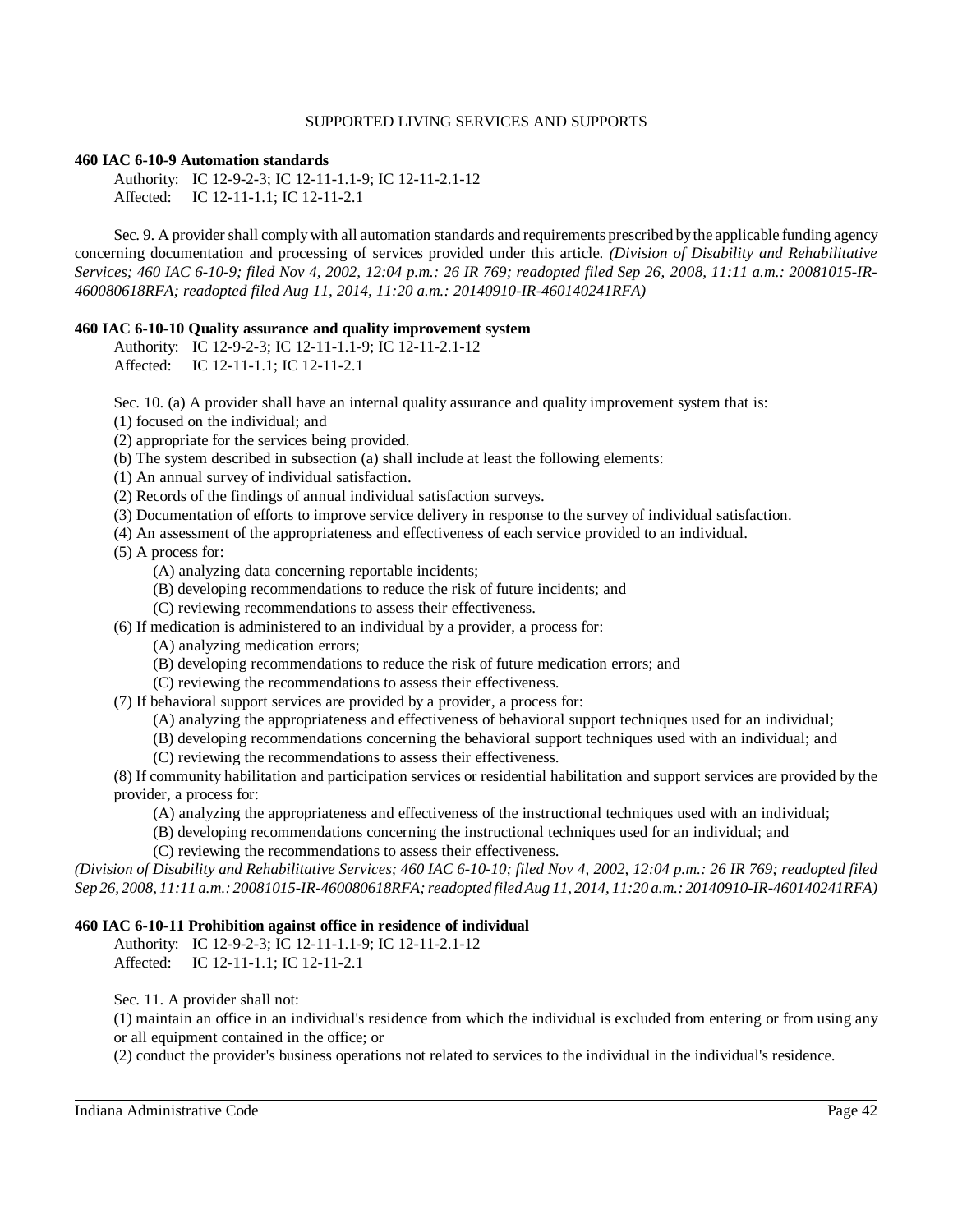*(Division of Disability and Rehabilitative Services; 460 IAC 6-10-11; filed Nov 4, 2002, 12:04 p.m.: 26 IR 770; readopted filed Sep 26, 2008, 11:11 a.m.: 20081015-IR-460080618RFA; readopted filed Aug 11, 2014, 11:20 a.m.: 20140910-IR-460140241RFA)* 

## **460 IAC 6-10-12 Human rights committee**

Authority: IC 12-9-2-3; IC 12-11-1.1-9; IC 12-11-2.1-12 Affected: IC 12-11-1.1; IC 12-11-2.1

 Sec. 12. Beginning July 1, 2004, a provider shall cooperate with the division's or the BDDS's regional human rights committee for the geographic area or areas in which the provider is providing services under this article. *(Division of Disability and Rehabilitative Services; 460 IAC 6-10-12; filed Nov 4, 2002, 12:04 p.m.: 26 IR 770; readopted filed Sep 26, 2008, 11:11 a.m.: 20081015-IR-460080618RFA; readopted filed Aug 11, 2014, 11:20 a.m.: 20140910-IR-460140241RFA)* 

## **460 IAC 6-10-13 Emergency behavioral support**

Authority: IC 12-9-2-3; IC 12-11-1.1-9; IC 12-11-2.1-12 Affected: IC 12-11-1.1; IC 12-11-2.1

 Sec. 13. (a) In an emergency, chemical restraint, physical restraint, or removal of an individual from the individual's environment may be used:

(1) without the necessity of a behavioral support plan; and

(2) only to prevent significant harm to the individual or others.

 (b) The individual's support team shall meet not later than five (5) working days after an emergency chemical restraint, physical restraint, or removal of an individual from the environment in order to:

(1) review the circumstances of the emergency chemical restraint, physical restraint, or removal of an individual;

(2) determine the need for a:

(A) functional analysis;

(B) behavioral support plan; or

(C) both; and

(3) document recommendations.

 (c) If a provider of behavioral support services is not a member an individual's support team, a provider of behavioral support services must be added to the individual's support team.

(d) Based on the recommendation of the support team, a provider of behavioral support services shall:

(1) complete a functional analysis within thirty (30) days; and

(2) make appropriate recommendations to the support team.

(e) The individual's support team shall:

(1) document the recommendations of the behavioral support services provider; and

(2) design an accountability system to ensure implementation of the recommendations.

 *(Division of Disability and Rehabilitative Services; 460 IAC 6-10-13; filed Nov 4, 2002, 12:04 p.m.: 26 IR 770; filed Aug 29, 2003, 10:30 a.m.: 27 IR 110; readopted filed Sep 26, 2008, 11:11 a.m.: 20081015-IR-460080618RFA; readopted filed Aug 11, 2014, 11:20 a.m.: 20140910-IR-460140241RFA)* 

# **Rule 11. Financial Status of Providers**

# **460 IAC 6-11-1 Applicability**

Authority: IC 12-9-2-3; IC 12-11-1.1-9; IC 12-11-2.1-12 Affected: IC 12-11-1.1; IC 12-11-2.1

 Sec. 1. This rule applies to all supported living services and supports. *(Division of Disability and Rehabilitative Services; 460 IAC 6-11-1; filed Nov 4, 2002, 12:04 p.m.: 26 IR 770; readopted filed Sep 26, 2008, 11:11 a.m.: 20081015-IR- 460080618RFA; readopted filed Aug 11, 2014, 11:20 a.m.: 20140910-IR-460140241RFA)*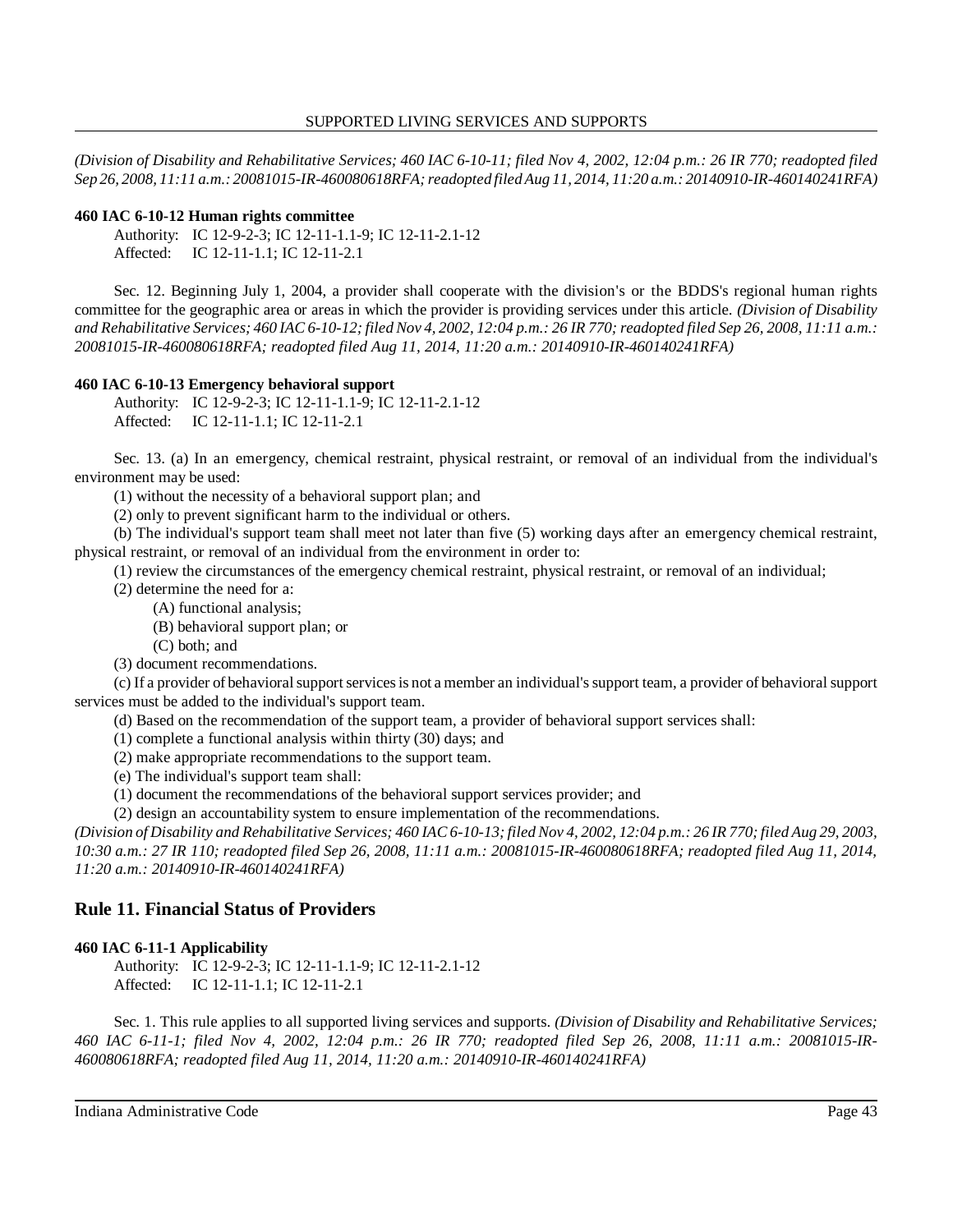## **460 IAC 6-11-2 Disclosure of financial information**

Authority: IC 12-9-2-3; IC 12-11-1.1-9; IC 12-11-2.1-12 Affected: IC 12-11-1.1; IC 12-11-2.1

 Sec. 2. (a) A provider shall maintain and, upon the BDDS's request, shall make available to the BDDS the following information concerning the provider:

(1) Financial status.

(2) Current expenses and revenues.

(3) Projected budgets outlining future operations.

(4) Credit history and the ability to obtain credit.

(b) A provider shall maintain financial records in accordance with generallyaccepted accounting and bookkeeping practices.

 (c) The financial status of a provider shall be audited according to state board of accounts requirements and procedures.  *(Division of Disability and Rehabilitative Services; 460 IAC 6-11-2; filed Nov 4, 2002, 12:04 p.m.: 26 IR 770; readopted filed Sep 26, 2008, 11:11 a.m.: 20081015-IR-460080618RFA; readopted filed Aug 11, 2014, 11:20 a.m.: 20140910-IR-460140241RFA)* 

#### **460 IAC 6-11-3 Financial stability**

Authority: IC 12-9-2-3; IC 12-11-1.1-9; IC 12-11-2.1-12 Affected: IC 12-11-1.1; IC 12-11-2.1

 Sec. 3. A provider shall be financially stable, with the documented ability to deliver services without interruption for at least two (2) months without payment for services. *(Division of Disability and Rehabilitative Services; 460 IAC 6-11-3; filed Nov 4, 2002, 12:04 p.m.: 26 IR 771; readopted filed Sep 26, 2008, 11:11 a.m.: 20081015-IR-460080618RFA; readopted filed Aug 11, 2014, 11:20 a.m.: 20140910-IR-460140241RFA)* 

# **Rule 12. Insurance**

## **460 IAC 6-12-1 Applicability**

Authority: IC 12-9-2-3; IC 12-11-1.1-9; IC 12-11-2.1-12 Affected: IC 12-11-1.1; IC 12-11-2.1

 Sec. 1. This rule applies to all supported living services and supports. *(Division of Disability and Rehabilitative Services; 460 IAC 6-12-1; filed Nov 4, 2002, 12:04 p.m.: 26 IR 771; readopted filed Sep 26, 2008, 11:11 a.m.: 20081015-IR- 460080618RFA; readopted filed Aug 11, 2014, 11:20 a.m.: 20140910-IR-460140241RFA)* 

#### **460 IAC 6-12-2 Property and personal liability insurance**

Authority: IC 12-9-2-3; IC 12-11-1.1-9; IC 12-11-2.1-12 Affected: IC 12-11-1.1; IC 12-11-2.1

Sec. 2. A provider shall secure insurance to cover:

(1) personal injury;

(2) loss of life; or

(3) property damage;

 to an individual caused by fire, accident, or other casualty arising from the provision of services to the individual by the provider.  *(Division of Disability and Rehabilitative Services; 460 IAC 6-12-2; filed Nov 4, 2002, 12:04 p.m.: 26 IR 771; readopted filed Sep 26, 2008, 11:11 a.m.: 20081015-IR-460080618RFA; readopted filed Aug 11, 2014, 11:20 a.m.: 20140910-IR-460140241RFA)* 

# **Rule 13. Transportation of an Individual**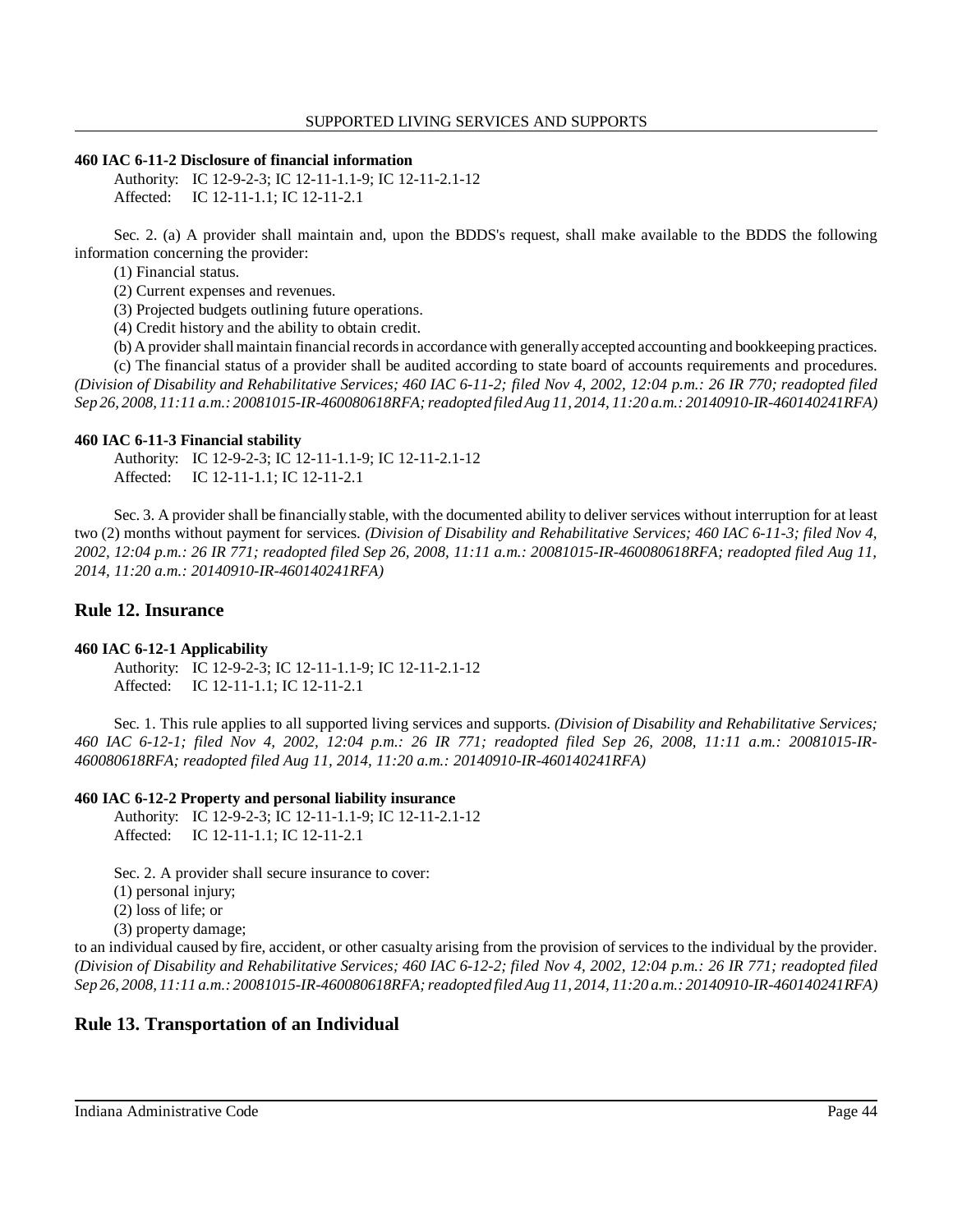#### **460 IAC 6-13-1 Applicability**

Authority: IC 12-9-2-3; IC 12-11-1.1-9; IC 12-11-2.1-12 Affected: IC 12-11-1.1; IC 12-11-2.1

 Sec. 1. This rule applies to all supported living services and supports. *(Division of Disability and Rehabilitative Services; 460 IAC 6-13-1; filed Nov 4, 2002, 12:04 p.m.: 26 IR 771; readopted filed Sep 26, 2008, 11:11 a.m.: 20081015-IR- 460080618RFA; readopted filed Aug 11, 2014, 11:20 a.m.: 20140910-IR-460140241RFA)* 

#### **460 IAC 6-13-2 Transportation of an individual**

Authority: IC 12-9-2-3; IC 12-11-1.1-9; IC 12-11-2.1-12 Affected: IC 12-11-1.1; IC 12-11-2.1

Sec. 2. A provider that transports an individual receiving services in a motor vehicle shall:

(1) maintain the vehicle in good repair;

 (2) properly register with the Indiana bureau of motor vehicles or in the state in which the owner of the vehicle resides; and (3) insure the vehicle as required under Indiana law.

 *(Division of Disability and Rehabilitative Services; 460 IAC 6-13-2; filed Nov 4, 2002, 12:04 p.m.: 26 IR 771; filed Aug 29, 2003, 10:30 a.m.: 27 IR 111; readopted filed Sep 26, 2008, 11:11 a.m.: 20081015-IR-460080618RFA; readopted filed Aug 11, 2014, 11:20 a.m.: 20140910-IR-460140241RFA)* 

# **Rule 14. Professional Qualifications and Requirements**

#### **460 IAC 6-14-1 Applicability**

Authority: IC 12-9-2-3; IC 12-11-1.1-9; IC 12-11-2.1-12 Affected: IC 12-11-1.1; IC 12-11-2.1

 Sec. 1. This rule applies to all supported living services and supports. *(Division of Disability and Rehabilitative Services; 460 IAC 6-14-1; filed Nov 4, 2002, 12:04 p.m.: 26 IR 771; readopted filed Sep 26, 2008, 11:11 a.m.: 20081015-IR- 460080618RFA; readopted filed Aug 11, 2014, 11:20 a.m.: 20140910-IR-460140241RFA)* 

#### **460 IAC 6-14-2 Requirement for qualified personnel**

Authority: IC 12-9-2-3; IC 12-11-1.1-9; IC 12-11-2.1-12 Affected: IC 12-11-1.1; IC 12-11-2.1

Sec. 2. A provider shall ensure that services provided to an individual:

(1) meet the needs of the individual;

(2) conform to the individual's ISP; and

(3) are provided by qualified personnel as required under this article.

 *(Division of Disability and Rehabilitative Services; 460 IAC 6-14-2; filed Nov 4, 2002, 12:04 p.m.: 26 IR 771; readopted filed Sep 26, 2008, 11:11 a.m.: 20081015-IR-460080618RFA; readopted filed Aug 11, 2014, 11:20 a.m.: 20140910-IR-460140241RFA)* 

#### **460 IAC 6-14-3 Documentation of qualifications**

Authority: IC 12-9-2-3; IC 12-11-1.1-9; IC 12-11-2.1-12 Affected: IC 12-11-1.1; IC 12-11-2.1

Sec. 3. A provider shall maintain documentation that:

(1) the provider meets the requirements for providing services under this article; and

(2) the provider's employees or agents meet the requirements for providing services under this article.

 *(Division of Disability and Rehabilitative Services; 460 IAC 6-14-3; filed Nov 4, 2002, 12:04 p.m.: 26 IR 771; readopted filed*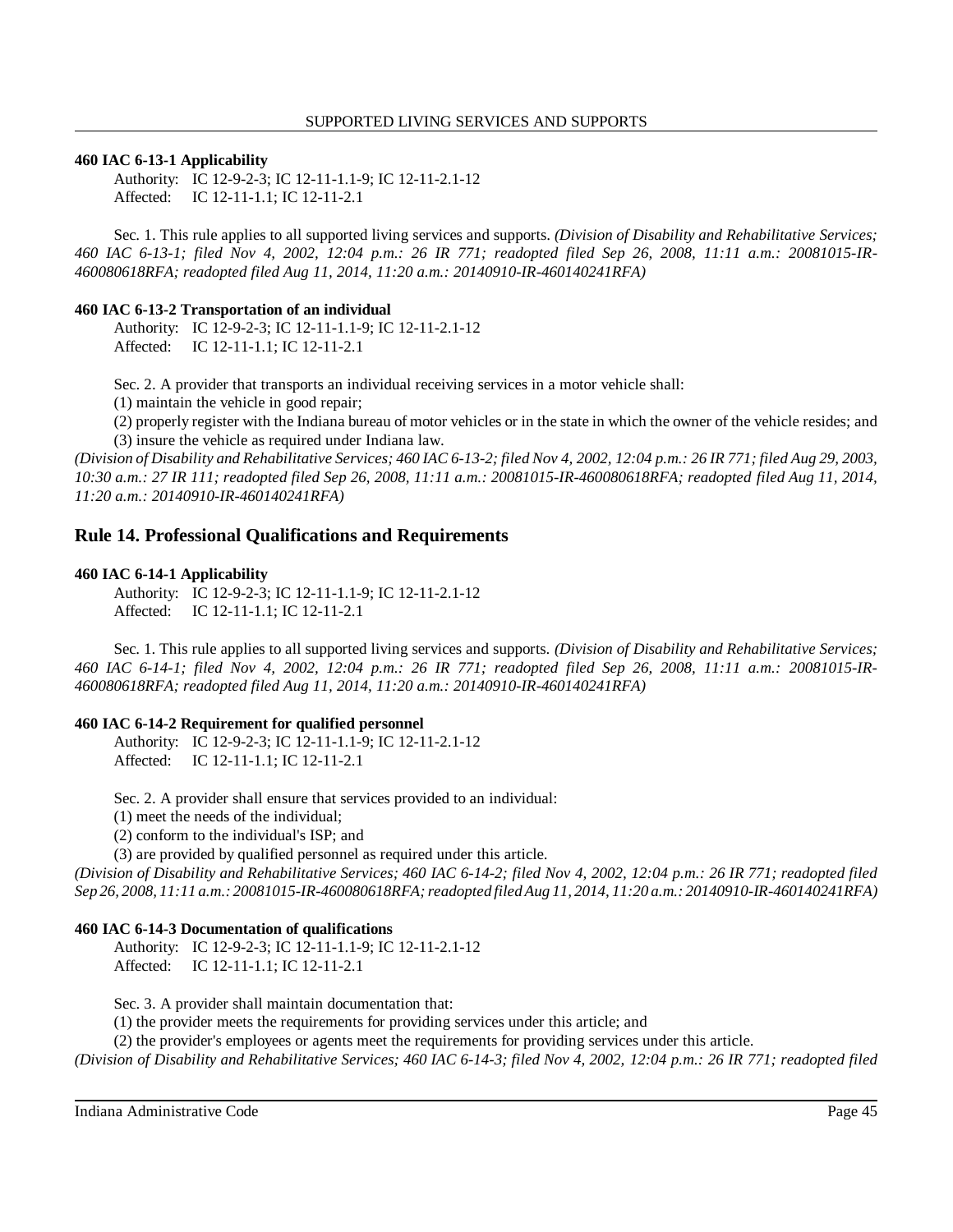*Sep 26, 2008, 11:11 a.m.: 20081015-IR-460080618RFA; readopted filed Aug 11, 2014, 11:20 a.m.: 20140910-IR-460140241RFA)* 

## **460 IAC 6-14-4 Training**

Authority: IC 12-9-2-3; IC 12-11-1.1-9; IC 12-11-2.1-12 Affected: IC 12-11-1.1; IC 12-11-2.1

Sec. 4. (a) A provider shall train the provider's employees or agents in the protection of an individual's rights, including how

to:

- (1) respect the dignity of an individual;
- (2) protect an individual from abuse, neglect, and exploitation;
- (3) implement person centered planning and an individual's ISP; and
- (4) communicate successfully with an individual.
- (b) A provider that develops training outcomes and objectives for an individual shall train the provider's employees or agents

in:

- (1) selecting specific objectives;
- (2) completing task analysis;
- (3) appropriate locations for instruction; and
- (4) appropriate documentation of an individual's progress on outcomes and objectives.
- (c) A provider shall train direct care staff in providing a healthy and safe environment for an individual, including how to:
- (1) administer medication, monitor side effects, and recognize and prevent dangerous medication interactions;
- (2) administer first aid;
- (3) administer cardiopulmonary resuscitation;
- (4) practice infection control;
- (5) practice universal precautions;
- (6) manage individual-specific treatments and interventions, including management of an individual's:
	- (A) seizures;
	- (B) behavior;
	- (C) medication side effects;
	- (D) diet and nutrition;
	- (E) swallowing difficulties;
	- (F) emotional and physical crises; and
	- (G) significant health concerns; and
- (7) conduct and participate in emergency drills and evacuations.

 (d) Applicable training as required in this section shall be completed prior to any person working with an individual.  *(Division of Disability and Rehabilitative Services; 460 IAC 6-14-4; filed Nov 4, 2002, 12:04 p.m.: 26 IR 771; filed Aug 29, 2003, 10:30 a.m.: 27 IR 111; readopted filed Sep 26, 2008, 11:11 a.m.: 20081015-IR-460080618RFA; readopted filed Aug 11, 2014, 11:20 a.m.: 20140910-IR-460140241RFA)* 

# **460 IAC 6-14-5 Requirements for direct care staff**

Authority: IC 12-9-2-3; IC 12-11-1.1-9; IC 12-11-2.1-12 Affected: IC 12-11-1.1; IC 12-11-2.1

Sec. 5. All direct care staff working with individuals shall meet the following requirements:

- (1) Be at least eighteen (18) years of age.
- (2) Demonstrate the ability to communicate adequately in order to:
	- (A) complete required forms and reports of visits; and
	- (B) follow oral or written instructions.
- (3) Demonstrate the ability to provide services according to the individual's ISP.
- (4) Demonstrate willingness to accept supervision.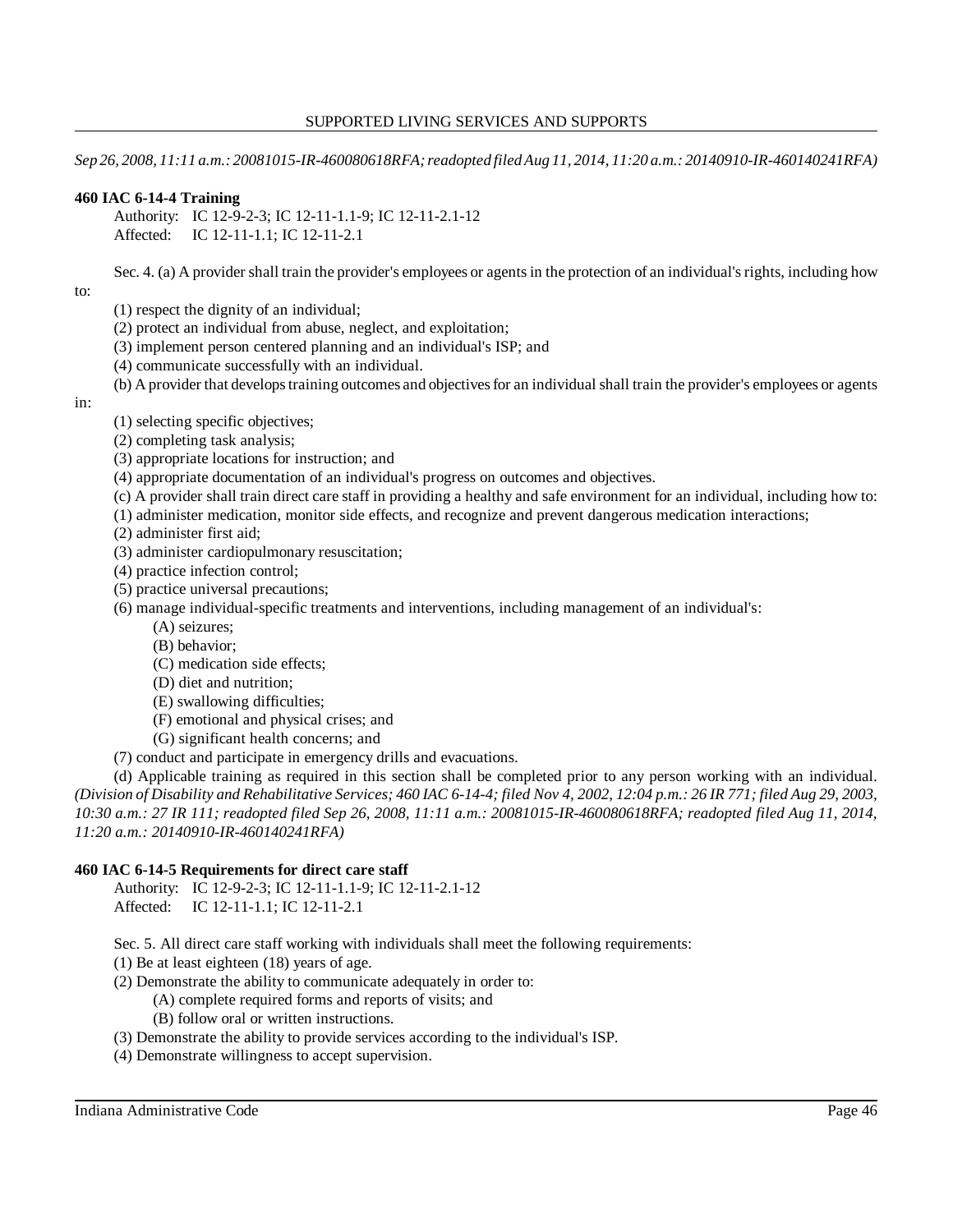(5) Demonstrate an interest in and empathy for individuals.

 *(Division of Disability and Rehabilitative Services; 460 IAC 6-14-5; filed Nov 4, 2002, 12:04 p.m.: 26 IR 772; readopted filed Sep 26, 2008, 11:11 a.m.: 20081015-IR-460080618RFA; readopted filed Aug 11, 2014, 11:20 a.m.: 20140910-IR-460140241RFA)* 

#### **460 IAC 6-14-6 Policies and procedures for conflicts of interest**

Authority: IC 12-9-2-3; IC 12-11-1.1-9; IC 12-11-2.1-12 Affected: IC 12-11-1.1; IC 12-11-2.1

 Sec. 6. A provider shall develop and enforce policies and procedures regarding conflicts of interest and the disclosure of possible conflicts of interest for all of the provider's employees or agents. *(Division of Disability and Rehabilitative Services; 460 IAC 6-14-6; filed Apr 16, 2004, 10:00 a.m.: 27 IR 2724; readopted filed Sep 26, 2008, 11:11 a.m.: 20081015-IR-460080618RFA; readopted filed Aug 11, 2014, 11:20 a.m.: 20140910-IR-460140241RFA)* 

#### **460 IAC 6-14-7 Policies and procedures for code of ethics**

Authority: IC 12-9-2-3; IC 12-11-1.1-9; IC 12-11-2.1-12 Affected: IC 12-11-1.1; IC 12-11-2.1

 Sec. 7. A provider shall develop and enforce policies and procedures regarding a code of ethics for agents and employees. The policies and procedures shall be consistent with 460 IAC 6-36. *(Division of Disability and Rehabilitative Services; 460 IAC 6-14-7; filed Apr 16, 2004, 10:00 a.m.: 27 IR 2724; readopted filed Sep 26, 2008, 11:11 a.m.: 20081015-IR-460080618RFA; readopted filed Aug 11, 2014, 11:20 a.m.: 20140910-IR-460140241RFA)* 

# **Rule 15. Personnel Records**

#### **460 IAC 6-15-1 Applicability**

Authority: IC 12-9-2-3; IC 12-11-1.1-9; IC 12-11-2.1-12 Affected: IC 12-11-1.1; IC 12-11-2.1

 Sec. 1. This rule applies to all supported living services and supports. *(Division of Disability and Rehabilitative Services; 460 IAC 6-15-1; filed Nov 4, 2002, 12:04 p.m.: 26 IR 772; readopted filed Sep 26, 2008, 11:11 a.m.: 20081015-IR- 460080618RFA; readopted filed Aug 11, 2014, 11:20 a.m.: 20140910-IR-460140241RFA)* 

#### **460 IAC 6-15-2 Maintenance of personnel files**

Authority: IC 12-9-2-3; IC 12-11-1.1-9; IC 12-11-2.1-12 Affected: IC 12-11-1.1; IC 12-11-2.1

Sec. 2. (a) A provider shall maintain in the provider's office files for each employee or agent of the provider.

(b) The provider's files for each employee or agent shall contain the following:

 (1) A negative tuberculosis screening prior to providing services and updated in accordance with recommendations of Centers for Disease Control.

 (2) Cardiopulmonary resuscitation certification and recertification, updated every two (2) years, for each employee or agent who works with individuals.

 (3) Auto insurance information, updated when it is due to expire, if the employee or agent will be transporting an individual in the employee's or agent's personal vehicle.

 (4) Limited criminal historyinformation that meets the requirements of460 IAC 6-10-5 with the information updated at least every three (3) years.

(5) Professional licensure, certification, or registration, including renewals, as applicable.

(6) A copy of the employee's or agent's driver's license, updated when the driver's license is due to expire.

(7) Copies of: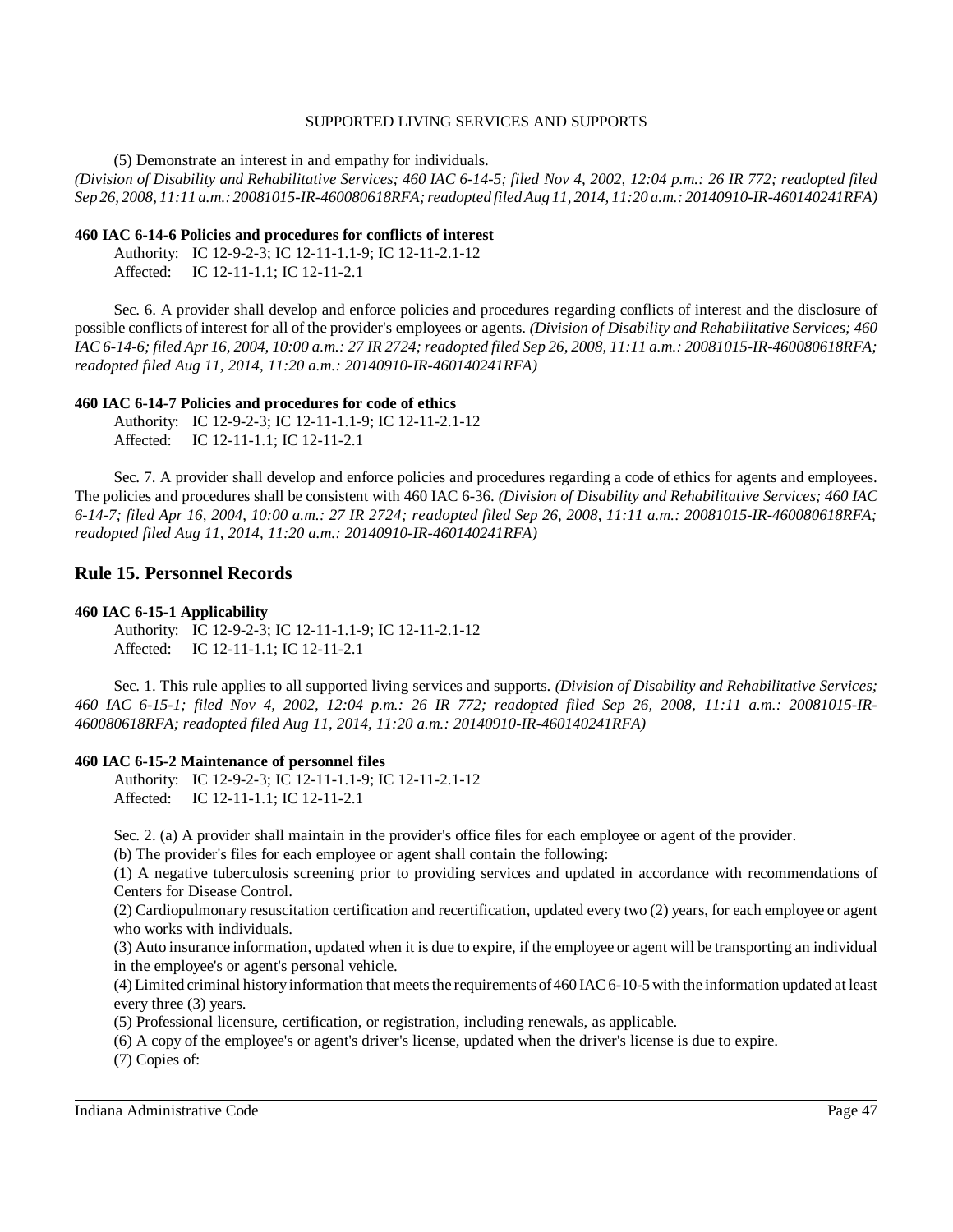- (A) the employee's time records; or
- (B) the agent's invoices for services.

(8) Copies of the agenda for each training session attended by the employee or agent, including the following:

- (A) Subject matter included in each training session.
- (B) The date and time of each training session.
- (C) The name of the person or persons conducting each training session.
- (D) Documentation of the employee's or agent's attendance at each training session, signed by: (i) the employee or agent; and

(ii) the trainer.

 *(Division of Disability and Rehabilitative Services; 460 IAC 6-15-2; filed Nov 4, 2002, 12:04 p.m.: 26 IR 772; filed Apr 16, 2004, 10:00 a.m.: 27 IR 2724; readopted filed Sep 26, 2008, 11:11 a.m.: 20081015-IR-460080618RFA; readopted filed Aug 11, 2014, 11:20 a.m.: 20140910-IR-460140241RFA)* 

# **Rule 16. Personnel Policies and Manuals**

## **460 IAC 6-16-1 Applicability**

Authority: IC 12-9-2-3; IC 12-11-1.1-9; IC 12-11-2.1-12 Affected: IC 12-11-1.1; IC 12-11-2.1

Sec. 1. (a) This rule applies to a provider who uses employees or agents to provide services.

 (b) This rule applies to all supported living services and supports. *(Division of Disability and Rehabilitative Services; 460 IAC 6-16-1; filed Nov 4, 2002, 12:04 p.m.: 26 IR 772; readopted filed Sep 26, 2008, 11:11 a.m.: 20081015-IR-460080618RFA; readopted filed Aug 11, 2014, 11:20 a.m.: 20140910-IR-460140241RFA)* 

## **460 IAC 6-16-2 Adoption of personnel policies**

Authority: IC 12-9-2-3; IC 12-11-1.1-9; IC 12-11-2.1-12 Affected: IC 12-11-1.1; IC 12-11-2.1

Sec. 2. (a) A provider shall:

(1) adopt and maintain a written personnel policy;

(2) review and update the personnel policy as appropriate; and

- (3) distribute the personnel policy to each employee or agent.
- (b) The written personnel policy required by subsection (a) shall include at least the following:
- (1) A job description for each position, including the following:
	- (A) Minimum qualifications for the position.
	- (B) Major duties required of the position.
	- (C) Responsibilities of the employee in the position.
	- (D) The name and title of the supervisor to whom the employee in the position must report.

 (2) A procedure for conducting reference, employment, and criminal background checks on each prospective employee or agent.

(3) A prohibition against employing or contracting with a person convicted of the offenses listed in 460 IAC 6-10-5.

 (4) A process for evaluating the job performance of each employee or agent at the end of the training period and annually thereafter, including a process for feedback from individuals receiving services from the employee or agent.

(5) Disciplinary procedures.

(6) A description of grounds for disciplinary action against or dismissal of an employee or agent.

 (7) A description of the rights and responsibilities of employees or agents, including the responsibilities of administrators and supervisors.

 *(Division of Disability and Rehabilitative Services; 460 IAC 6-16-2; filed Nov 4, 2002, 12:04 p.m.: 26 IR 772; readopted filed Sep 26, 2008, 11:11 a.m.: 20081015-IR-460080618RFA; readopted filed Aug 11, 2014, 11:20 a.m.: 20140910-IR-460140241RFA)*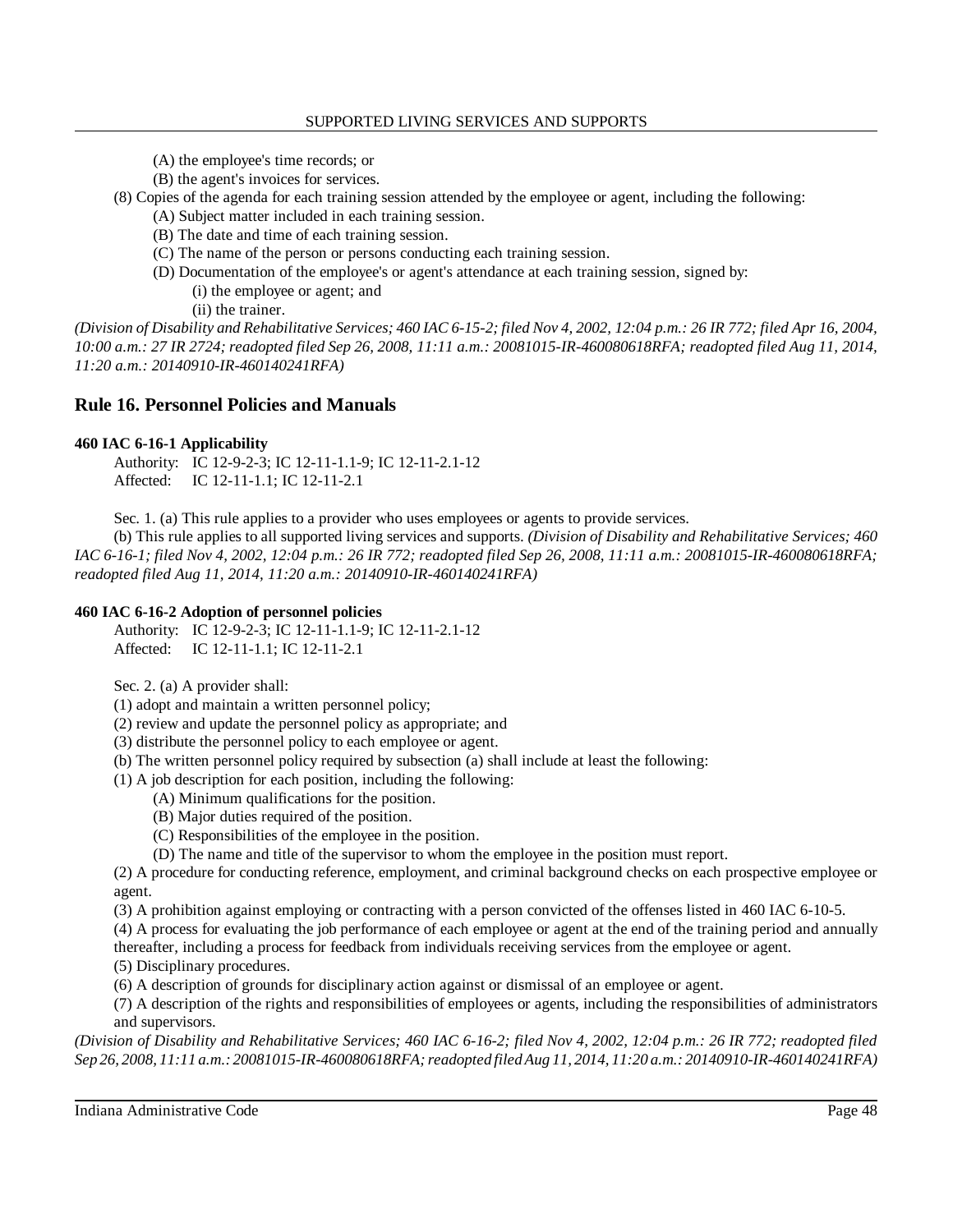#### **460 IAC 6-16-3 Policies and procedures documentation**

Authority: IC 12-9-2-3; IC 12-11-1.1-9; IC 12-11-2.1-12 Affected: IC 12-11-1.1; IC 12-11-2.1

Sec. 3. (a) A provider shall:

(1) adopt and maintain a written training procedure;

(2) review and update the training procedure as appropriate; and

(3) distribute the training procedure to the provider's employees or agents.

(b) The written training procedure required by subsection (a) shall include at least the following:

 (1) Mandatory orientation for each new employee or agent to assure the employee's or agent's understanding of, and compliance with:

(A) the mission, goals, organization, and practices of the provider; and

(B) the applicable requirements of this article.

(2) A system for documenting the training for each employee or agent, including:

(A) the type of training provided;

- (B) the name and qualifications of the trainer;
- (C) the duration of training;
- (D) the date or dates of training;
- (E) the signature of the trainer, verifying the satisfactory completion of training by the employee or agent; and (F) the signature of the employee or agent.

 (3) A system for ensuring that a trainer has sufficient education, expertise, and knowledge of the subject to achieve listed outcomes required under the system.

 (4) A system for providing annual in-service training to improve the competence of employees or agents in the following areas:

(A) Protection of individual rights, including protection against abuse, neglect, or exploitation.

(B) Incident reporting.

(C) Medication administration if the provider administers medication to an individual.

 *(Division of Disability and Rehabilitative Services; 460 IAC 6-16-3; filed Nov 4, 2002, 12:04 p.m.: 26 IR 773; readopted filed Sep 26, 2008, 11:11 a.m.: 20081015-IR-460080618RFA; readopted filed Aug 11, 2014, 11:20 a.m.: 20140910-IR-460140241RFA)* 

## **460 IAC 6-16-4 Operations manual**

Authority: IC 12-9-2-3; IC 12-11-1.1-9; IC 12-11-2.1-12 Affected: IC 12-11-1.1; IC 12-11-2.1

 Sec. 4. (a) A provider shall compile the written policies and procedures required by sections 1 and 2 of this rule into a written operations manual.

(b) The operations manual shall be regularly updated and revised.

(c) Upon the request of the BDDS, the provider shall:

(1) supply a copy of the operations manual to the BDDS or other state agency, at no cost; and

 (2) make the operations manual available to the BDDS or other state agency for inspection at the offices of the provider.  *(Division of Disability and Rehabilitative Services; 460 IAC 6-16-4; filed Nov 4, 2002, 12:04 p.m.: 26 IR 773; readopted filed Sep 26, 2008, 11:11 a.m.: 20081015-IR-460080618RFA; readopted filed Aug 11, 2014, 11:20 a.m.: 20140910-IR-460140241RFA)* 

# **Rule 17. Maintenance of Records of Services Provided**

## **460 IAC 6-17-1 Applicability**

Authority: IC 12-9-2-3; IC 12-11-1.1-9; IC 12-11-2.1-12 Affected: IC 12-11-1.1; IC 12-11-2.1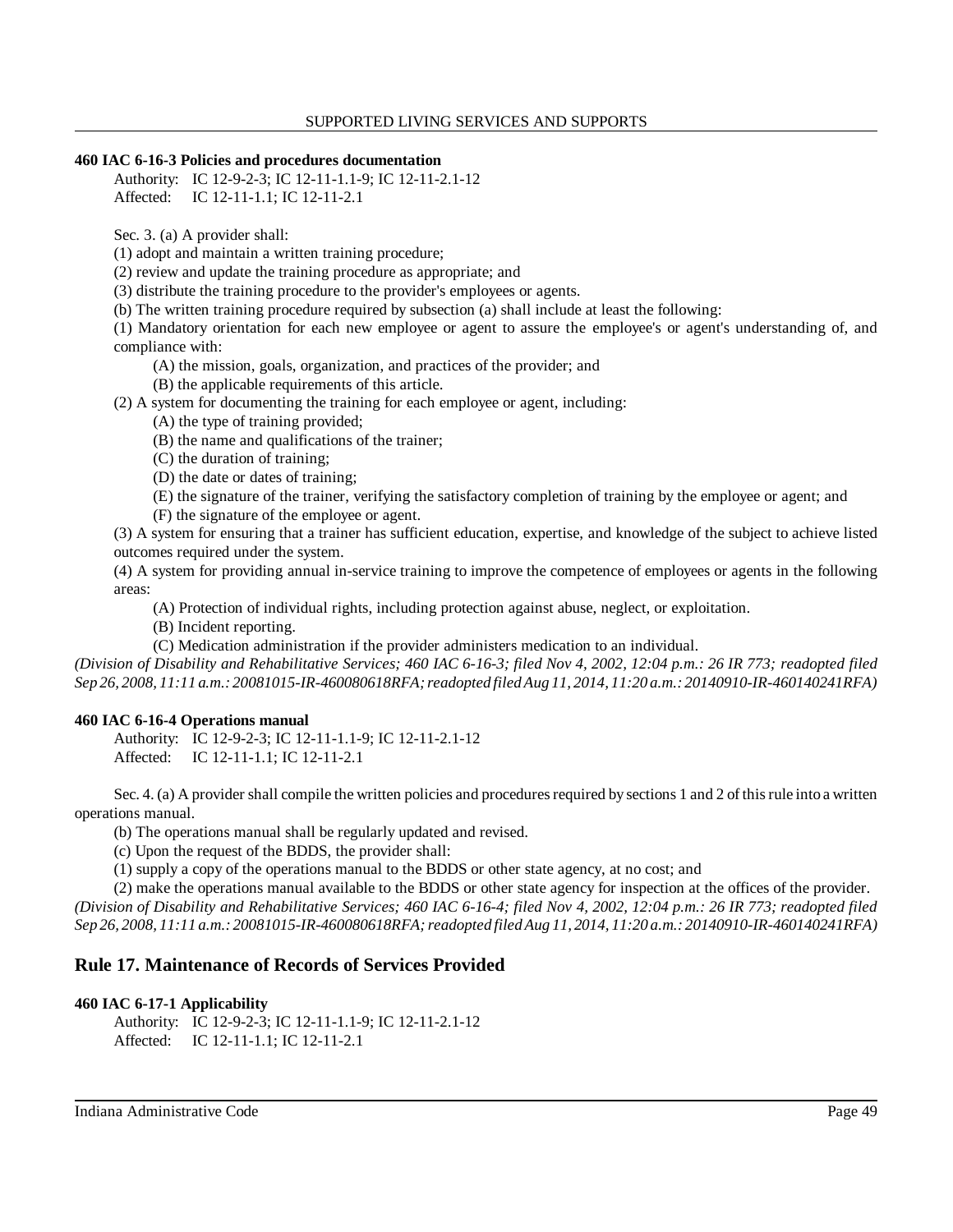Sec. 1. This rule applies to all supported living services and supports. *(Division of Disability and Rehabilitative Services; 460 IAC 6-17-1; filed Nov 4, 2002, 12:04 p.m.: 26 IR 773; readopted filed Sep 26, 2008, 11:11 a.m.: 20081015-IR- 460080618RFA; readopted filed Aug 11, 2014, 11:20 a.m.: 20140910-IR-460140241RFA)* 

#### **460 IAC 6-17-2 Maintenance of records of services provided**

Authority: IC 12-9-2-3; IC 12-11-1.1-9; IC 12-11-2.1-12 Affected: IC 12-11-1.1; IC 12-11-2.1

Sec. 2. (a) This section applies to all providers.

(b) A provider shall maintain in the provider's office documentation of all services provided to an individual.

 (c) Documentation related to an individual required by this article shall be maintained by the provider for at least seven (7) consecutive years.

(d) A provider shall analyze and update the documentation required by:

(1) the standards under this article applicable to the services the provider is providing to an individual;

(2) the professional standards applicable to the provider's profession; and

(3) the individual's ISP.

(e) A provider shall analyze and update the documentation at least every ninety (90) days if:

(1) the standards under this article do not provide a standard for analyzing and updating documentation;

(2) the professional standards applicable to the provider's profession do not provide a standard; or

(3) a standard is not set out in the individual's ISP.

 *(Division of Disability and Rehabilitative Services; 460 IAC 6-17-2; filed Nov 4, 2002, 12:04 p.m.: 26 IR 774; readopted filed Sep 26, 2008, 11:11 a.m.: 20081015-IR-460080618RFA; readopted filed Aug 11, 2014, 11:20 a.m.: 20140910-IR-460140241RFA)* 

## **460 IAC 6-17-3 Individual's personal file; site of service delivery**

Authority: IC 12-9-2-3; IC 12-11-1.1-9; IC 12-11-2.1-12

Affected: IC 12-11-1.1; IC 12-11-2.1

 Sec. 3. (a) A provider specified in the individual's ISP as being responsible for maintaining the individual's personal file shall maintain a personal file for the individual at:

- (1) the individual's residence; or
- (2) the primary location where the individual receives services.
- (b) The individual's personal file shall contain at least the following information:
- (1) The individual's full name.
- (2) Telephone numbers for emergency services that may be required by the individual.
- (3) A current sheet with a brief summary regarding:
	- (A) the individual's diagnosis or diagnoses;

 (B) the individual's treatment protocols, current medications, and other health information specified bythe individual's ISP;

- (C) behavioral information about the individual;
- (D) likes and dislikes of the individual that have been identified in the individual's ISP; and
- (E) other information relevant to working with the individual.
- (4) The individual's history of allergies, if applicable.
- (5) Consent by the individual or the individual's legal representative for emergency treatment for the individual.
- (6) A photograph of the individual, if:
	- (A) a photograph is available; and
	- (B) inclusion of a photograph in the individual's file is specified by the individual's ISP.
- (7) A copy of the individual's current ISP.
- (8) A copy of the individual's behavioral support plan, if applicable.
- (9) Documentation of: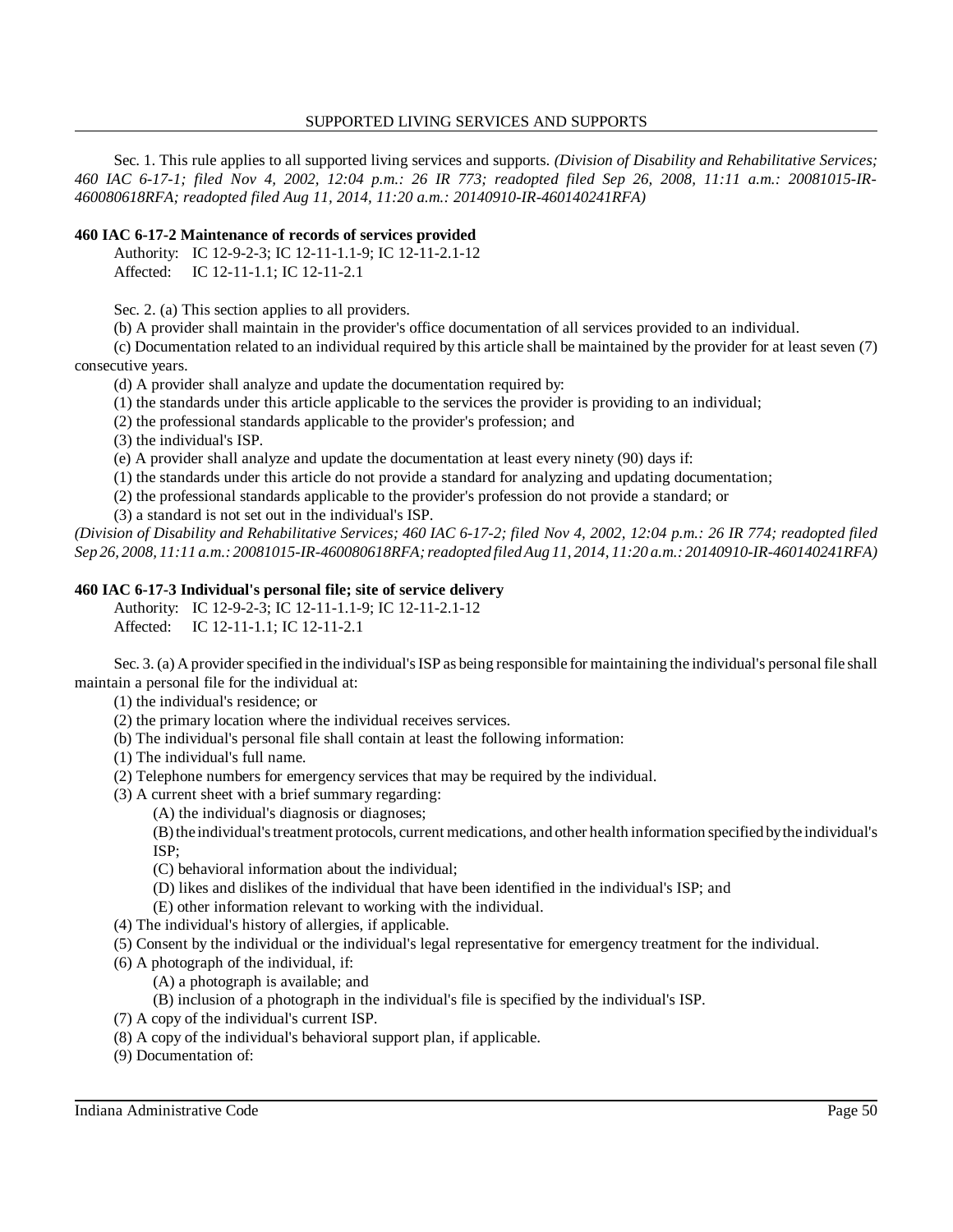(A) changes in the individual's physical condition or mental status during the last sixty (60) days;

 (B) an unusual event such as vomiting, choking, falling, disorientation or confusion, behavioral problems, or seizures occurring during the last sixty (60) days; and

(C) the response of each provider to the observed change or unusual event.

(10) If an individual's outcomes include bill paying and other financial matters, the individual's file shall contain:

(A) the individual's checkbook with clear documentation that the checkbook has been balanced; and

 (B) bank statements with clear documentation that the bank statements and the individual's checkbook have been reconciled.

 (11) All environmental assessments conducted during the last sixty (60) days, with the signature of the person or persons conducting the assessment on the assessment.

(12) All medication administration documentation for the last sixty (60) days.

(13) All seizure management documentation for the last sixty (60) days.

(14) Health-related incident management documentation for the last sixty (60) days.

(15) All nutritional counseling services documentation for the last sixty (60) days.

(16) All behavioral support services documentation for the last sixty (60) days.

(17) All outcome directed documentation for the last sixty (60) days.

 *(Division of Disability and Rehabilitative Services; 460 IAC 6-17-3; filed Nov 4, 2002, 12:04 p.m.: 26 IR 774; filed Aug 29, 2003, 10:30 a.m.: 27 IR 111; readopted filed Sep 26, 2008, 11:11 a.m.: 20081015-IR-460080618RFA; readopted filed Aug 11, 2014, 11:20 a.m.: 20140910-IR-460140241RFA)* 

# **460 IAC 6-17-4 Individual's personal file; provider's office**

Authority: IC 12-9-2-3; IC 12-11-1.1-9; IC 12-11-2.1-12 Affected: IC 12-11-1.1; IC 12-11-2.1

 Sec. 4. (a) A provider specified in the individual's ISP as being responsible for maintaining the individual's personal file shall maintain a personal file for an individual at the provider's office.

(b) The individual's personal file shall contain documentation of the following:

(1) A change in an individual's physical condition or mental status.

(2) An unusual event for the individual.

(3) All health and medical services provided to an individual.

(4) An individual's training outcomes.

(c) A change or unusual event referred to in subsection (b) shall include the following:

(1) Vomiting.

(2) Choking.

(3) Falling.

(4) Disorientation or confusion.

(5) Patterns of behavior.

(6) A seizure.

(d) The documentation of a change or an event referred to in subsections (b) and (c) shall include the following:

(1) The date, time, and duration of the change or event.

(2) A description of the response of the provider, or the provider's employees or agents to the change or event.

(3) The signature of the provider or the provider's employees or agents observing the change or event.

(e) The documentation of all health and medical services provided to the individual shall:

(1) be kept chronologically; and

(2) include the following:

(A) Date of services provided to the individual.

(B) A description of services provided.

(C) The signature of the health care professional providing the services.

(f) The individual's training file shall include documentation regarding the individual's training goals required by 460 IAC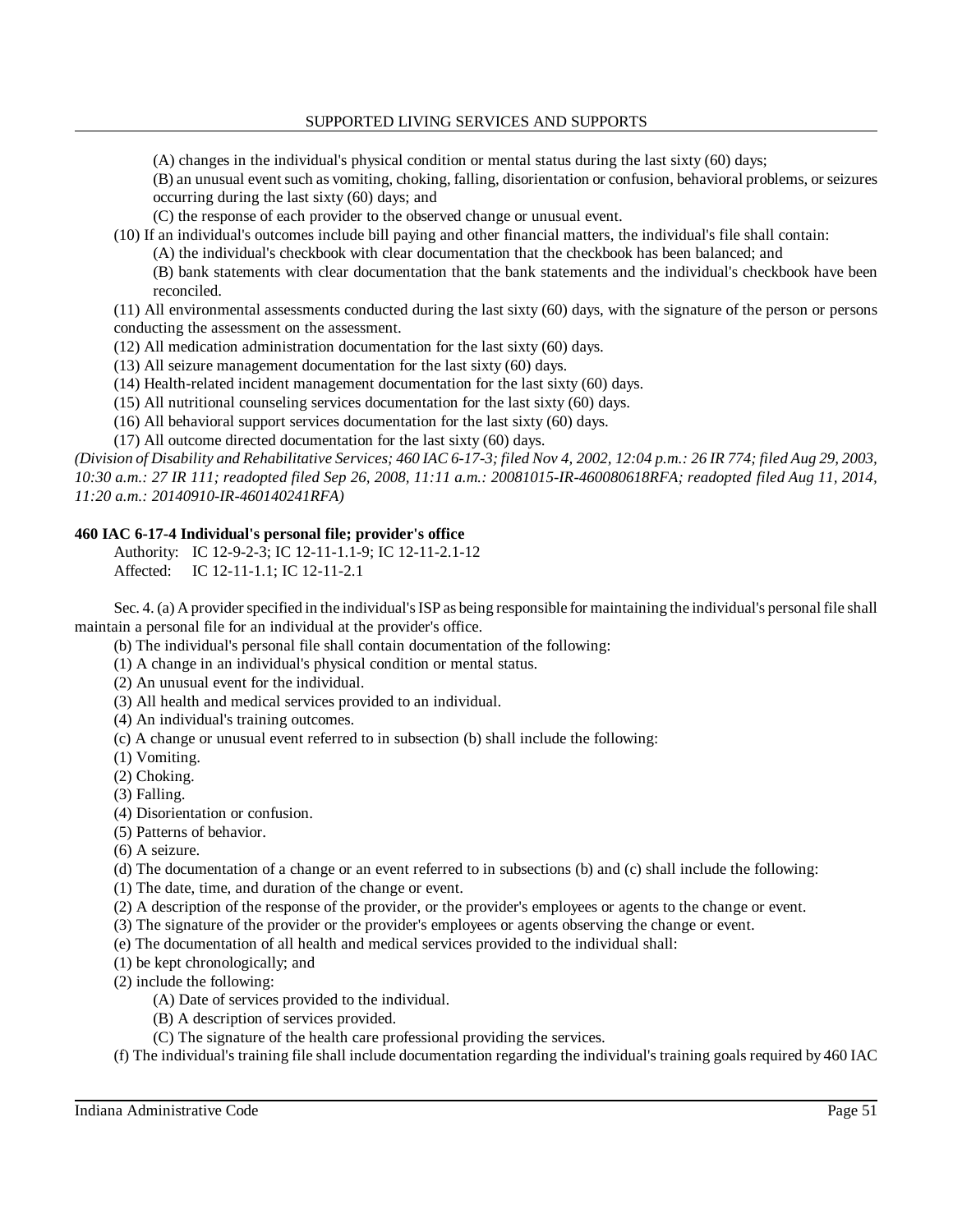6-24-1. *(Division of Disability and Rehabilitative Services; 460 IAC 6-17-4; filed Nov 4, 2002, 12:04 p.m.: 26 IR 774; filed Aug 29, 2003, 10:30 a.m.: 27 IR 112; readopted filed Sep 26, 2008, 11:11 a.m.: 20081015-IR-460080618RFA; readopted filed Aug 11, 2014, 11:20 a.m.: 20140910-IR-460140241RFA)* 

# **Rule 18. Behavioral Support Services**

## **460 IAC 6-18-1 Preparation of behavioral support plan**

Authority: IC 12-9-2-3; IC 12-11-1.1-9; IC 12-11-2.1-12 Affected: IC 12-11-1.1; IC 12-11-2.1

Sec. 1. A behavioral support services provider shall prepare a behavioral support plan for an individual onlyafter the provider

has:

(1) directly observed the individual; and

(2) reviewed reports regarding the individual.

 *(Division of Disability and Rehabilitative Services; 460 IAC 6-18-1; filed Nov 4, 2002, 12:04 p.m.: 26 IR 775; readopted filed Sep 26, 2008, 11:11 a.m.: 20081015-IR-460080618RFA; readopted filed Aug 11, 2014, 11:20 a.m.: 20140910-IR-460140241RFA)* 

## **460 IAC 6-18-2 Behavioral support plan standards**

Authority: IC 12-9-2-2; IC 12-11-1.1-9; IC 12-11-2.1-12 Affected: IC 12-11-1.1; IC 12-11-2.1

Sec. 2. (a) A behavioral support plan shall meet the standards set out in this section.

(b) A behavioral support plan shall operationally define the targeted behavior or behaviors.

(c) A behavioral support plan shall be based upon a functional analysis of the targeted behaviors.

 (d) A behavioral support plan shall contain written guidelines for teaching the individual functional and useful behaviors to replace the individual's maladaptive behavior.

(e) A behavioral support plan shall use nonaversive methods for teaching functional and useful replacement behaviors.

 (f) A behavioral support plan shall conform to the individual's ISP, including the needs and outcomes identified in the ISP and the ISP's specifications for behavioral support services.

(g) A behavioral support plan shall contain documentation that each person implementing the plan:

 (1) has received specific training as provided in the plan in the techniques and procedures required for implementing the behavioral support plan; and

(2) understands how to use the techniques and procedures required to implement the behavioral support plan;

regardless of whether the person implementing the plan is an employee or agent of the behavioral support services provider.

 (h) A behavioral support plan shall contain a documentation system for direct care staff working with the individual to record episodes of the targeted behavior or behaviors. The documentation system shall include a method to record the following information:

(1) Dates and times of occurrence of the targeted behavior.

(2) Length of time the targeted behavior lasted.

(3) Description of what precipitated the targeted behavior.

(4) Description of what activities helped alleviate the targeted behavior.

(5) Signature of staff observing and recording the targeted behavior.

(i) If the use of medication is included in a behavioral support plan, a behavioral support plan shall contain:

(1) a plan for assessing the use of the medication and the appropriateness of a medication reduction plan; or

(2) documentation that a medication use reduction plan for the individual was:

(A) implemented within the past five (5) years; and

(B) proved to be not effective.

 (j) If a highly restrictive procedure is included in a behavioral support plan, a behavioral support plan shall contain the following: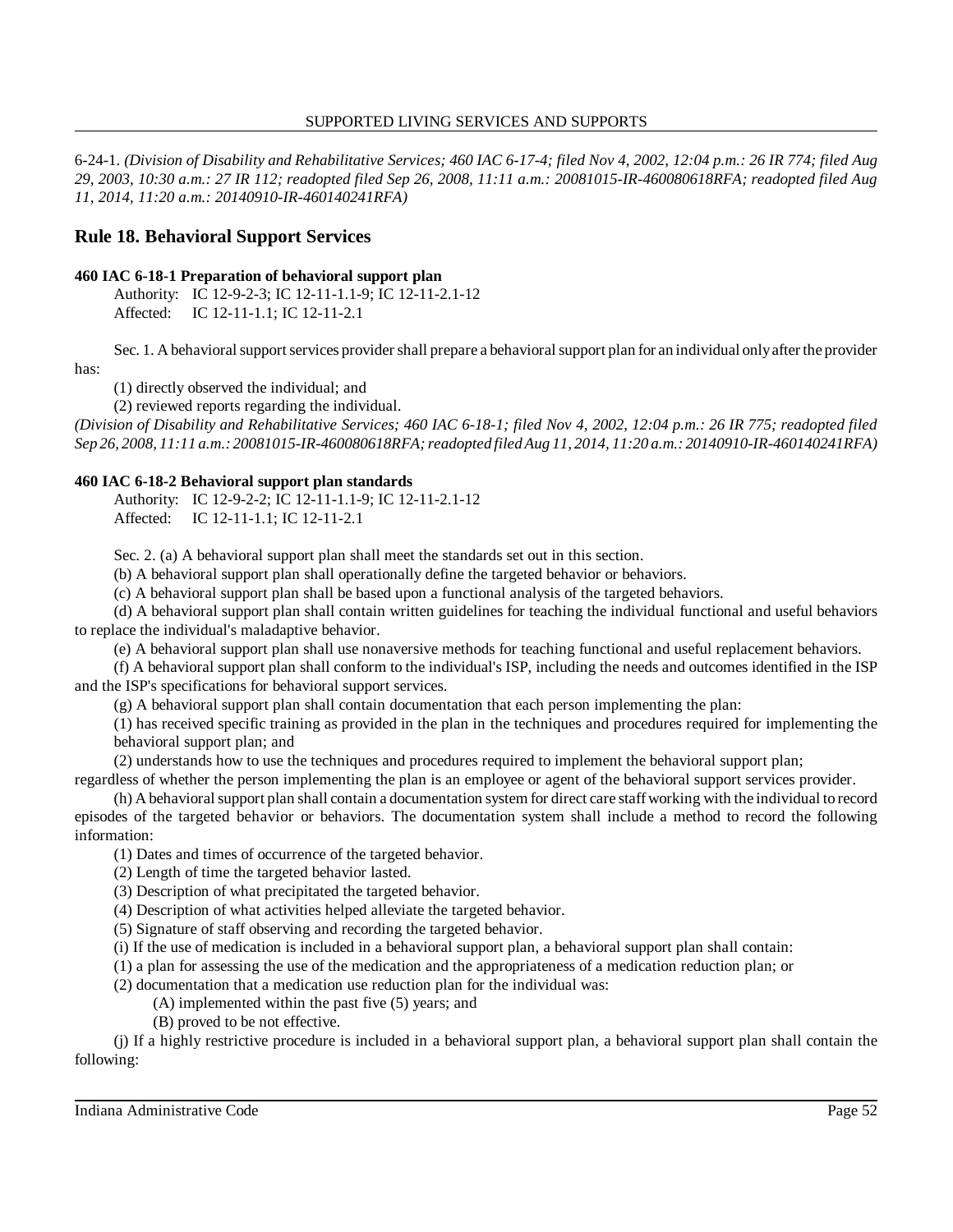(1) A functional analysis of the targeted behavior for which a highly restrictive procedure is designed.

 (2) Documentation that the risks of the targeted behavior have been weighed against the risk of the highly restrictive procedure.

 (3) Documentation that systematic efforts to replace the targeted behavior with an adaptive skill were used and found to be not effective.

 (4) Documentation that the individual, the individual's support team and the applicable human rights committee agree that the use of the highly restrictive method is required to prevent significant harm to the individual or others.

(5) Informed consent from the individual or the individual's legal representative.

(6) Documentation that the behavioral support plan is reviewed regularly by the individual's support team.

 *(Division of Disability and Rehabilitative Services; 460 IAC 6-18-2; filed Nov 4, 2002, 12:04 p.m.: 26 IR 775; readopted filed Sep 26, 2008, 11:11 a.m.: 20081015-IR-460080618RFA; readopted filed Aug 11, 2014, 11:20 a.m.: 20140910-IR-460140241RFA)* 

# **460 IAC 6-18-3 Written policy and procedure standards**

Authority: IC 12-9-2-3; IC 12-11-1.1-9; IC 12-11-2.1-12 Affected: IC 12-11-1.1; IC 12-11-2.1

Sec. 3. A provider of behavioral support services shall have written policies and procedures that:

 (1) limit the use of highly restrictive procedures, including physical restraint or medications to assist in the managing of behavior; and

 (2) focus on behavioral supports that begin with less intrusive or restrictive methods before more intrusive or restrictive methods are used.

 *(Division of Disability and Rehabilitative Services; 460 IAC 6-18-3; filed Nov 4, 2002, 12:04 p.m.: 26 IR 776; readopted filed Sep 26, 2008, 11:11 a.m.: 20081015-IR-460080618RFA; readopted filed Aug 11, 2014, 11:20 a.m.: 20140910-IR-460140241RFA)* 

## **460 IAC 6-18-4 Documentation standards**

Authority: IC 12-9-2-3; IC 12-11-1.1-9; IC 12-11-2.1-12 Affected: IC 12-11-1.1; IC 12-11-2.1

 Sec. 4. (a) A provider ofbehavioral support services shall maintain documentation regarding the development of a behavioral support plan that:

(1) the least intrusive method was attempted and exhausted first; and

 (2) if a highly restrictive procedure is deemed to be necessary and included in a behavioral support plan, the actions required by section 2(j) of this rule have been taken.

(b) A provider of behavioral support services shall maintain the following documentation for each individual served:

(1) A copy of the individual's behavioral support assessment.

(2) If applicable, the individual's behavioral support plan.

(3) Dates, times, and duration of each visit with the individual.

(4) A description of the behavioral support activities conducted.

(5) A description of behavioral support progress made.

 (6) The signature of the person providing the behavioral support services on each date the behavioral support service is provided.

 *(Division of Disability and Rehabilitative Services; 460 IAC 6-18-4; filed Nov 4, 2002, 12:04 p.m.: 26 IR 776; readopted filed Sep 26, 2008, 11:11 a.m.: 20081015-IR-460080618RFA; readopted filed Aug 11, 2014, 11:20 a.m.: 20140910-IR-460140241RFA)* 

# **460 IAC 6-18-5 Level 2 clinician standards**

Authority: IC 12-9-2-3; IC 12-11-1.1-9; IC 12-11-2.1-12 Affected: IC 12-11-1.1; IC 12-11-2.1

Sec. 5. (a) If a behavioral support plan is developed by a Level 2 clinician, the Level 2 clinician shall be supervised bya Level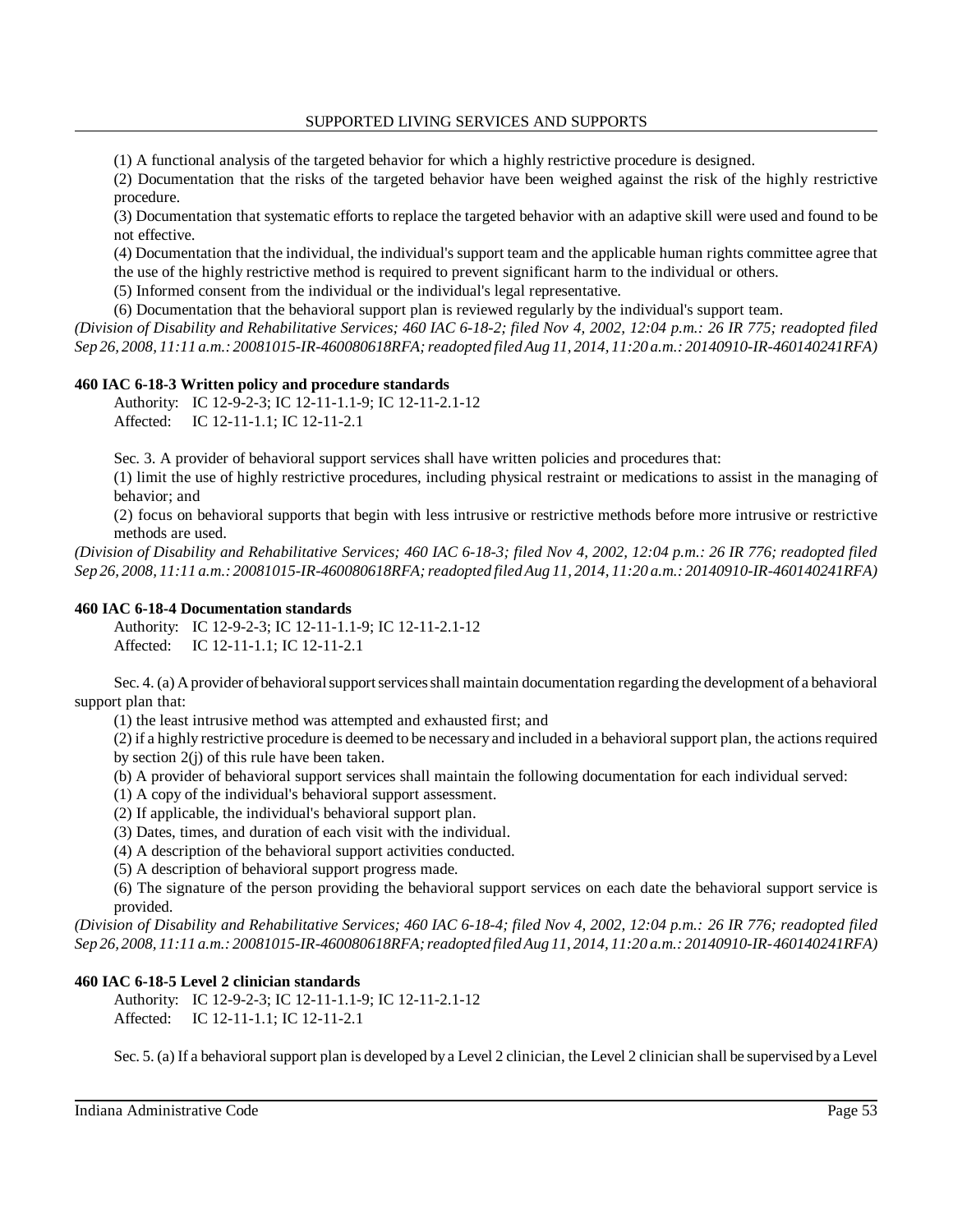1 clinician.

 (b) A Level 1 clinician shall give written approval of all behavioral support plans developed by a Level 2 clinician. *(Division of Disability and Rehabilitative Services; 460 IAC 6-18-5; filed Nov 4, 2002, 12:04 p.m.: 26 IR 776; readopted filed Sep 26, 2008, 11:11 a.m.: 20081015-IR-460080618RFA; readopted filed Aug 11, 2014, 11:20 a.m.: 20140910-IR-460140241RFA)* 

## **460 IAC 6-18-6 Implementation of behavioral support plan**

Authority: IC 12-9-2-3; IC 12-11-1.1-9; IC 12-11-2.1-12 Affected: IC 12-11-1.1; IC 12-11-2.1

 Sec. 6. All providers working with an individual shall implement the behavioral support plan designed by the individual's behavioral support services provider. *(Division of Disability and Rehabilitative Services; 460 IAC 6-18-6; filed Nov 4, 2002, 12:04 p.m.: 26 IR 776; readopted filed Sep 26, 2008, 11:11 a.m.: 20081015-IR-460080618RFA; readopted filed Aug 11, 2014, 11:20 a.m.: 20140910-IR-460140241RFA)* 

## **460 IAC 6-18-7 Human rights committee**

Authority: IC 12-9-2-3; IC 12-11-1.1-9; IC 12-11-2.1-12 Affected: IC 12-11-1.1; IC 12-11-2.1

Sec. 7. Beginning July 1, 2004, a provider of behavioral support services who:

(1) prepares a behavioral support plan; or

(2) implements a behavioral support plan;

 shall cooperate with the division's or the BDDS's regional human rights committee for the geographic area in which the provider is providing services under this article. *(Division of Disability and Rehabilitative Services; 460 IAC 6-18-7; filed Nov 4, 2002, 12:04 p.m.: 26 IR 776; readopted filed Sep 26, 2008, 11:11 a.m.: 20081015-IR-460080618RFA; readopted filed Aug 11, 2014, 11:20 a.m.: 20140910-IR-460140241RFA)* 

# **Rule 19. Case Management**

## **460 IAC 6-19-1 Information concerning an individual**

Authority: IC 12-9-2-3; IC 12-11-1.1-9; IC 12-11-2.1-12 Affected: IC 12-11-1.1; IC 12-11-2.1

 Sec. 1. A provider of case management services shall have the following information about an individual receiving case management services from the provider:

(1) The wants and needs of an individual, including the health, safety and behavioral needs of an individual.

 (2) The array of services available to an individual whether the services are available under this article or are otherwise available.

(3) The availability of funding for an individual.

 *(Division of Disability and Rehabilitative Services; 460 IAC 6-19-1; filed Nov 4, 2002, 12:04 p.m.: 26 IR 776; readopted filed Sep 26, 2008, 11:11 a.m.: 20081015-IR-460080618RFA; readopted filed Aug 11, 2014, 11:20 a.m.: 20140910-IR-460140241RFA)* 

## **460 IAC 6-19-2 Training and orientation**

Authority: IC 12-9-2-3; IC 12-11-1.1-9; IC 12-11-2.1-12 Affected: IC 12-11-1.1; IC 12-11-2.1

 Sec. 2. (a) To maintain the BDDS's approval to provide case management services under this article, a provider shall complete twenty (20) hours of training regarding case management services in each calendar year.

(b) The training prescribed by subsection (a) shall include at least ten (10) hours of training approved by the BDDS.

(c) If the BDDS identifies a systemic problem with a provider's case management services, the provider of case management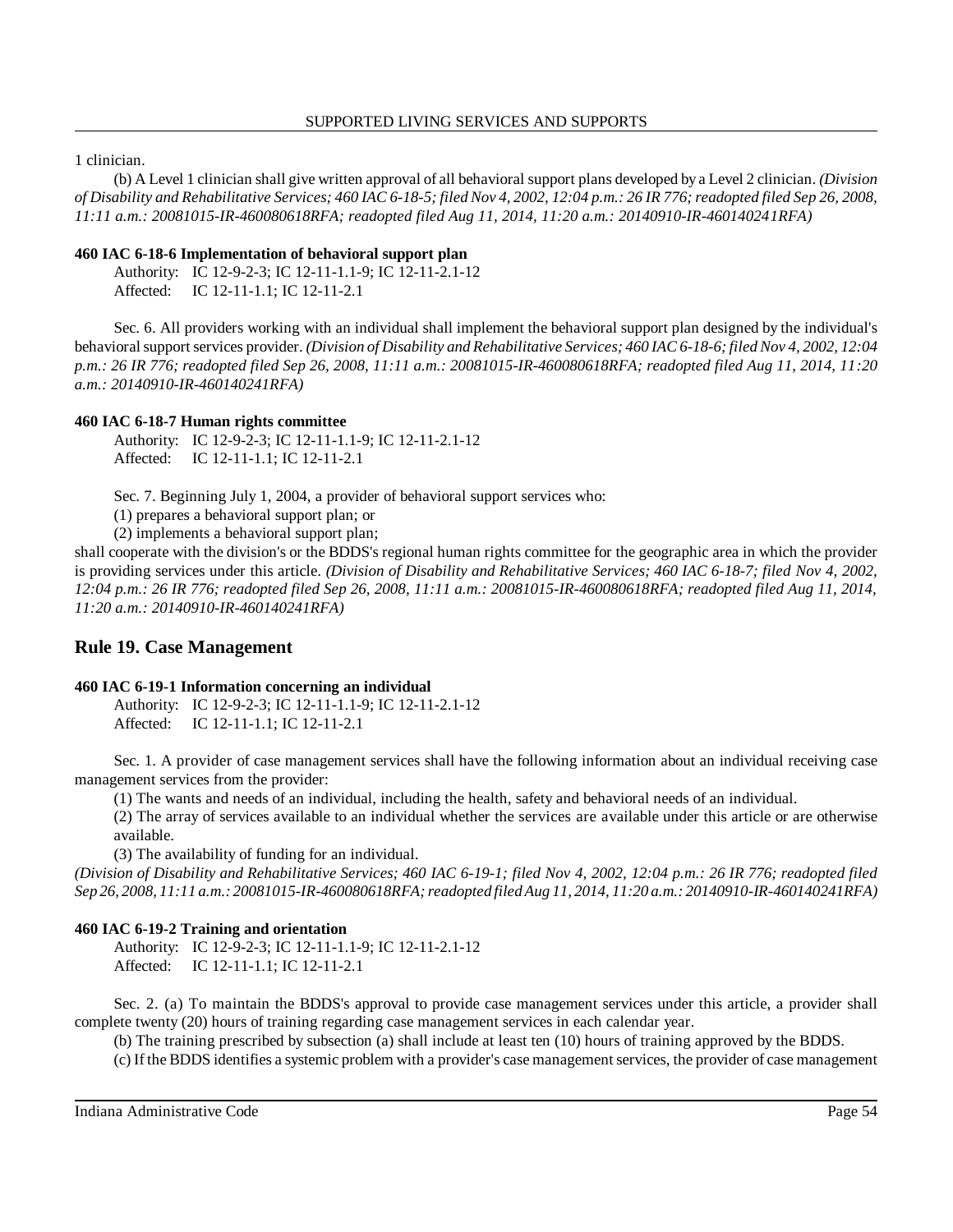services shall obtain training on the topics recommended by the BDDS. *(Division of Disability and Rehabilitative Services; 460 IAC 6-19-2; filed Nov 4, 2002, 12:04 p.m.: 26 IR 777; readopted filed Sep 26, 2008, 11:11 a.m.: 20081015-IR-460080618RFA; readopted filed Aug 11, 2014, 11:20 a.m.: 20140910-IR-460140241RFA)* 

#### **460 IAC 6-19-3 Contact information**

```
Authority: IC 12-9-2-3; IC 12-11-1.1-9; IC 12-11-2.1-12 
Affected: IC 12-11-1.1; IC 12-11-2.1
```
 Sec. 3. (a) A provider of case management services shall give the individual or the individual's legal representative, if applicable, clear instructions for contacting the provider.

 (b) A provider of case management services shall give the individual or the individual's legal representative, if applicable, a summary of information and procedures if the individual needs assistance or has an emergency before or after business hours.  *(Division of Disability and Rehabilitative Services; 460 IAC 6-19-3; filed Nov 4, 2002, 12:04 p.m.: 26 IR 777; readopted filed Sep 26, 2008, 11:11 a.m.: 20081015-IR-460080618RFA; readopted filed Aug 11, 2014, 11:20 a.m.: 20140910-IR-460140241RFA)* 

#### **460 IAC 6-19-4 Distribution of information**

| Authority: IC 12-9-2-3; IC 12-11-1.1-9; IC 12-11-2.1-12 |
|---------------------------------------------------------|
| Affected: IC 12-11-1.1; IC 12-11-2.1                    |

Sec. 4. A provider of case management services shall ensure that:

(1) the individual;

(2) the individual's legal representative, if applicable; and

 (3) all other providers of services to the individual, regardless of whether the services are provided pursuant to this article; have copies of relevant documentation, including information on individual rights, an individual's individualized support plan, filing complaints, and requesting appeals concerning issues and disputes relating to the services provided to the individual.  *(Division of Disability and Rehabilitative Services; 460 IAC 6-19-4; filed Nov 4, 2002, 12:04 p.m.: 26 IR 777; readopted filed Sep 26, 2008, 11:11 a.m.: 20081015-IR-460080618RFA; readopted filed Aug 11, 2014, 11:20 a.m.: 20140910-IR-460140241RFA)* 

## **460 IAC 6-19-5 Evaluation of available providers**

Authority: IC 12-9-2-3; IC 12-11-1.1-9; IC 12-11-2.1-12 Affected: IC 12-11-1.1; IC 12-11-2.1

 Sec. 5. (a) A provider of case management services shall provide the individual or the individual's legal representative, if applicable, with the following information:

 (1) A current list of providers approved under this article, including a complete description of services offered by each provider.

(2) Information regarding services the individual may need that are not provided under this article.

(3) The current BDDS information guide for individuals on how to choose a provider.

 (b) The provider of case management services shall assist the individual or the individual's legal representative, if applicable, in evaluating potential service providers. *(Division of Disability and Rehabilitative Services; 460 IAC 6-19-5; filed Nov 4, 2002, 12:04 p.m.: 26 IR 777; readopted filed Sep 26, 2008, 11:11 a.m.: 20081015-IR-460080618RFA; readopted filed Aug 11, 2014, 11:20 a.m.: 20140910-IR-460140241RFA)* 

## **460 IAC 6-19-6 Monitoring of services**

Authority: IC 12-9-2-3; IC 12-11-1.1-9; IC 12-11-2.1-12 Affected: IC 12-11-1.1; IC 12-11-2.1

 Sec. 6. (a) A provider of case management shall monitor and document the quality, timeliness, and appropriateness of the care, services, and products delivered to an individual.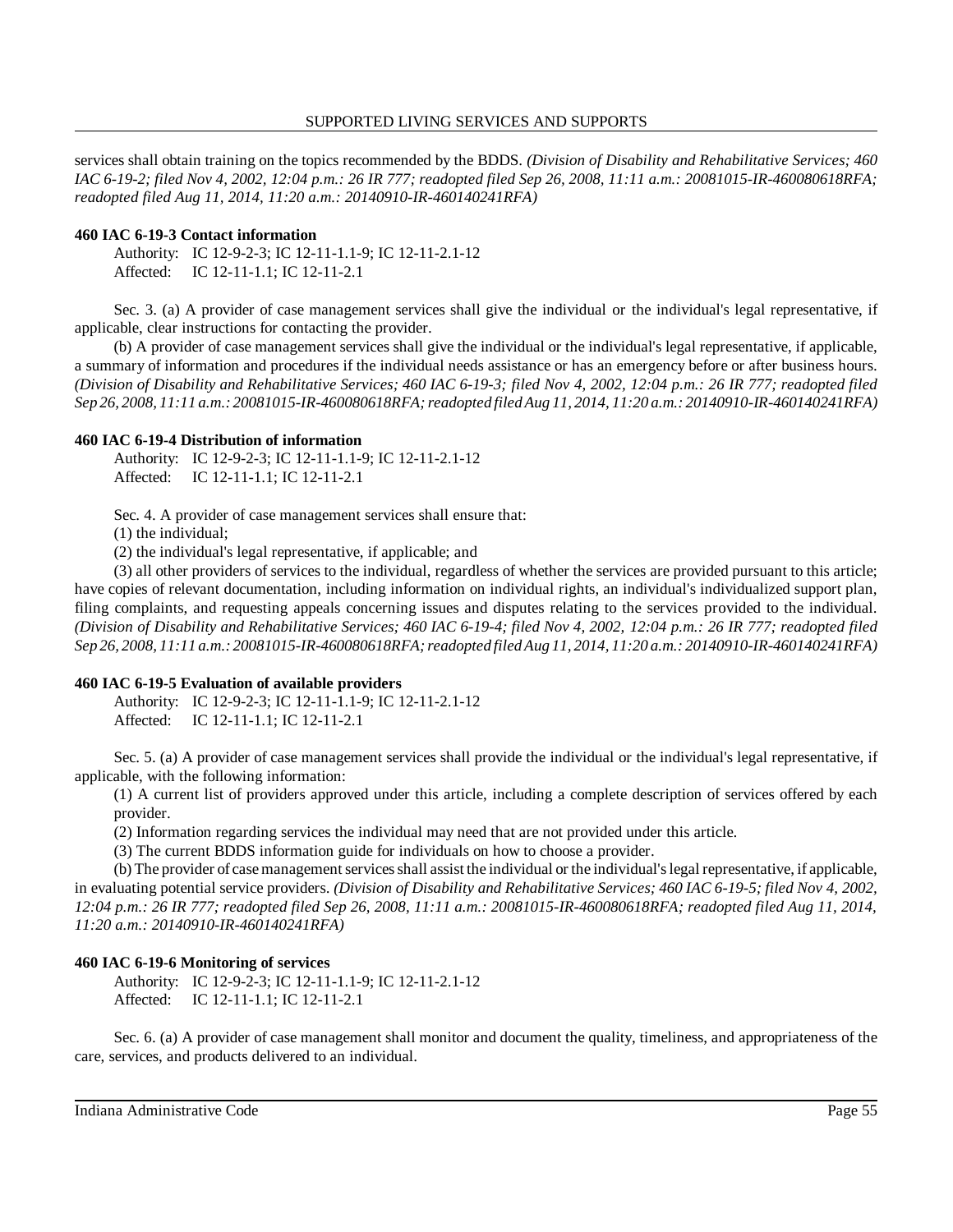(b) The documentation required under this section shall include an assessment of the following:

(1) The appropriateness of the outcomes in the individual's ISP.

(2) An individual's progress toward the outcomes in the individual's ISP.

(c) The documentation required by this section shall include the following:

(1) Any medication administration system for the individual.

(2) An individual's behavioral support plan.

(3) Any health-related incident management system for the individual.

(4) Any side effect monitoring system for the individual.

(5) Any seizure management system for the individual.

(6) Any other system for the individual implemented by more than one (1) provider.

 (d) A provider of case management services shall continuously monitor the services and outcomes established for the individual in the individual's ISP, including the following:

(1) A provider of case management services shall timely follow-up on identified problems.

 (2) A provider of case management services shall act immediately to resolve critical issues and crises in accordance with this article.

(3) If concerns with services or outcomes are identified, a provider of case management services shall:

(A) address the concerns in a timely manner; and

(B) involve all necessary providers and the individual's support team if necessary.

 (e) A provider of case management services who is attempting to resolve a dispute shall follow the dispute resolution procedure described in 460 IAC 6-10-8.

 (f) No later than thirty (30) days after the implementation of an individual's ISP, unless otherwise specified in the ISP, a provider of case management shall make the first monitoring contact with the individual.

 (g) A provider of case management services shall have regular in-person contact with the individual as required by the ISP and this section. The provider of case management services shall make at least:

 (1) one (1) in-person contact with the individual every ninety (90) days to review and complete with the individual or the individual's representative the case management ninety (90) day check list available to providers of case management on the division's providers' computer automation system;

(2) two (2) in-person contacts each year in the individual's residence; and

(3) one (1) in-person contact each year unannounced.

 (h) If an individual's ISP requires more contact than required by subsection (g), the individual's ISP shall control the amount of contact a provider of case management services must make with an individual receiving case management services.

 (i) A provider of case management services shall coordinate the provision of familyand caregiver training services. *(Division of Disability and Rehabilitative Services; 460 IAC 6-19-6; filed Nov 4, 2002, 12:04 p.m.: 26 IR 777; filed Aug 29, 2003, 10:30 a.m.: 27 IR 113; filed Apr 16, 2004, 10:00 a.m.: 27 IR 2725; readopted filed Sep 26, 2008, 11:11 a.m.: 20081015-IR- 460080618RFA; readopted filed Aug 11, 2014, 11:20 a.m.: 20140910-IR-460140241RFA)* 

## **460 IAC 6-19-7 Documentation of services provided**

Authority: IC 12-9-2-3; IC 12-11-1.1-9; IC 12-11-2.1-12 Affected: IC 12-11-1.1; IC 12-11-2.1

Sec. 7. (a) A provider of case management services shall maintain documentation of each contact with an:

(1) individual; and

(2) individual's providers.

 (b) The documentation shall be updated and revised whenever case management services are provided for the individual. (c) If a provider of case management services visits an individual at the individual's residence, the provider must sign in with the provider of environmental and living arrangement supports. *(Division of Disability and Rehabilitative Services; 460 IAC 6-19- 7; filed Nov 4, 2002, 12:04 p.m.: 26 IR 778; readopted filed Sep 26, 2008, 11:11 a.m.: 20081015-IR-460080618RFA; readopted filed Aug 11, 2014, 11:20 a.m.: 20140910-IR-460140241RFA)*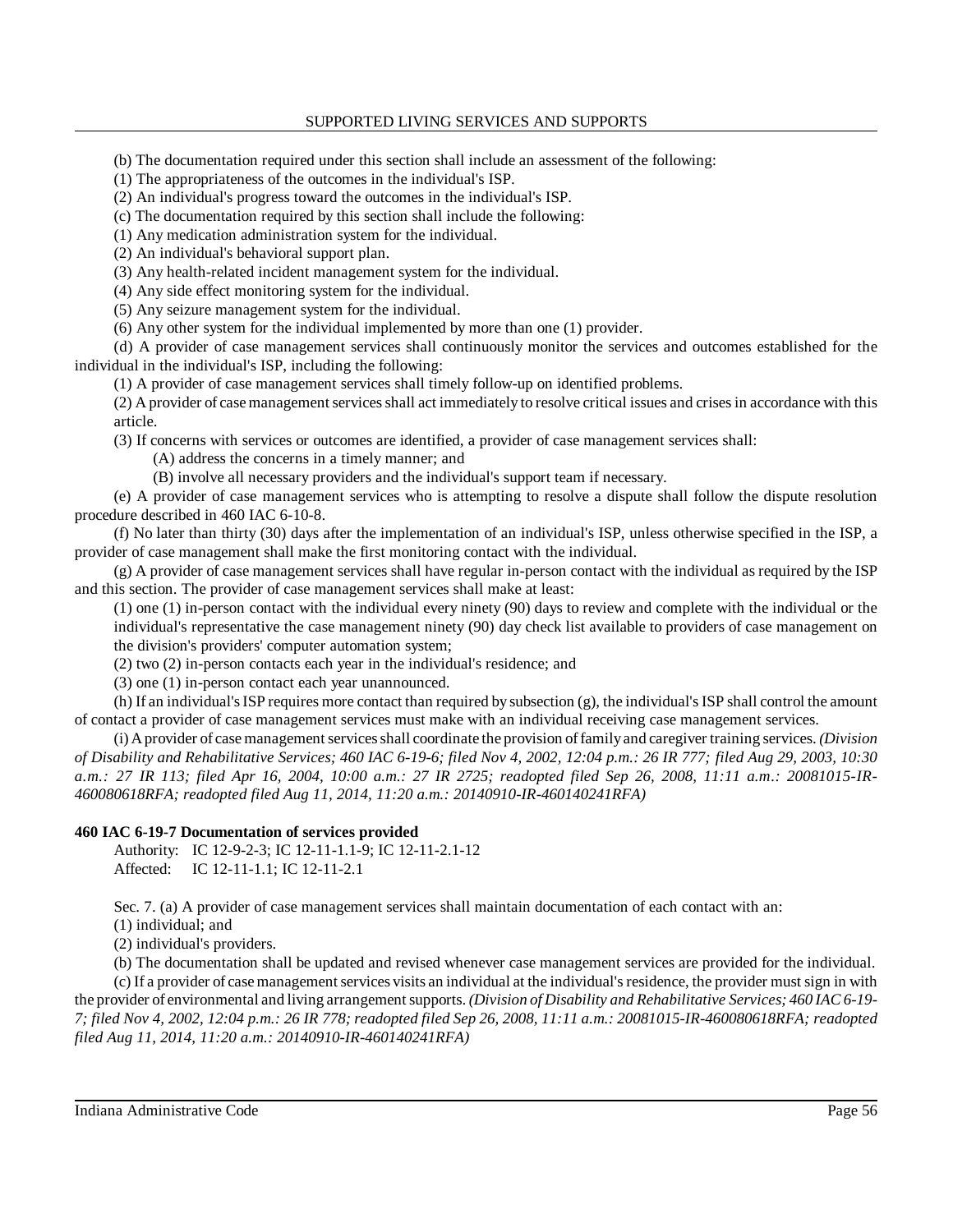## **460 IAC 6-19-8 Documentation; problem resolution**

Authority: IC 12-9-2-3; IC 12-11-1.1-9; IC 12-11-2.1-12 Affected: IC 12-11-1.1; IC 12-11-2.1

Sec. 8. (a) A provider of case management services shall document the following:

(1) The provider's follow-up on problems.

(2) The resolution of problems.

 (b) A provider of case management services shall keep the documentation required in this section in an individual's personal record maintained by the case manager. *(Division of Disability and Rehabilitative Services; 460 IAC 6-19-8; filed Nov 4, 2002, 12:04 p.m.: 26 IR 778; readopted filed Sep 26, 2008, 11:11 a.m.: 20081015-IR-460080618RFA; readopted filed Aug 11, 2014, 11:20 a.m.: 20140910-IR-460140241RFA)* 

#### **460 IAC 6-19-9 Conflict of interest**

Authority: IC 12-9-2-3; IC 12-11-1.1-9; IC 12-11-2.1-12 Affected: IC 12-11-1.1; IC 12-11-2.1

 Sec. 9. If a person provides case management services to an individual, then that person shall not provide any other service under this article to that particular individual. *(Division of Disability and Rehabilitative Services; 460 IAC 6-19-9; filed Nov 4, 2002, 12:04 p.m.: 26 IR 778; readopted filed Sep 26, 2008, 11:11 a.m.: 20081015-IR-460080618RFA; readopted filed Aug 11, 2014, 11:20 a.m.: 20140910-IR-460140241RFA)* 

# **Rule 20. Community-Based Sheltered Employment Services**

#### **460 IAC 6-20-1 Staffing requirements**

Authority: IC 12-9-2-3; IC 12-11-1.1-9; IC 12-11-2.1-12 Affected: IC 12-11-1.1; IC 12-11-2.1

 Sec. 1. Community-based sheltered employment services shall be provided with a staff ratio that does not exceed eight (8) individuals to one (1) staff member. *(Division of Disability and Rehabilitative Services; 460 IAC 6-20-1; filed Nov 4, 2002, 12:04 p.m.: 26 IR 778; readopted filed Sep 26, 2008, 11:11 a.m.: 20081015-IR-460080618RFA; readopted filed Aug 11, 2014, 11:20 a.m.: 20140910-IR-460140241RFA)* 

## **460 IAC 6-20-2 Integrated setting required**

Authority: IC 12-9-2-3; IC 12-11-1.1-9; IC 12-11-2.1-12 Affected: IC 12-11-1.1; IC 12-11-2.1

 Sec. 2. Community-based employment services shall be provided in an integrated setting. *(Division of Disability and Rehabilitative Services; 460 IAC 6-20-2; filed Nov 4, 2002, 12:04 p.m.: 26 IR 778; readopted filed Sep 26, 2008, 11:11 a.m.: 20081015-IR-460080618RFA; readopted filed Aug 11, 2014, 11:20 a.m.: 20140910-IR-460140241RFA)* 

# **Rule 21. Environmental Modification Supports**

## **460 IAC 6-21-1 Warranty required**

Authority: IC 12-9-2-3; IC 12-11-1.1-9; IC 12-11-2.1-12 Affected: IC 12-11-1.1; IC 12-11-2.1

 Sec. 1. All environmental modification supports provided to an individual under this rule shall be warranted for at least ninety (90) days. *(Division of Disability and Rehabilitative Services; 460 IAC 6-21-1; filed Nov 4, 2002, 12:04 p.m.: 26 IR 778; readopted filed Sep 26, 2008, 11:11 a.m.: 20081015-IR-460080618RFA; readopted filed Aug 11, 2014, 11:20 a.m.: 20140910-IR-*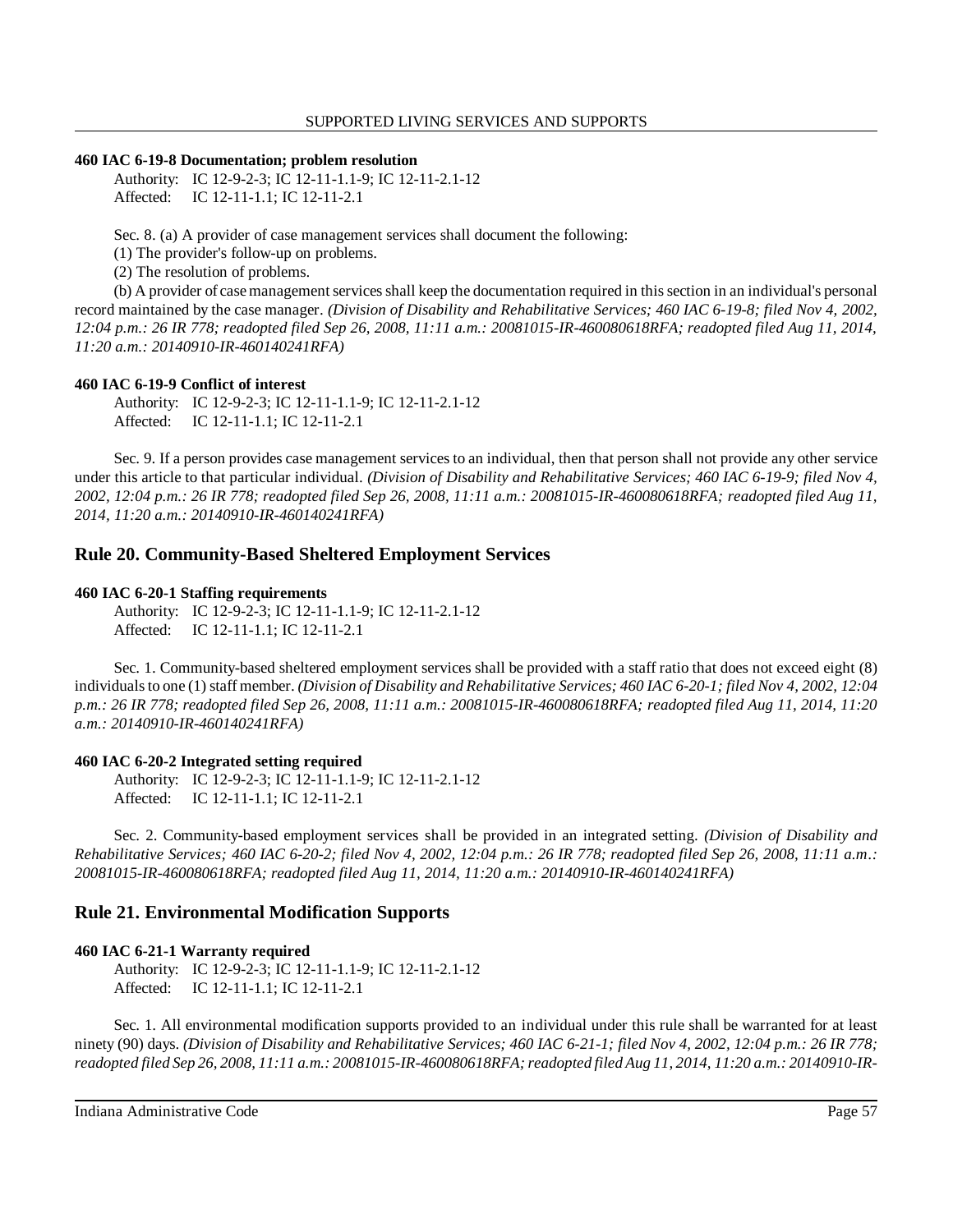*460140241RFA)* 

#### **460 IAC 6-21-2 Documentation required**

Authority: IC 12-9-2-3; IC 12-11-1.1-9; IC 12-11-2.1-12 Affected: IC 12-11-1.1; IC 12-11-2.1

 Sec. 2. A provider of environmental modification supports shall maintain the following documentation regarding support provided to an individual:

- (1) The installation date of any adaptive aid or device, assistive technology, or other equipment.
- (2) The maintenance date of any adaptive aid or device, assistive technology, or other equipment.
- (3) A change made to any adaptive aid or device, assistive technology, or other equipment, including any:
	- (A) alteration;
	- (B) correction; or
	- (C) replacement.

 *(Division of Disability and Rehabilitative Services; 460 IAC 6-21-2; filed Nov 4, 2002, 12:04 p.m.: 26 IR 778; readopted filed Sep 26, 2008, 11:11 a.m.: 20081015-IR-460080618RFA; readopted filed Aug 11, 2014, 11:20 a.m.: 20140910-IR-460140241RFA)* 

## **Rule 22. Facility-Based Sheltered Employment Services**

#### **460 IAC 6-22-1 Staffing requirement**

Authority: IC 12-9-2-3; IC 12-11-1.1-9; IC 12-11-2.1-12 Affected: IC 12-11-1.1; IC 12-11-2.1

 Sec. 1. All facility-based sheltered employment services shall be provided with a staff ratio that does not exceed twenty (20) individuals to one (1) staff member. *(Division of Disability and Rehabilitative Services; 460 IAC 6-22-1; filed Nov 4, 2002, 12:04 p.m.: 26 IR 779; readopted filed Sep 26, 2008, 11:11 a.m.: 20081015-IR-460080618RFA; readopted filed Aug 11, 2014, 11:20 a.m.: 20140910-IR-460140241RFA)* 

# **Rule 23. Family and Caregiver Training Services**

#### **460 IAC 6-23-1 Requirements for provision of services**

Authority: IC 12-9-2-3; IC 12-11-1.1-9; IC 12-11-2.1-12 Affected: IC 12-11-1.1; IC 12-11-2.1

Sec. 1. A person providing family and caregiver training services shall have:

(1) education;

(2) training; or

(3) experience;

 directly related to the training the person will be providing. *(Division of Disability and Rehabilitative Services; 460 IAC 6-23-1; filed Nov 4, 2002, 12:04 p.m.: 26 IR 779; readopted filed Sep 26, 2008, 11:11 a.m.: 20081015-IR-460080618RFA; readopted filed Aug 11, 2014, 11:20 a.m.: 20140910-IR-460140241RFA)* 

#### **460 IAC 6-23-2 Supervision of providers**

Authority: IC 12-9-2-3; IC 12-11-1.1-9; IC 12-11-2.1-12 Affected: IC 12-11-1.1; IC 12-11-2.1

Sec. 2. Any person providing family and caregiver training services shall be supervised by the:

(1) individual whose family members or caregiver is receiving training; and

(2) provider of case management services to the individual.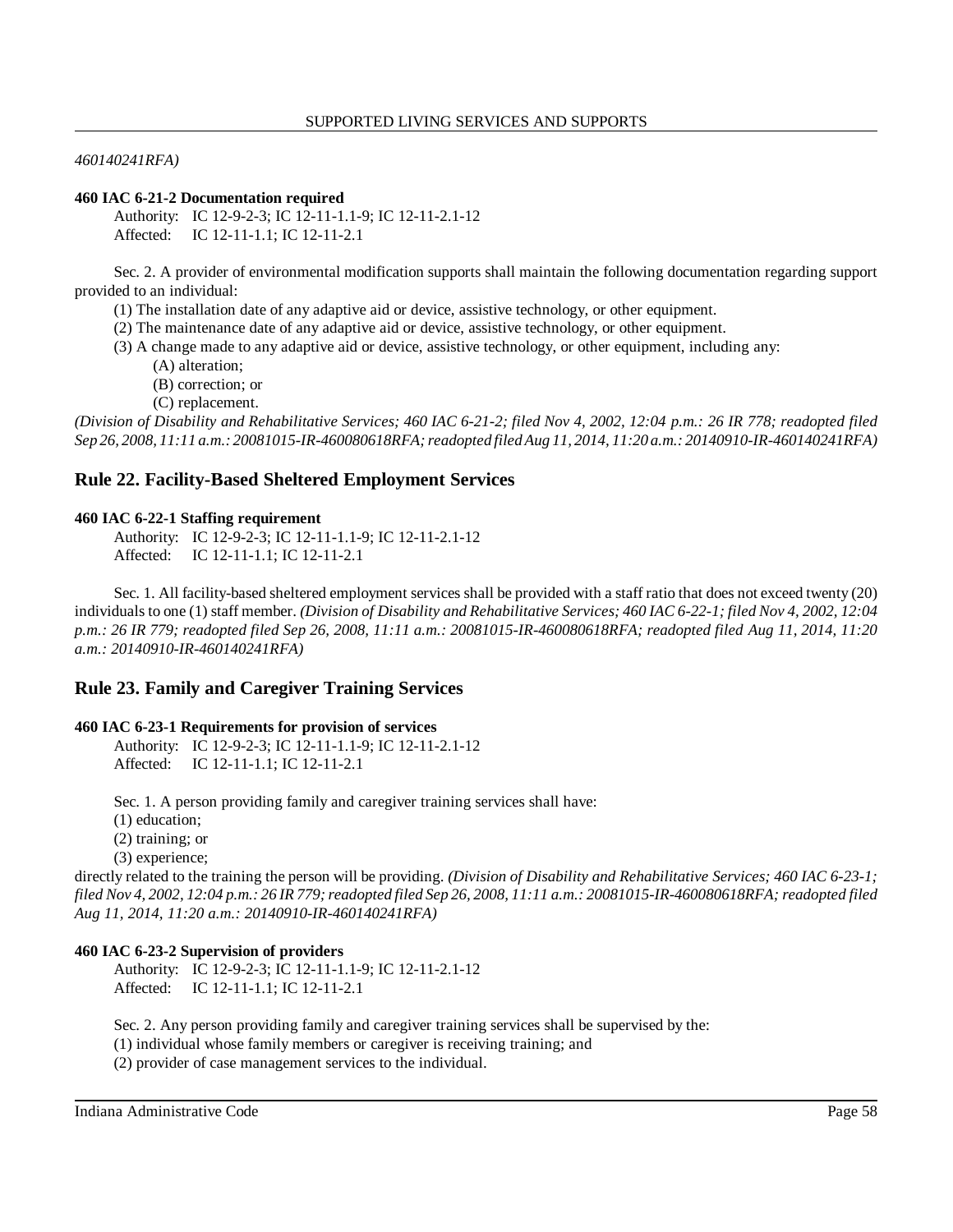*(Division of Disability and Rehabilitative Services; 460 IAC 6-23-2; filed Nov 4, 2002, 12:04 p.m.: 26 IR 779; readopted filed Sep 26, 2008, 11:11 a.m.: 20081015-IR-460080618RFA; readopted filed Aug 11, 2014, 11:20 a.m.: 20140910-IR-460140241RFA)* 

# **Rule 24. Training Services**

## **460 IAC 6-24-1 Coordination of training services and training plan**

Authority: IC 12-9-2-3; IC 12-11-1.1-9; IC 12-11-2.1-12 Affected: IC 12-11-1.1; IC 12-11-2.1

 Sec. 1. (a) A provider designated in an individual's ISP as responsible for providing training to an individual shall create a training plan for the individual.

(b) A training plan shall:

 (1) consist of a formal description of outcomes, objectives, and strategies, including persons responsible for implementation; and

(2) be designed to enhance skill acquisition and increase independence.

(c) The provider shall assess the appropriateness of an individual's outcomes at least once every ninety (90) days.

(d) All providers responsible for providing training to an individual shall:

(1) coordinate the training services provided to an individual; and

(2) share documentation regarding the individual's training;

 as required by the individual's ISP. *(Division of Disability and Rehabilitative Services; 460 IAC 6-24-1; filed Nov 4, 2002, 12:04 p.m.: 26 IR 779; filed Aug 29, 2003, 10:30 a.m.: 27 IR 113; readopted filed Sep 26, 2008, 11:11 a.m.: 20081015-IR- 460080618RFA; readopted filed Aug 11, 2014, 11:20 a.m.: 20140910-IR-460140241RFA)* 

## **460 IAC 6-24-2 Required documentation**

Authority: IC 12-9-2-3; IC 12-11-1.1-9; IC 12-11-2.1-12 Affected: IC 12-11-1.1; IC 12-11-2.1

 Sec. 2. (a) The provider identified in section 1 of this rule shall maintain a personal file for each individual served. (b) The individual's file shall:

(1) be kept chronologically; and

(2) include the following information:

(A) Measurement of the individual's progress toward each training outcome identified in the individual's ISP.

(B) Dates, times, and duration of training services provided to the individual.

(C) A description of training activities conducted on each date.

(D) The signature of the person providing the service each time training is provided.

 *(Division of Disability and Rehabilitative Services; 460 IAC 6-24-2; filed Nov 4, 2002, 12:04 p.m.: 26 IR 779; filed Aug 29, 2003, 10:30 a.m.: 27 IR 114; readopted filed Sep 26, 2008, 11:11 a.m.: 20081015-IR-460080618RFA; readopted filed Aug 11, 2014, 11:20 a.m.: 20140910-IR-460140241RFA)* 

# **460 IAC 6-24-3 Management of individual's financial resources**

Authority: IC 12-9-2-3; IC 12-11-1.1-9; IC 12-11-2.1-12 Affected: IC 12-11-1.1; IC 12-11-2.1

Sec. 3. (a) This section applies to:

(1) an individual's residential living allowance management services provider; or

 (2) the provider identified in an individual's individualized support plan as being responsible for an individual's property or financial resources.

(b) The provider shall assist an individual to:

(1) obtain, possess, and maintain financial assets, property, and economic resources; and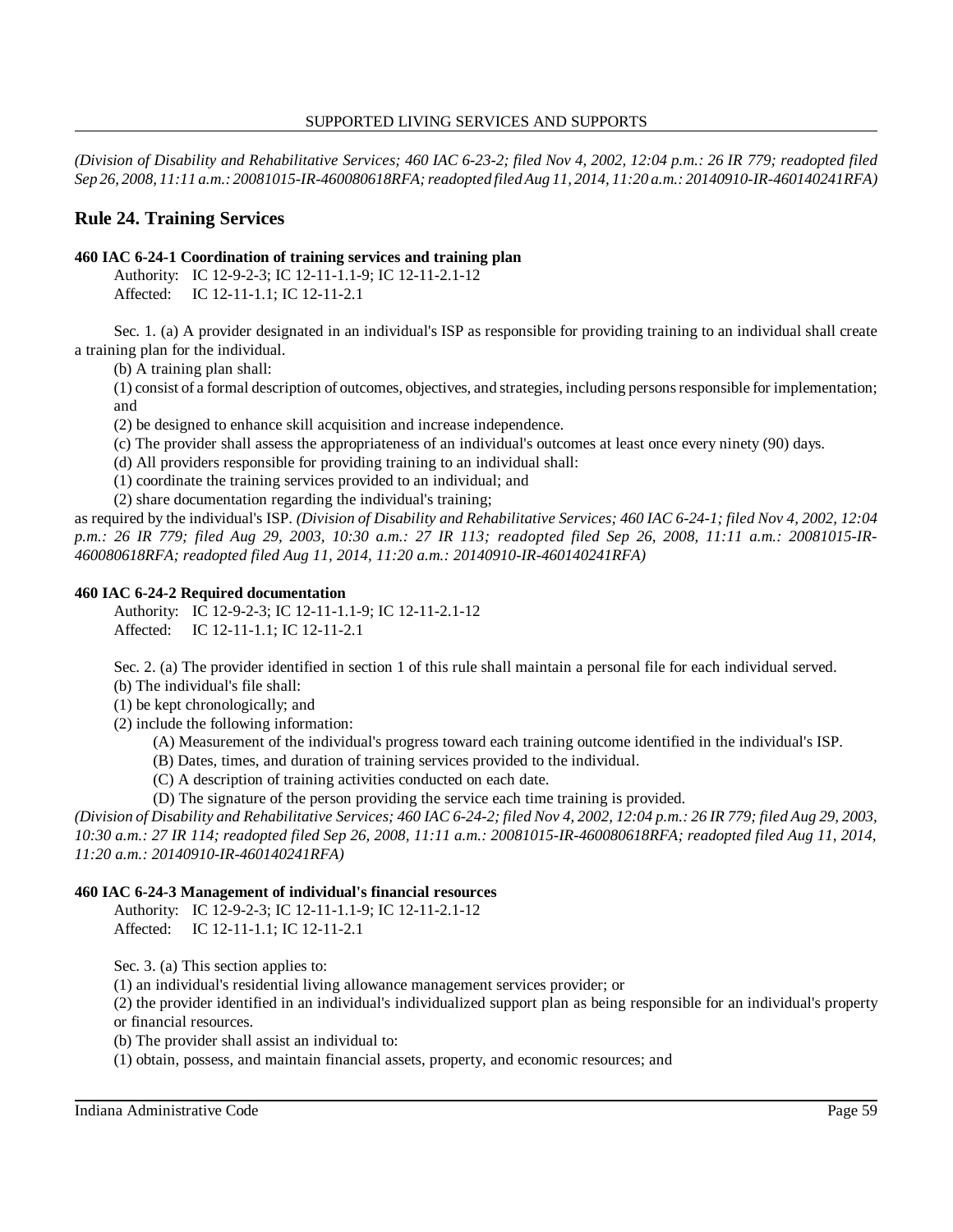(2) obtain insurance at the individual's expense to protect the individual's assets and property.

(c) If the provider is responsible for management of an individual's funds, the provider shall do the following:

(1) Maintain separate accounts for each individual.

 (2) Provide monthly account balances and records of transactions to the individual and, if applicable, the individual's legal representative.

 (3) Inform the individual or the individual's legal representative, if applicable, that the payee is required by law to spend the individual's funds only for the needs of the individual.

 *(Division of Disability and Rehabilitative Services; 460 IAC 6-24-3; filed Nov 4, 2002, 12:04 p.m.: 26 IR 779; readopted filed Sep 26, 2008, 11:11 a.m.: 20081015-IR-460080618RFA; readopted filed Aug 11, 2014, 11:20 a.m.: 20140910-IR-460140241RFA)* 

# **Rule 25. Health Care Coordination Services**

#### **460 IAC 6-25-1 Provider of health care coordination services**

Authority: IC 12-9-2-3; IC 12-11-1.1-9; IC 12-11-2.1-12 Affected: IC 12-11-1.1; IC 12-11-2.1

Sec. 1. Coordination of the health care for an individual shall be the responsibility of either of the following:

(1) A provider of health care coordination services.

(2) The provider identified in an individual's ISP as responsible for the health care of the individual.

 *(Division of Disability and Rehabilitative Services; 460 IAC 6-25-1; filed Nov 4, 2002, 12:04 p.m.: 26 IR 780; readopted filed Sep 26, 2008, 11:11 a.m.: 20081015-IR-460080618RFA; readopted filed Aug 11, 2014, 11:20 a.m.: 20140910-IR-460140241RFA)* 

#### **460 IAC 6-25-2 Coordination of health care**

Authority: IC 12-9-2-3; IC 12-11-1.1-9; IC 12-11-2.1-12 Affected: IC 12-11-1.1; IC 12-11-2.1

Sec. 2. The provider identified in section 1 of this rule shall coordinate the health care received by the individual, including:

(1) annual physical, dental, and vision examinations as ordered by the individual's physician;

(2) routine examinations as ordered by the individual's physician;

(3) routine screenings as ordered by the individual's physician;

(4) identification and treatment of allergies as ordered by the individual's physician; and

(5) referrals to specialists.

 *(Division of Disability and Rehabilitative Services; 460 IAC 6-25-2; filed Nov 4, 2002, 12:04 p.m.: 26 IR 780; readopted filed Sep 26, 2008, 11:11 a.m.: 20081015-IR-460080618RFA; readopted filed Aug 11, 2014, 11:20 a.m.: 20140910-IR-460140241RFA)* 

## **460 IAC 6-25-3 Documentation of health care services received by an individual**

Authority: IC 12-9-2-3; IC 12-11-1.1-9; IC 12-11-2.1-12 Affected: IC 12-11-1.1; IC 12-11-2.1

Sec. 3. (a) The provider identified in section 1 of this rule shall maintain a personal file for each individual served.

(b) The individual's personal file shall contain the following information:

(1) The date of health and medical services provided to the individual.

(2) A description of the health care or medical services provided to the individual.

(3) The signature of the person providing the health care or medical service for each date a service is provided.

(4) Additional information and documentation required in this rule, including documentation of the following:

- (A) An organized system for medication administration.
- (B) An individual's refusal to take medication.
- (C) Monitoring of medication side effects.
- (D) Seizure tracking.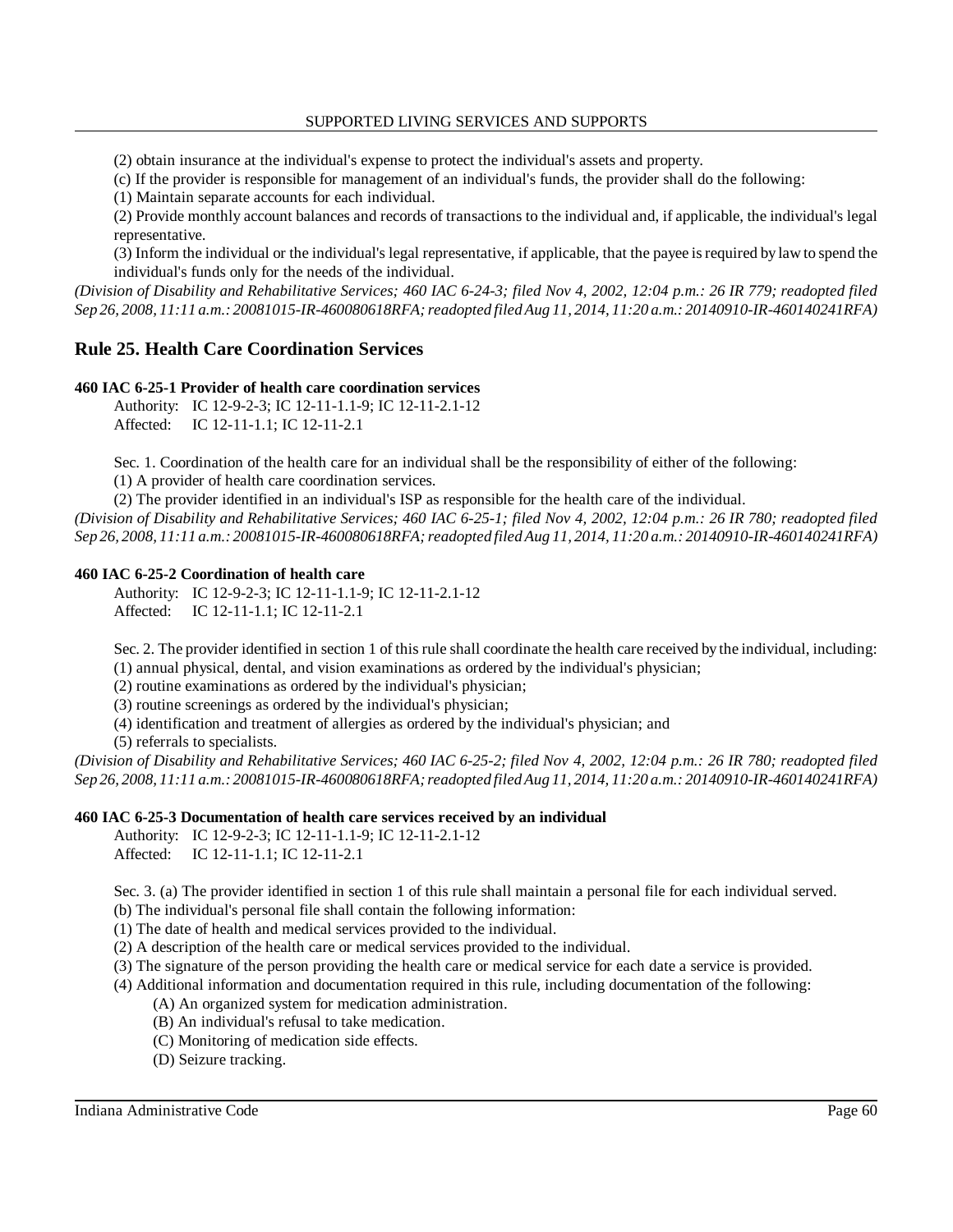(E) Changes in an individual's status.

(F) An organized system of health-related incident management.

(G) If applicable to this provider, an investigation of the death of an individual.

 *(Division of Disability and Rehabilitative Services; 460 IAC 6-25-3; filed Nov 4, 2002, 12:04 p.m.: 26 IR 780; readopted filed Sep 26, 2008, 11:11 a.m.: 20081015-IR-460080618RFA; readopted filed Aug 11, 2014, 11:20 a.m.: 20140910-IR-460140241RFA)* 

## **460 IAC 6-25-4 Organized system for medication administration required**

Authority: IC 12-9-2-3; IC 12-11-1.1-9; IC 12-11-2.1-12 Affected: IC 12-11-1.1; IC 12-11-2.1

 Sec. 4. (a) The provider identified in section 1 of this rule shall design an organized system of medication administration for the individual.

(b) The provider shall:

(1) document the system in writing; and

(2) distribute the document to all providers administering medication to the individual.

 (c) The document shall be placed in the individual's file maintained by all providers administering medication to the individual.

(d) The system required in subsection (a) shall contain at least the following elements:

(1) Identification and description of each medication required for the individual.

 (2) Documentation that the individual's medication is administered only by trained and authorized personnel unless the individual is capable of self-administration of medication as provided for in the individual's ISP.

(3) Documentation of the administration of medication, including the following:

- (A) Administration of medication from original labeled prescription containers.
- (B) Name of medication administered.
- (C) Amount of medication administered.
- (D) The date and time of administration.
- (E) The initials of the person administering the medication.
- (4) Procedures for the destruction of unused medication.
- (5) Documentation of medication administration errors.
- (6) A system for the prevention or minimization of medication administration errors.

(7) When indicated as necessary by an individual's ISP, procedures for the storage of medication:

- (A) in the original labeled prescription container;
- (B) in a locked area when stored at room temperature;
- (C) in a locked container in the refrigerator if refrigeration is required;
- (D) separately from nonmedical items; and
- (E) under prescribed conditions of temperature, light, humidity, and ventilation.
- (8) Documentation of an individual's refusal to take medication as required in section 5 of this rule.
- (9) A system for communication among all providers that administer medication to an individual.

(10) All providers administering medication to the individual shall:

- (A) implement; and
	- (B) comply with;

the organized system of medication administration designed by the provider designated in section 1 of this rule.

 *(Division of Disability and Rehabilitative Services; 460 IAC 6-25-4; filed Nov 4, 2002, 12:04 p.m.: 26 IR 780; readopted filed Sep 26, 2008, 11:11 a.m.: 20081015-IR-460080618RFA; readopted filed Aug 11, 2014, 11:20 a.m.: 20140910-IR-460140241RFA)* 

# **460 IAC 6-25-5 Individual's refusal to take medication**

```
Authority: IC 12-9-2-3; IC 12-11-1.1-9; IC 12-11-2.1-12 
Affected: IC 12-11-1.1; IC 12-11-2.1
```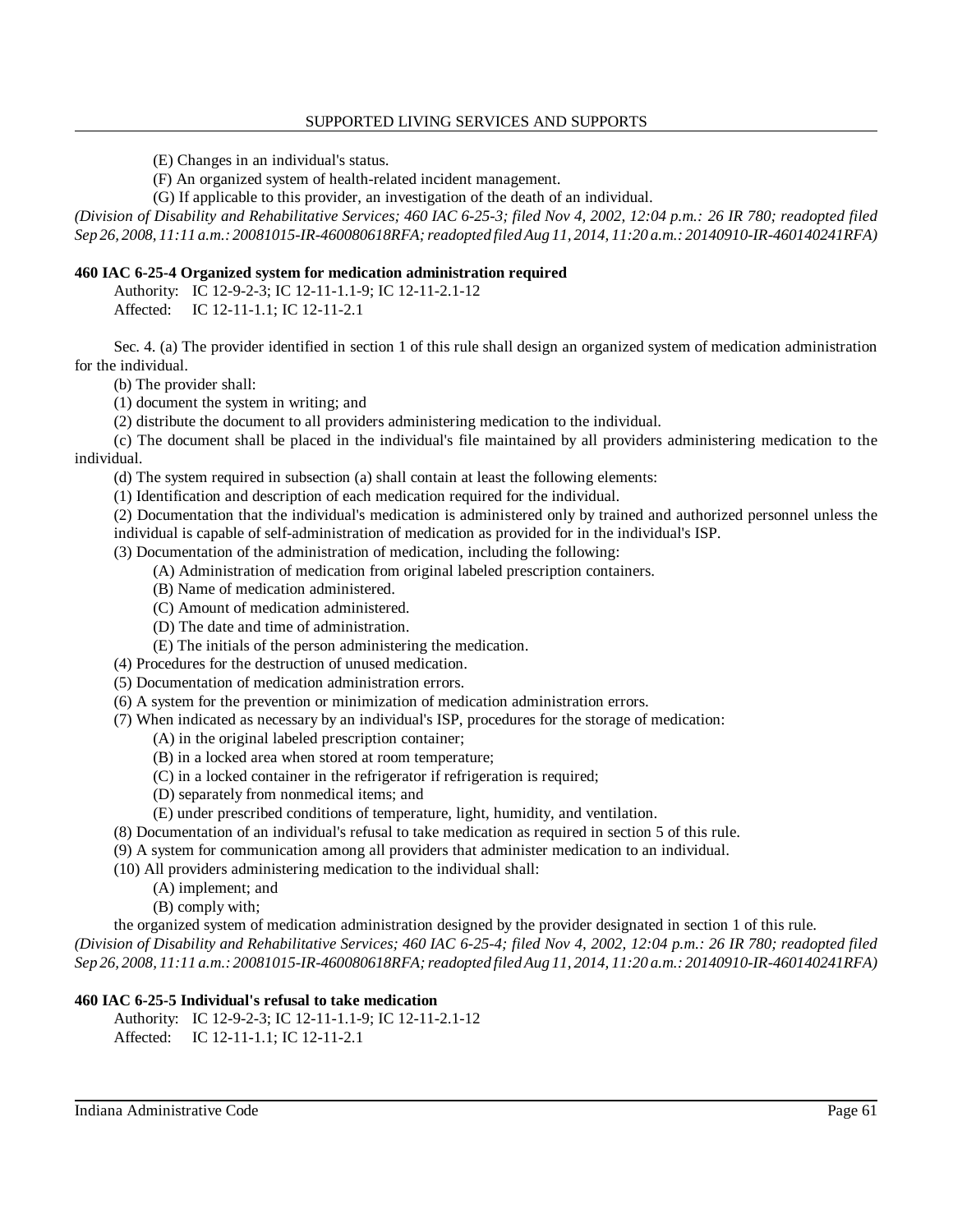Sec. 5. (a) If an individual refuses to take medication, the provider attempting to administer the medication shall do the following:

(1) Document the following information:

- (A) The name of the medication refused by the individual.
- (B) The date, time, and duration of the refusal.
- (C) A description of the provider's response to the refusal.
- (D) The signature of the person or persons observing the refusal.
- (2) Supply the documentation to the provider identified in section 1 of this rule.
- (b) The provider identified in section 1 of this rule shall review the individual's refusal to take medication with:
- (1) the individual's physician; and
- (2) the individual's support team;

 to ensure the health and safety of the individual. *(Division of Disability and Rehabilitative Services; 460 IAC 6-25-5; filed Nov 4, 2002, 12:04 p.m.: 26 IR 781; readopted filed Sep 26, 2008, 11:11 a.m.: 20081015-IR-460080618RFA; readopted filed Aug 11, 2014, 11:20 a.m.: 20140910-IR-460140241RFA)* 

## **460 IAC 6-25-6 Monitoring of medication side effects**

Authority: IC 12-9-2-3; IC 12-11-1.1-9; IC 12-11-2.1-12 Affected: IC 12-11-1.1; IC 12-11-2.1

 Sec. 6. (a) The provider designated in section 1 of this rule shall design a system to monitor side effects an individual may experience as a result of medication the individual takes.

(b) The provider shall:

- (1) document the system in writing; and
- (2) distribute the document to all providers working with the individual.
- (c) The system required in subsection (a) shall contain at least the following elements:
- (1) Training of direct care staff, employees, and agents concerning:
	- (A) the identification of:
		- (i) side effects; and
		- (ii) interactions;
	- of all medication administered to an individual; and
	- (B) instruction on medication side effects and interactions.
- (2) A side effect tracking record that includes:
	- (A) how often the individual should be monitored for side effects of each medication administered to the individual;
	- (B) who shall perform the monitoring; and
	- (C) when monitoring shall be performed.

 (3) A system for communication among all providers working with an individual regarding the monitoring of medication side effects.

- (d) All providers working with an individual shall:
- (1) implement; and
- (2) comply with;

 the medication side effect monitoring system designed by the provider designated in section 1 of this rule. *(Division of Disability and Rehabilitative Services; 460 IAC 6-25-6; filed Nov 4, 2002, 12:04 p.m.: 26 IR 781; readopted filed Sep 26, 2008, 11:11 a.m.: 20081015-IR-460080618RFA; readopted filed Aug 11, 2014, 11:20 a.m.: 20140910-IR-460140241RFA)* 

## **460 IAC 6-25-7 Seizure management**

Authority: IC 12-9-2-3; IC 12-11-1.1-9; IC 12-11-2.1-12 Affected: IC 12-11-1.1; IC 12-11-2.1

Sec. 7. (a) The provider designated in section 1 of this rule shall design a system of seizure management for the individual.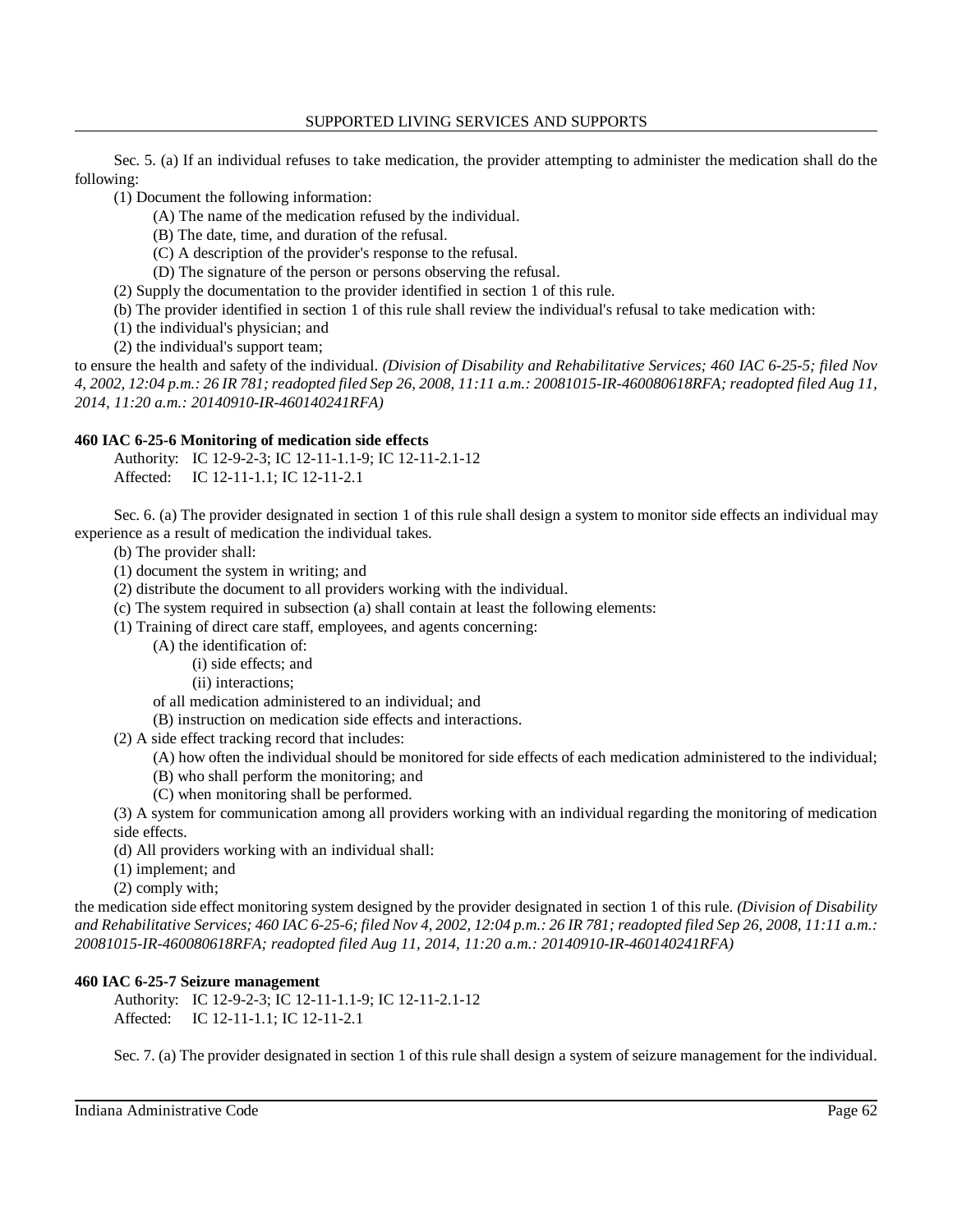- (b) The provider shall communicate the system in writing to all providers working with the individual.
- (c) The system of seizure management prescribed by subsection (a) shall include at least the following elements:
- (1) Training of direct care staff, employees, or agents concerning the administration of medication.
- (2) A seizure tracking record for documenting events:
	- (A) immediately preceding a seizure;
	- (B) during a seizure; and
	- (C) following a seizure.
- (3) Documentation of any necessary physician follow-up and follow along services.
- (4) A system for checking the individual's levels of seizure medication:
	- (A) at least annually; or
	- (B) as ordered by the individual's physician.
- (5) A system for communication among all providers working with the individual concerning the individual's seizures.
- (d) All providers working with the individual shall:
- (1) implement; and
- (2) comply with;

 the seizure management system developed by the provider designated in section 1 of this rule. *(Division of Disability and Rehabilitative Services; 460 IAC 6-25-7; filed Nov 4, 2002, 12:04 p.m.: 26 IR 781; readopted filed Sep 26, 2008, 11:11 a.m.: 20081015-IR-460080618RFA; readopted filed Aug 11, 2014, 11:20 a.m.: 20140910-IR-460140241RFA)* 

#### **460 IAC 6-25-8 Changes in an individual's status**

Authority: IC 12-9-2-3; IC 12-11-1.1-9; IC 12-11-2.1-12 Affected: IC 12-11-1.1; IC 12-11-2.1

 Sec. 8. (a) The provider identified in section 1 of this rule shall maintain a personal file for an individual at the provider's office. The file shall contain documentation of any change in an individual's physical condition, mental status, or any unusual event, including the following:

(1) Vomiting.

- (2) Choking.
- (3) Falling.
- (4) Disorientation or confusion.
- (5) Patterns of behavior.
- (6) Seizures.

(b) The documentation of a change or event required by subsection (a) shall include:

- (1) dates, times, and duration of the change or event;
- (2) a description of the response of the provider, or the provider's employees or agents to the change or event; and
- (3) the signature of the person or persons observing the change or event.

 (c) A provider or providers working with an individual shall supply to the provider identified in section 1 of this rule any information regarding any change or event listed in subsection (a) that is observed while the provider is providing services to the individual.

 (d) Except as provided in subsection (e), a provider observing a change in an individual's physical condition or mental status, or any unusual event, shall supply the information required in subsection (c) to the provider identified in section 1 of this rule as follows:

(1) within twenty-four (24) hours of the change or event; or

(2) by noon on the next business day;

whichever is later.

 (e) If the change in an individual's physical condition or mental status or the unusual event is also a reportable incident under 460 IAC 6-9-5, the information shall be provided within twenty-four (24) hours. *(Division of Disability and Rehabilitative Services; 460 IAC 6-25-8; filed Nov 4, 2002, 12:04 p.m.: 26 IR 782; readopted filed Sep 26, 2008, 11:11 a.m.: 20081015-IR- 460080618RFA; readopted filed Aug 11, 2014, 11:20 a.m.: 20140910-IR-460140241RFA)*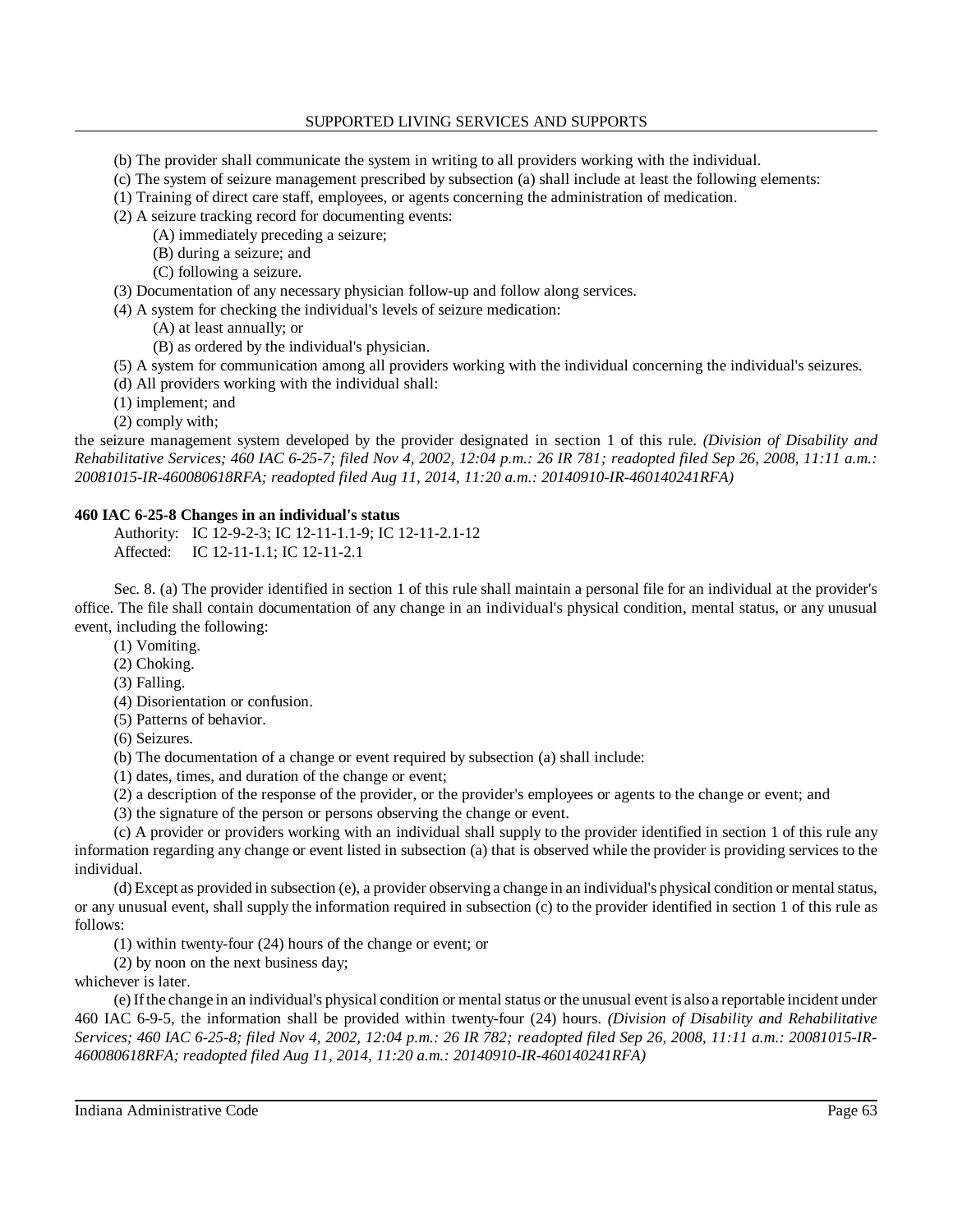#### **460 IAC 6-25-9 Health-related incident management**

Authority: IC 12-9-2-3; IC 12-11-1.1-9; IC 12-11-2.1-12 Affected: IC 12-11-1.1; IC 12-11-2.1

 Sec. 9. (a) The provider identified in section 1 of this rule shall design a system of management for health-related incidents involving an individual.

 (b) The health-related incident management system prescribed by subsection (a) shall provide an internal review process for any health-related reportable incident. The provider's internal review process shall include at least the following:

(1) A trend analysis of incidents for an individual.

(2) Documentation:

(A) that summarizes the findings of the analysis conducted under subdivision (1); and

(B) of the steps taken to prevent or minimize the occurrence of incidents in the future.

 (3) A system for communication among all providers working with an individual regarding health-related incidents involving the individual.

 (c) All providers working with an individual shall implement the health-related incident management system designed by the provider identified in section 1 of this rule. *(Division of Disability and Rehabilitative Services; 460 IAC 6-25-9; filed Nov 4, 2002, 12:04 p.m.: 26 IR 782; readopted filed Sep 26, 2008, 11:11 a.m.: 20081015-IR-460080618RFA; readopted filed Aug 11, 2014, 11:20 a.m.: 20140910-IR-460140241RFA)* 

## **460 IAC 6-25-10 Investigation of death**

Authority: IC 12-9-2-3; IC 12-11-1.1-9; IC 12-11-2.1-12 Affected: IC 12-11-1.1; IC 12-11-2.1

 Sec. 10. (a) If an individual dies, an investigation into the death shall be conducted by the provider identified in section 1 of this rule, except as provided in subsection (b).

 (b) If the provider identified in section 1 of this rule is a family member of the individual, then the provider of case management services to an individual shall conduct an investigation into the death of the individual. If there is no provider providing case management services to the individual, then the individual's service coordinator shall conduct an investigation into the death of the individual.

(c) A provider conducting an investigation into the death of an individual shall meet the following requirements:

(1) Notify by telephone the BDDS's central office in Indianapolis not later than twenty-four (24) hours after the death.

 (2) Notify adult protective services or child protection services, as applicable, not later than twenty-four (24) hours after the death.

 (3) Collect and review documentation of all events, incidents, and occurrences in the individual's life for at least the thirty (30) day period immediately before:

(A) the death of the individual;

(B) the hospitalization in which the individual's death occurred; or

(C) the individual's transfer to a nursing home in which death occurred within ninety (90) days of that transfer.

 (4) In conjunction with all providers of services to the deceased individual, review and document all the actions of all employees or agents of all providers for the thirty (30) day period immediately before:

(A) the individual's death;

(B) the hospitalization in which the individual's death occurred; or

(C) the individual's transfer to a nursing home in which death occurred within ninety (90) days of that transfer.

(5) Document conclusions and make recommendations arising from the investigation.

(6) Document implementation of any recommendations made under subdivision (5).

(7) No later than fifteen (15) days after the individual's death, send to the BDDS:

(A) a completed notice of an individual's death on a form prescribed by the BDDS; and

 (B) a final report that includes all documentation required by subdivisions (1) through (6) for review by the division's mortality review committee.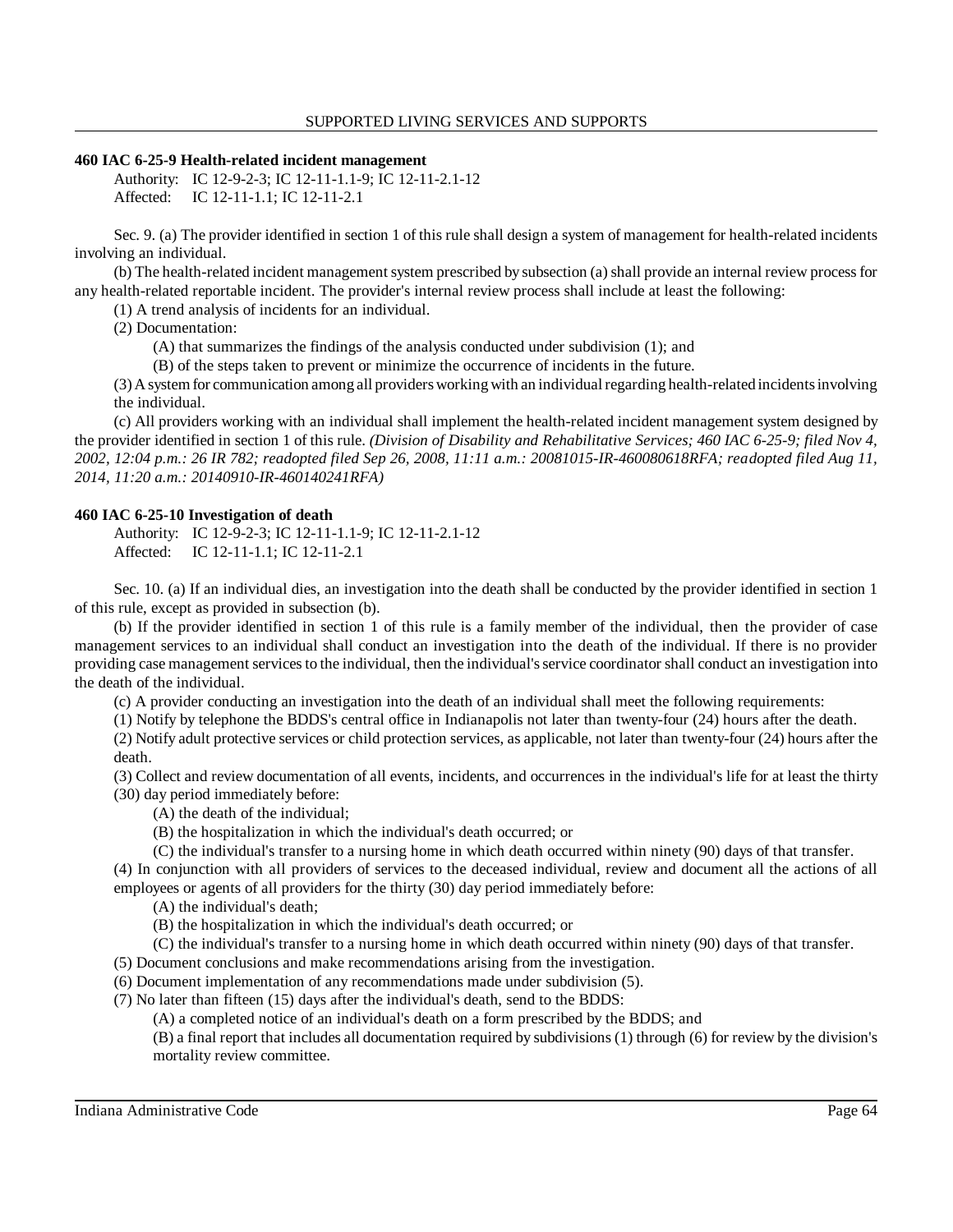(d) A provider shall respond to any additional requests for information made by the mortalityreview committee within seven (7) days of the provider's receipt of a request.

 (e) A provider shall submit the documentation to the BDDS to support the provider's implementation of specific recommendations made by the mortality review committee. *(Division of Disability and Rehabilitative Services; 460 IAC 6-25-10; filed Nov 4, 2002, 12:04 p.m.: 26 IR 782; filed Aug 29, 2003, 10:30 a.m.: 27 IR 114; readopted filed Sep 26, 2008, 11:11 a.m.: 20081015-IR-460080618RFA; readopted filed Aug 11, 2014, 11:20 a.m.: 20140910-IR-460140241RFA)* 

# **Rule 26. Nutritional Counseling Services**

#### **460 IAC 6-26-1 Specialized diet program**

Authority: IC 12-9-2-3; IC 12-11-1.1-9; IC 12-11-2.1-12 Affected: IC 12-11-1.1; IC 12-11-2.1

 Sec. 1. (a) A provider of nutritional counseling services shall design and document a dining plan for an individual in accordance with the individual's ISP.

(b) An individual's dining plan shall include the following:

(1) Any special dining needs of an individual.

(2) Identification of swallowing difficulties.

(3) Identification of risk of aspiration.

(4) The need for adaptive equipment.

(c) A provider who has designed a dining plan for an individual shall provide assessment and oversight of:

(1) the dining plan; and

(2) the person or persons implementing the dining plan.

 (d) A provider shall follow any specialized diet program designed by the provider of nutritional counseling services to an individual, including any documentation requirements contained in the individual's dining plan. *(Division of Disability and Rehabilitative Services; 460 IAC 6-26-1; filed Nov 4, 2002, 12:04 p.m.: 26 IR 783; readopted filed Sep 26, 2008, 11:11 a.m.: 20081015-IR-460080618RFA; readopted filed Aug 11, 2014, 11:20 a.m.: 20140910-IR-460140241RFA)* 

# **Rule 27. Occupational Therapy Services**

## **460 IAC 6-27-1 Supervision**

Authority: IC 12-9-2-3; IC 12-11-1.1-9; IC 12-11-2.1-12 Affected: IC 12-11-1.1; IC 12-11-2.1

 Sec. 1. Any occupational therapy assistant or occupational therapy aide assisting in the delivery of occupational therapy services to an individual shall do so under the direct supervision of an occupational therapist approved under this article. *(Division of Disability and Rehabilitative Services; 460 IAC 6-27-1; filed Nov 4, 2002, 12:04 p.m.: 26 IR 783; readopted filed Sep 26, 2008, 11:11 a.m.: 20081015-IR-460080618RFA; readopted filed Aug 11, 2014, 11:20 a.m.: 20140910-IR-460140241RFA)* 

# **Rule 28. Personal Emergency Response System Supports**

## **460 IAC 6-28-1 Warranty required**

Authority: IC 12-9-2-3; IC 12-11-1.1-9; IC 12-11-2.1-12 Affected: IC 12-11-1.1; IC 12-11-2.1

 Sec. 1. All personal emergency response system supports provided to an individual under this rule shall be warranted for at least ninety (90) days. *(Division of Disability and Rehabilitative Services; 460 IAC 6-28-1; filed Nov 4, 2002, 12:04 p.m.: 26 IR 783; readopted filed Sep 26, 2008, 11:11 a.m.: 20081015-IR-460080618RFA; readopted filed Aug 11, 2014, 11:20 a.m.: 20140910-IR-460140241RFA)*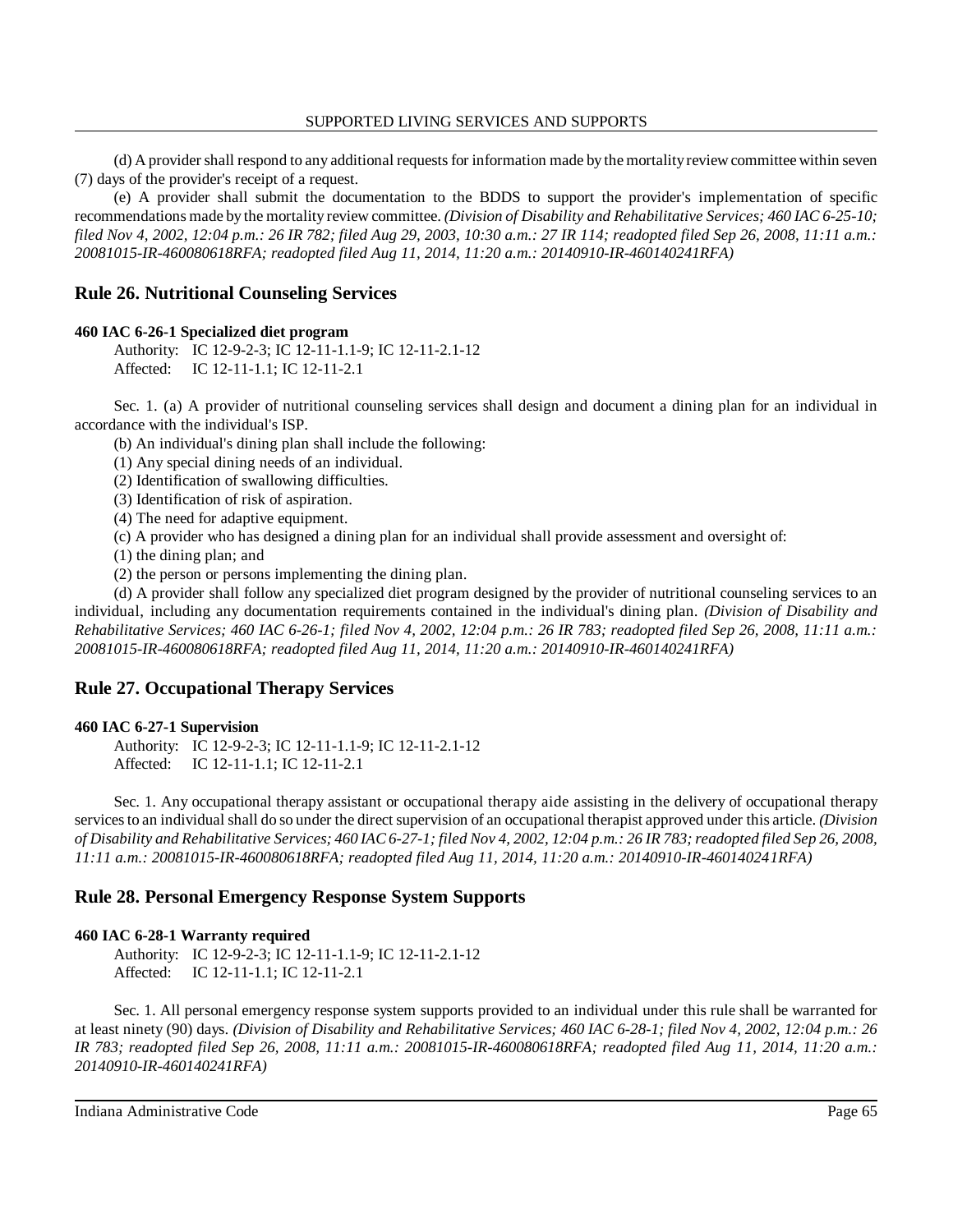#### **460 IAC 6-28-2 Documentation**

Authority: IC 12-9-2-3; IC 12-11-1.1-9; IC 12-11-2.1-12 Affected: IC 12-11-1.1; IC 12-11-2.1

 Sec. 2. A provider of personal emergency response system supports shall maintain the following documentation regarding support provided to an individual:

(1) The installation date of any device.

(2) The maintenance date of any device.

(3) Any change made to any device, including an alteration, correction or replacement.

 *(Division of Disability and Rehabilitative Services; 460 IAC 6-28-2; filed Nov 4, 2002, 12:04 p.m.: 26 IR 783; readopted filed Sep 26, 2008, 11:11 a.m.: 20081015-IR-460080618RFA; readopted filed Aug 11, 2014, 11:20 a.m.: 20140910-IR-460140241RFA)* 

# **Rule 29. Physical Environment**

## **460 IAC 6-29-1 Environment shall conform to ISP**

Authority: IC 12-9-2-3; IC 12-11-1.1-9; IC 12-11-2.1-12 Affected: IC 12-11-1.1; IC 12-11-2.1

 Sec. 1. A provider designated in the individual's ISP as responsible for providing environmental and living arrangement support for the individual shall ensure that an individual's physical environment conforms to the requirements of:

(1) the individual's ISP; and

(2) this rule.

 *(Division of Disability and Rehabilitative Services; 460 IAC 6-29-1; filed Nov 4, 2002, 12:04 p.m.: 26 IR 783; readopted filed Sep 26, 2008, 11:11 a.m.: 20081015-IR-460080618RFA; readopted filed Aug 11, 2014, 11:20 a.m.: 20140910-IR-460140241RFA)* 

#### **460 IAC 6-29-2 Safety of individual's environment**

Authority: IC 12-9-2-3; IC 12-11-1.1-9; IC 12-11-2.1-12 Affected: IC 12-11-1.1; IC 12-11-2.1

 Sec. 2. (a) A provider designated in the individual's ISP as responsible for providing environmental and living arrangement support shall provide services in a safe environment that is:

(1) maintained in good repair, inside and out; and

(2) free from:

(A) combustible debris;

(B) accumulated waste material;

(C) offensive odors; and

(D) rodent or insect infestation.

(b) The provider shall ensure that:

(1) an assessment of the individual's environment is conducted every ninety (90) days; and

(2) the results of the assessment are documented.

 (c) If an environmental assessment determines that an environment is unsafe for an individual, the provider shall take the appropriate steps to ensure that the individual is safe, including the following, when appropriate:

(1) Filing an incident report.

(2) Working with the individual and the support team to resolve physical environmental issues.

 *(Division of Disability and Rehabilitative Services; 460 IAC 6-29-2; filed Nov 4, 2002, 12:04 p.m.: 26 IR 784; readopted filed Sep 26, 2008, 11:11 a.m.: 20081015-IR-460080618RFA; readopted filed Aug 11, 2014, 11:20 a.m.: 20140910-IR-460140241RFA)*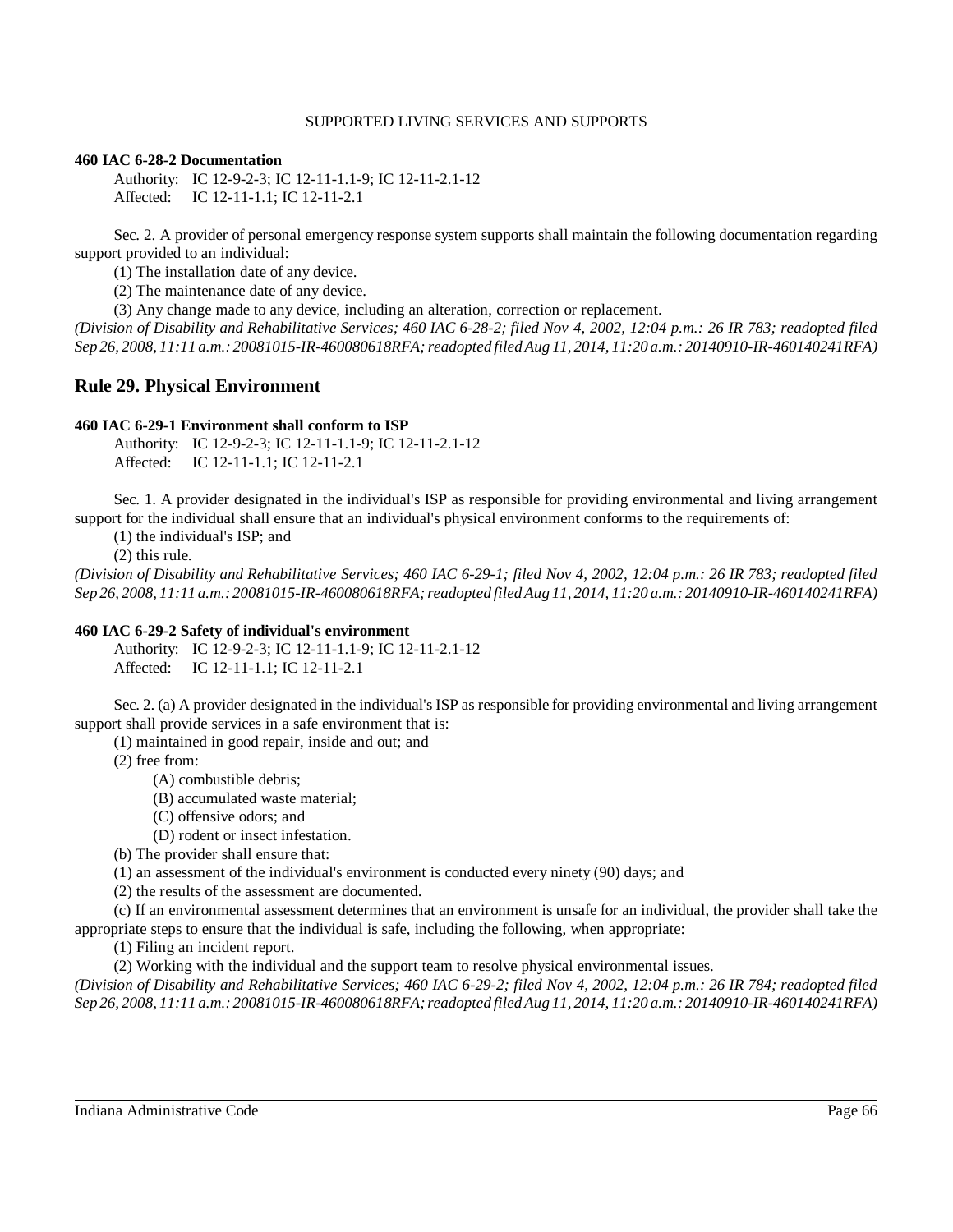#### **460 IAC 6-29-3 Monitoring an individual's environment**

Authority: IC 12-9-2-3; IC 12-11-1.1-9; IC 12-11-2.1-12 Affected: IC 12-11-1.1; IC 12-11-2.1

 Sec. 3. The provider designated in an individual's ISP as responsible for providing environmental and living arrangement support shall ensure that appropriate devices or home modifications, or both:

(1) are provided to the individual in accordance with the individual's ISP; and

(2) satisfy the federal Americans with Disabilities Act requirements and guidelines.

 *(Division of Disability and Rehabilitative Services; 460 IAC 6-29-3; filed Nov 4, 2002, 12:04 p.m.: 26 IR 784; readopted filed Sep 26, 2008, 11:11 a.m.: 20081015-IR-460080618RFA; readopted filed Aug 11, 2014, 11:20 a.m.: 20140910-IR-460140241RFA)* 

#### **460 IAC 6-29-4 Compliance of environment with building and fire codes**

Authority: IC 12-9-2-3; IC 12-11-1.1-9; IC 12-11-2.1-12 Affected: IC 12-11-1.1; IC 12-11-2.1

 Sec. 4. (a) A provider designated in an individual's ISP as responsible for providing environmental and living arrangement support shall ensure that an individual's living areas comply with the requirements of this section.

 (b) An individual's living areas shall meet Indiana Code and local building requirements for single family dwellings or multiple family dwellings as applicable.

(c) An individual's living areas shall contain a working smoke detector or smoke detectors that are:

(1) tested at least once a month; and

(2) located in areas considered appropriate by the local fire marshal.

(d) An individual's living areas shall contain a working fire extinguisher or extinguishers that are inspected annually.

(e) An individual's living area shall, if required by the individual's ISP:

(1) contain operable antiscald devices; or

(2) have hot water temperature no higher than one hundred ten (110) degrees Fahrenheit.

 *(Division of Disability and Rehabilitative Services; 460 IAC 6-29-4; filed Nov 4, 2002, 12:04 p.m.: 26 IR 784; filed Aug 29, 2003, 10:30 a.m.: 27 IR 114; readopted filed Sep 26, 2008, 11:11 a.m.: 20081015-IR-460080618RFA; readopted filed Aug 11, 2014, 11:20 a.m.: 20140910-IR-460140241RFA)* 

## **460 IAC 6-29-5 Safety and security policies and procedures**

Authority: IC 12-9-2-3; IC 12-11-1.1-9; IC 12-11-2.1-12 Affected: IC 12-11-1.1; IC 12-11-2.1

 Sec. 5. (a) A provider designated in an individual's ISP as responsible for providing environmental and living arrangement support for the individual shall:

(1) maintain specific written safety and security policies and procedures for an individual; and

(2) train all employees or agents in implementing the policies and procedures.

(b) The policies and procedures prescribed by subsection (a) shall include at least the following:

(1) When and how to notify law enforcement agencies in an emergency or crisis.

(2) Scheduling and completion of evacuation drills.

 (3) Adopting procedures that shall be followed in an emergency or crisis, such as a tornado, fire, behavioral incident, elopement, or snow.

 *(Division of Disability and Rehabilitative Services; 460 IAC 6-29-5; filed Nov 4, 2002, 12:04 p.m.: 26 IR 784; readopted filed Sep 26, 2008, 11:11 a.m.: 20081015-IR-460080618RFA; readopted filed Aug 11, 2014, 11:20 a.m.: 20140910-IR-460140241RFA)* 

## **460 IAC 6-29-6 Safety and security training**

Authority: IC 12-9-2-3; IC 12-11-1.1-9; IC 12-11-2.1-12 Affected: IC 12-11-1.1; IC 12-11-2.1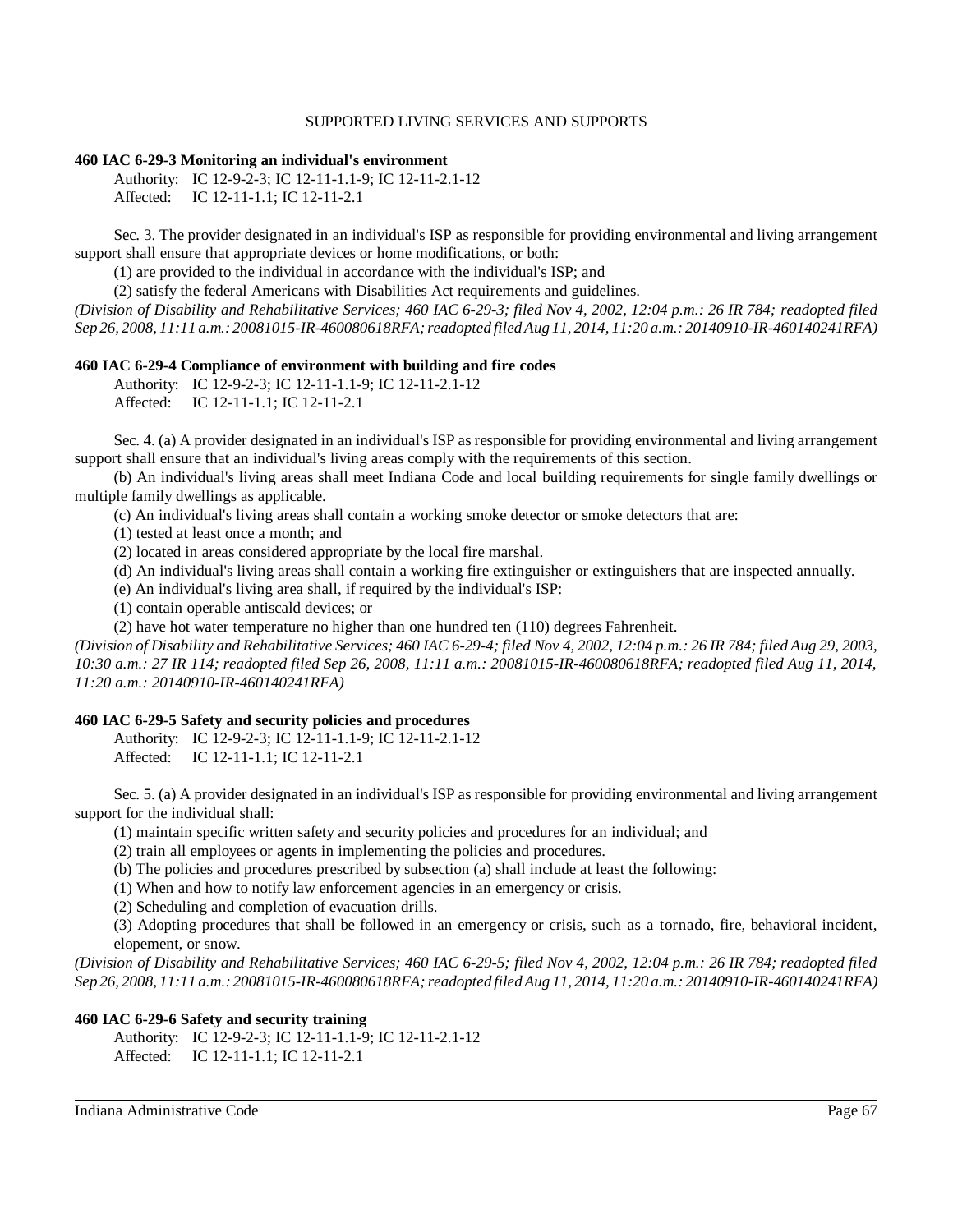Sec. 6. (a) A provider designated in an individual's ISP as responsible for providing environmental and living arrangement support shall provide training to:

(1) the provider's employees or agents; and

(2) the individual, in the individual's mode of communication;

concerning procedures to be followed in an emergency or crisis.

(b) The training prescribed by subsection (a) shall include the following:

(1) Evacuation procedures.

(2) Responsibilities during drills.

(3) The designated meeting place outside the site of service delivery in an emergency.

 *(Division of Disability and Rehabilitative Services; 460 IAC 6-29-6; filed Nov 4, 2002, 12:04 p.m.: 26 IR 784; readopted filed Sep 26, 2008, 11:11 a.m.: 20081015-IR-460080618RFA; readopted filed Aug 11, 2014, 11:20 a.m.: 20140910-IR-460140241RFA)* 

# **460 IAC 6-29-7 Individual's inability to follow safety and security procedures**

Authority: IC 12-9-2-3; IC 12-11-1.1-9; IC 12-11-2.1-12

Affected: IC 12-11-1.1; IC 12-11-2.1

 Sec. 7. If an individual is medically or functionally unable to follow procedures for dealing with an emergency or crisis, the provider of environmental and living arrangement support shall document in writing:

(1) that the individual is unable to follow emergency or crisis procedures; and

(2) the provider's plan for support of the individual in an emergency or crisis.

 *(Division of Disability and Rehabilitative Services; 460 IAC 6-29-7; filed Nov 4, 2002, 12:04 p.m.: 26 IR 785; readopted filed Sep 26, 2008, 11:11 a.m.: 20081015-IR-460080618RFA; readopted filed Aug 11, 2014, 11:20 a.m.: 20140910-IR-460140241RFA)* 

## **460 IAC 6-29-8 Emergency telephone numbers**

Authority: IC 12-9-2-3; IC 12-11-1.1-9; IC 12-11-2.1-12 Affected: IC 12-11-1.1; IC 12-11-2.1

 Sec. 8. (a) A provider designated in an individual's ISP as responsible for providing environmental and living arrangement support shall ensure that an emergency telephone number list is located:

(1) in an area visible from the telephone used by an individual; or

(2) as indicated in the individual's ISP.

(b) The emergency telephone list shall include the following:

- (1) Information given to the individual by the individual's provider of case management services.
- (2) The local emergency number, for example, 911.

(3) The telephone number of the individual's legal representative or advocate, if applicable.

(4) Any telephone numbers specified in the individual's ISP, including telephone numbers for the following:

(A) The local BDDS office.

- (B) The provider of case management services to the individual.
- (C) Adult protective services or child protection services as applicable.
- (D) The developmental disabilities waiver ombudsman.

(E) Any other service provider identified in the individual's ISP.

 *(Division of Disability and Rehabilitative Services; 460 IAC 6-29-8; filed Nov 4, 2002, 12:04 p.m.: 26 IR 785; readopted filed Sep 26, 2008, 11:11 a.m.: 20081015-IR-460080618RFA; readopted filed Aug 11, 2014, 11:20 a.m.: 20140910-IR-460140241RFA)* 

# **460 IAC 6-29-9 Change in location of residence**

Authority: IC 12-9-2-3; IC 12-11-1.1-9; IC 12-11-2.1-12 Affected: IC 12-11-1.1; IC 12-11-2.1

Sec. 9. A provider designated in an individual's ISP as responsible for providing environmental and living arrangement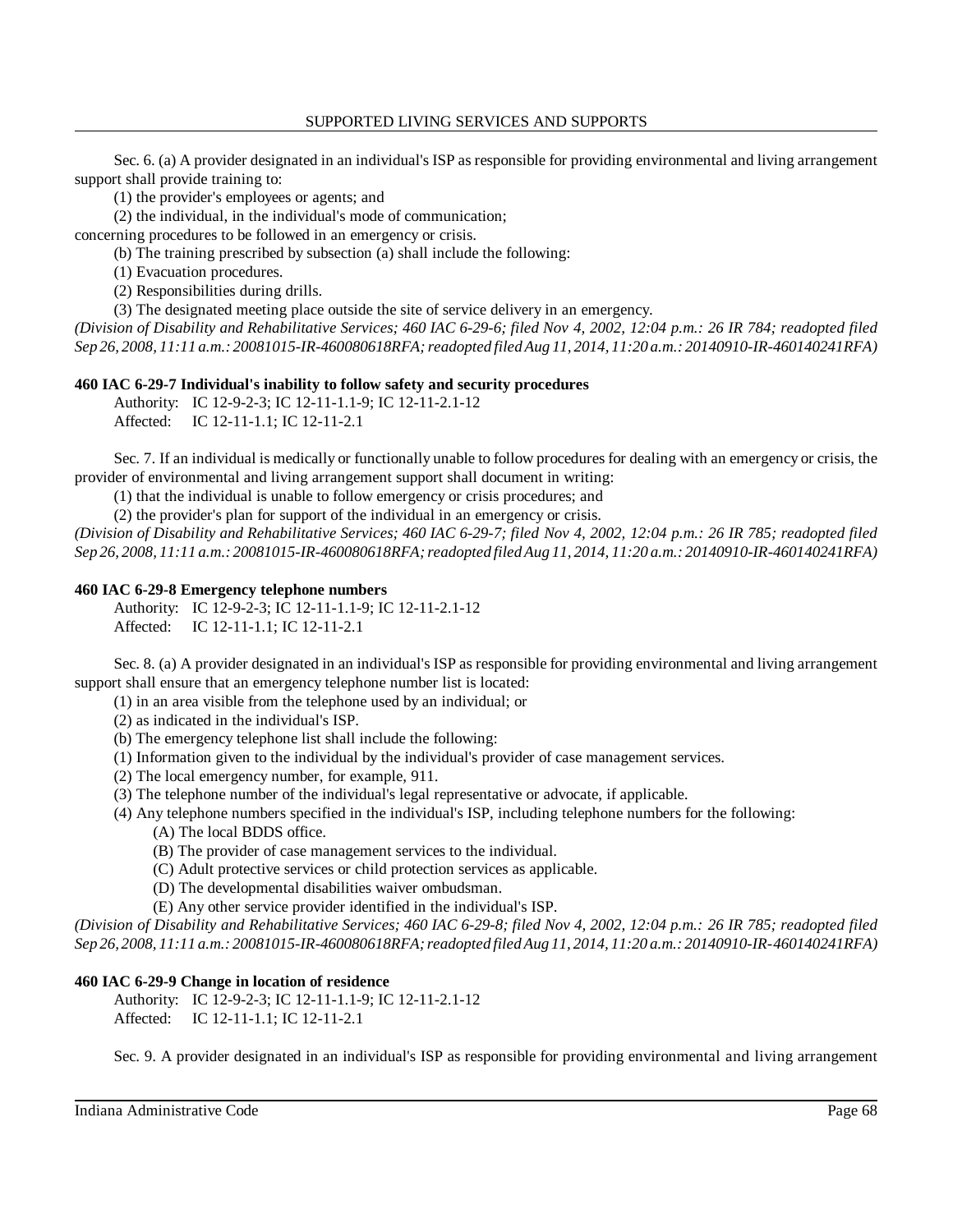support shall notifythe individual's service coordinator at least twenty (20) days before anycontemplated change of the individual's residence. The change in the individual's residence may not take place until written approval is received from the individual's service coordinator. *(Division of Disability and Rehabilitative Services; 460 IAC 6-29-9; filed Aug 29, 2003, 10:30 a.m.: 27 IR 115; readopted filed Sep 26, 2008, 11:11 a.m.: 20081015-IR-460080618RFA; readopted filed Aug 11, 2014, 11:20 a.m.: 20140910-IR-460140241RFA)* 

# **Rule 30. Residential Living Allowance and Management Services**

## **460 IAC 6-30-1 Documentation required**

Authority: IC 12-9-2-3; IC 12-11-1.1-9; IC 12-11-2.1-12 Affected: IC 12-11-1.1; IC 12-11-2.1

 Sec. 1. A provider of residential living allowance and management services shall maintain the following documentation: (1) Documentation that an individual's residential living allowance was deposited in the individual's personal account. (2) Receipts for all expenditures made from the individual's financial resources and food stamps, including receipts for rent, utilities, groceries, clothing, household goods, and other expenditures.

(3) If applicable, an individual's ICLB.

 *(Division of Disability and Rehabilitative Services; 460 IAC 6-30-1; filed Nov 4, 2002, 12:04 p.m.: 26 IR 785; readopted filed Sep 26, 2008, 11:11 a.m.: 20081015-IR-460080618RFA; readopted filed Aug 11, 2014, 11:20 a.m.: 20140910-IR-460140241RFA)* 

# **Rule 31. Respite Care Services**

## **460 IAC 6-31-1 Documentation required**

Authority: IC 12-9-2-3; IC 12-11-1.1-9; IC 12-11-2.1-12 Affected: IC 12-11-1.1; IC 12-11-2.1

 Sec. 1. (a) A provider of respite care services shall maintain chronological documentation of the services provided for an individual.

(b) The documentation shall include the following:

- (1) The date and duration of respite care services provided.
- (2) The signature of the person providing respite care services.
- (3) The location and setting where the respite care service was provided.

(4) The reason for the respite care services.

 (c) Documentation shall be updated, reviewed, and analyzed whenever respite care services are provided. *(Division of Disability and Rehabilitative Services; 460 IAC 6-31-1; filed Nov 4, 2002, 12:04 p.m.: 26 IR 785; filed Apr 16, 2004, 10:00 a.m.: 27 IR 2725; readopted filed Sep 26, 2008, 11:11 a.m.: 20081015-IR-460080618RFA; readopted filed Aug 11, 2014, 11:20 a.m.: 20140910-IR-460140241RFA)* 

# **Rule 32. Specialized Medical Equipment and Supplies Supports**

## **460 IAC 6-32-1 Warranty required**

Authority: IC 12-9-2-3; IC 12-11-1.1-9; IC 12-11-2.1-12 Affected: IC 12-11-1.1; IC 12-11-2.1

 Sec. 1. All specialized medical equipment and supplies supports provided to an individual under this rule shall be warranted for at least ninety (90) days. *(Division of Disability and Rehabilitative Services; 460 IAC 6-32-1; filed Nov 4, 2002, 12:04 p.m.: 26 IR 785; readopted filed Sep 26, 2008, 11:11 a.m.: 20081015-IR-460080618RFA; readopted filed Aug 11, 2014, 11:20 a.m.: 20140910-IR-460140241RFA)*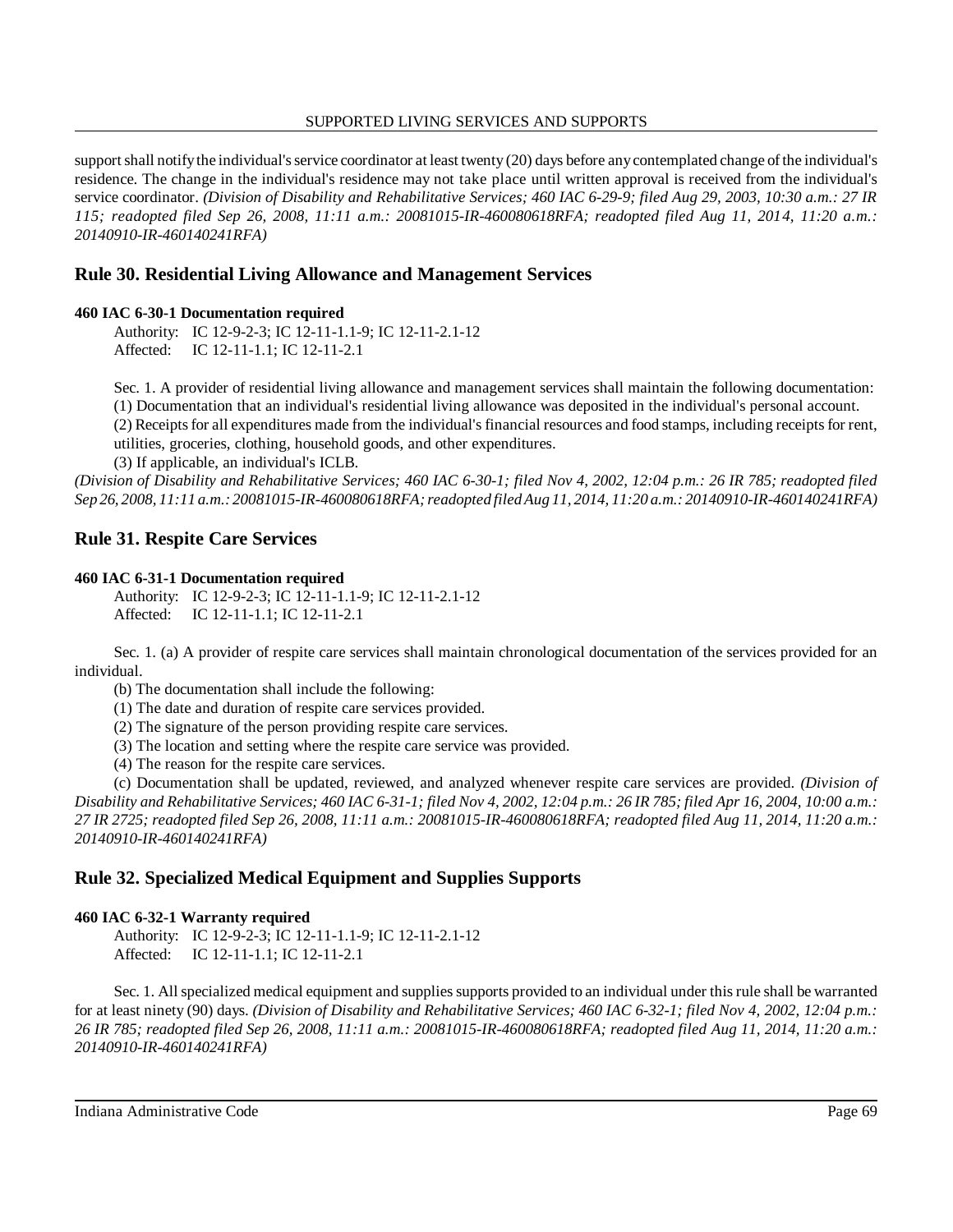#### **460 IAC 6-32-2 Documentation required**

Authority: IC 12-9-2-3; IC 12-11-1.1-9; IC 12-11-2.1-12 Affected: IC 12-11-1.1; IC 12-11-2.1

 Sec. 2. A provider of specialized medical equipment and supplies supports shall maintain the following documentation regarding support provided to an individual:

(1) The installation date of any adaptive aid or device, assistive technology, or other equipment.

(2) The maintenance date of any adaptive aid or device, assistive technology, or other equipment.

 (3) Any change made to any adaptive aid or device, assistive technology, or other equipment, including an alteration, correction, or replacement.

 *(Division of Disability and Rehabilitative Services; 460 IAC 6-32-2; filed Nov 4, 2002, 12:04 p.m.: 26 IR 785; readopted filed Sep 26, 2008, 11:11 a.m.: 20081015-IR-460080618RFA; readopted filed Aug 11, 2014, 11:20 a.m.: 20140910-IR-460140241RFA)* 

# **Rule 33. Speech-Language Therapy Services**

#### **460 IAC 6-33-1 Supervision required**

Authority: IC 12-9-2-3; IC 12-11-1.1-9; IC 12-11-2.1-12 Affected: IC 12-11-1.1; IC 12-11-2.1

 Sec. 1. Any speech-language pathology aide providing speech-language services under this article shall provide services under the direct supervision ofa speech pathologist approved under this article. *(Division of Disability and Rehabilitative Services; 460 IAC 6-33-1; filed Nov 4, 2002, 12:04 p.m.: 26 IR 786; readopted filed Sep 26, 2008, 11:11 a.m.: 20081015-IR- 460080618RFA; readopted filed Aug 11, 2014, 11:20 a.m.: 20140910-IR-460140241RFA)* 

# **Rule 34. Transportation Services**

#### **460 IAC 6-34-1 Valid driver's license required**

Authority: IC 12-9-2-3; IC 12-11-1.1-9; IC 12-11-2.1-12 Affected: IC 12-11-1.1; IC 12-11-2.1

 Sec. 1. A provider of transportation services shall ensure that an individual is transported only by a person who has a valid Indiana:

(1) operator's license;

(2) chauffeur's license;

(3) public passenger chauffeur's license; or

(4) commercial driver's license;

 issued to the person by the Indiana bureau of motor vehicles to drive the type of motor vehicle for which the license was issued.  *(Division of Disability and Rehabilitative Services; 460 IAC 6-34-1; filed Nov 4, 2002, 12:04 p.m.: 26 IR 786; readopted filed Sep 26, 2008, 11:11 a.m.: 20081015-IR-460080618RFA; readopted filed Aug 11, 2014, 11:20 a.m.: 20140910-IR-460140241RFA)* 

#### **460 IAC 6-34-2 Vehicle requirements**

Authority: IC 12-9-2-3; IC 12-11-1.1-9; IC 12-11-2.1-12 Affected: IC 12-11-1.1; IC 12-11-2.1

Sec. 2. A provider of transportation services shall ensure that an individual is transported only in a vehicle:

(1) maintained in good repair;

(2) properly registered with the Indiana bureau of motor vehicles; and

(3) insured as required under Indiana law.

 *(Division of Disability and Rehabilitative Services; 460 IAC 6-34-2; filed Nov 4, 2002, 12:04 p.m.: 26 IR 786; readopted filed*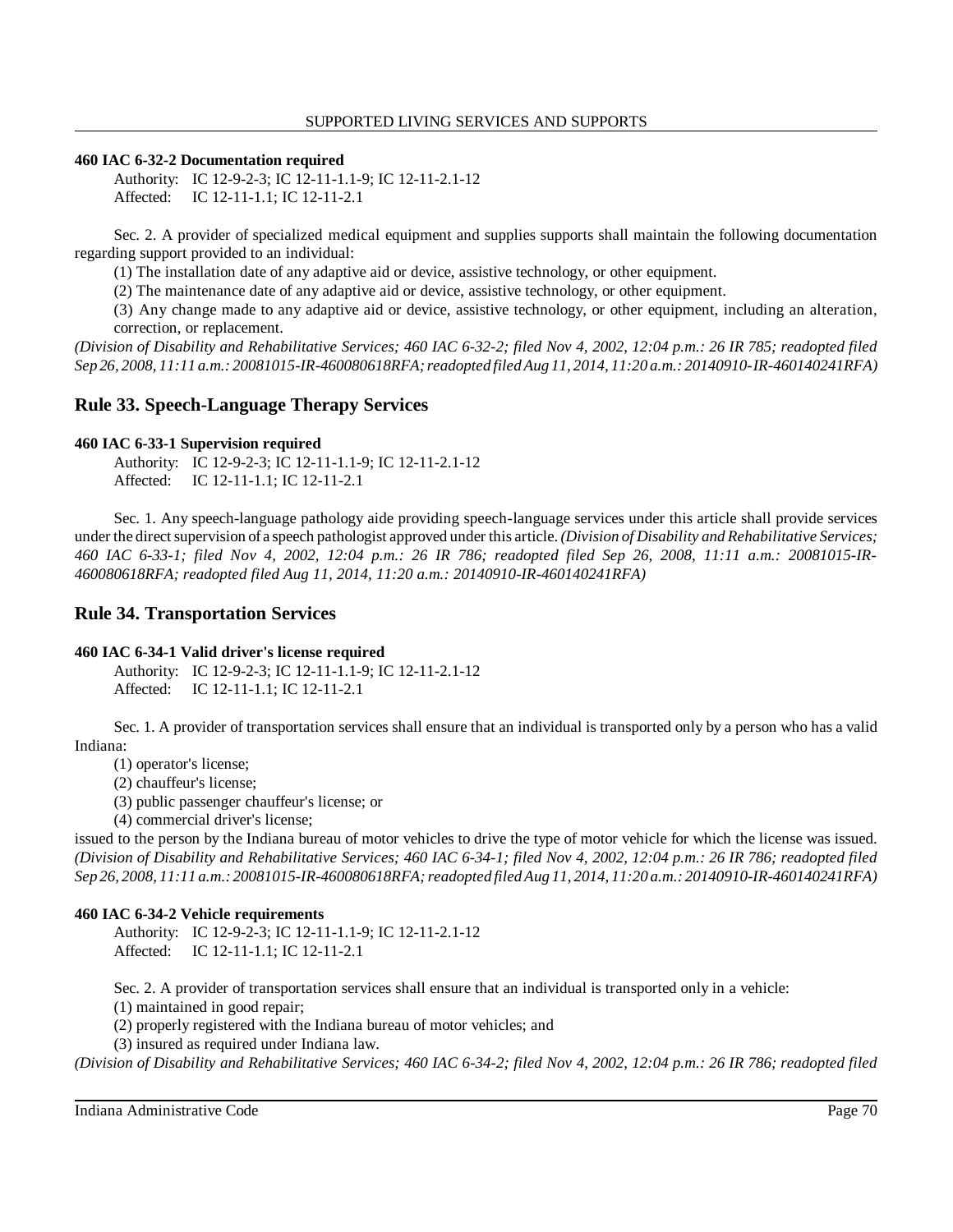*Sep 26, 2008, 11:11 a.m.: 20081015-IR-460080618RFA; readopted filed Aug 11, 2014, 11:20 a.m.: 20140910-IR-460140241RFA)* 

#### **460 IAC 6-34-3 Vehicle liability insurance**

Authority: IC 12-9-2-3; IC 12-11-1.1-9; IC 12-11-2.1-12 Affected: IC 12-11-1.1; IC 12-11-2.1

Sec. 3. (a) A provider of transportation services shall secure liability insurance for all vehicles:

(1) owned or leased by the provider; and

(2) used for the transportation of an individual receiving services.

(b) The liability insurance required by subsection (a) shall cover:

(1) personal injury;

(2) loss of life; or

(3) property damage;

 to an individual, if the loss, injury, or damage occurs during the provision of transportation services to the individual by the  provider. *(Division of Disability and Rehabilitative Services; 460 IAC 6-34-3; filed Nov 4, 2002, 12:04 p.m.: 26 IR 786; readopted filed Sep 26, 2008, 11:11 a.m.: 20081015-IR-460080618RFA; readopted filed Aug 11, 2014, 11:20 a.m.: 20140910-IR-460140241RFA)* 

# **Rule 35. Applied Behavior Analysis Services**

#### **460 IAC 6-35-1 Preparation of behavior analysis support plan**

Authority: IC 12-9-2-3; IC 12-11-1.1-9; IC 12-11-2.1-12 Affected: IC 12-11-1.1; IC 12-11-2.1

 Sec. 1. An applied behavior analysis services provider shall prepare a *[sic., an]* applied behavior analysis support plan in accordance with 460 IAC 6-18-1. *(Division of Disability and Rehabilitative Services; 460 IAC 6-35-1; filed Aug 29, 2003, 10:30 a.m.: 27 IR 115; readopted filed Sep 26, 2008, 11:11 a.m.: 20081015-IR-460080618RFA; readopted filed Aug 11, 2014, 11:20 a.m.: 20140910-IR-460140241RFA)* 

#### **460 IAC 6-35-2 Applied behavior analysis support plan standards**

Authority: IC 12-9-2-3; IC 12-11-1.1-9; IC 12-11-2.1-12 Affected: IC 12-11-1.1; IC 12-11-2.1

 Sec. 2. (a) An applied behavior analysis support plan developed by an applied behavior analysis services provider shall meet the standards set out in 460 IAC 6-18-2.

 (b) In addition to the requirements contained in 460 IAC 6-18-2, an applied behavior analysis support plan developed by an applied behavior analysis services provider shall meet the following requirements:

 (1) Provide for applied behavior analysis support services for a minimum of four (4) to six (6) hours of service five (5) to seven (7) days a week for a two (2) to three (3) year period.

(2) Be based upon discrete trial therapy.

(3) Contain targeted skills that are broken down into small attainable tasks.

(4) Emphasize skills that are prerequisites to language development, such as attention, cooperation, and imitation.

(5) Include the following elements:

(A) Attending skills (to therapist, adults, and peers).

(B) Imitation skills including motor and verbal skills.

(C) Receptive and expressive language skills development.

(D) Appropriate toy plan.

(E) Appropriate social interaction.

(6) Provide for one-on-one structured therapy.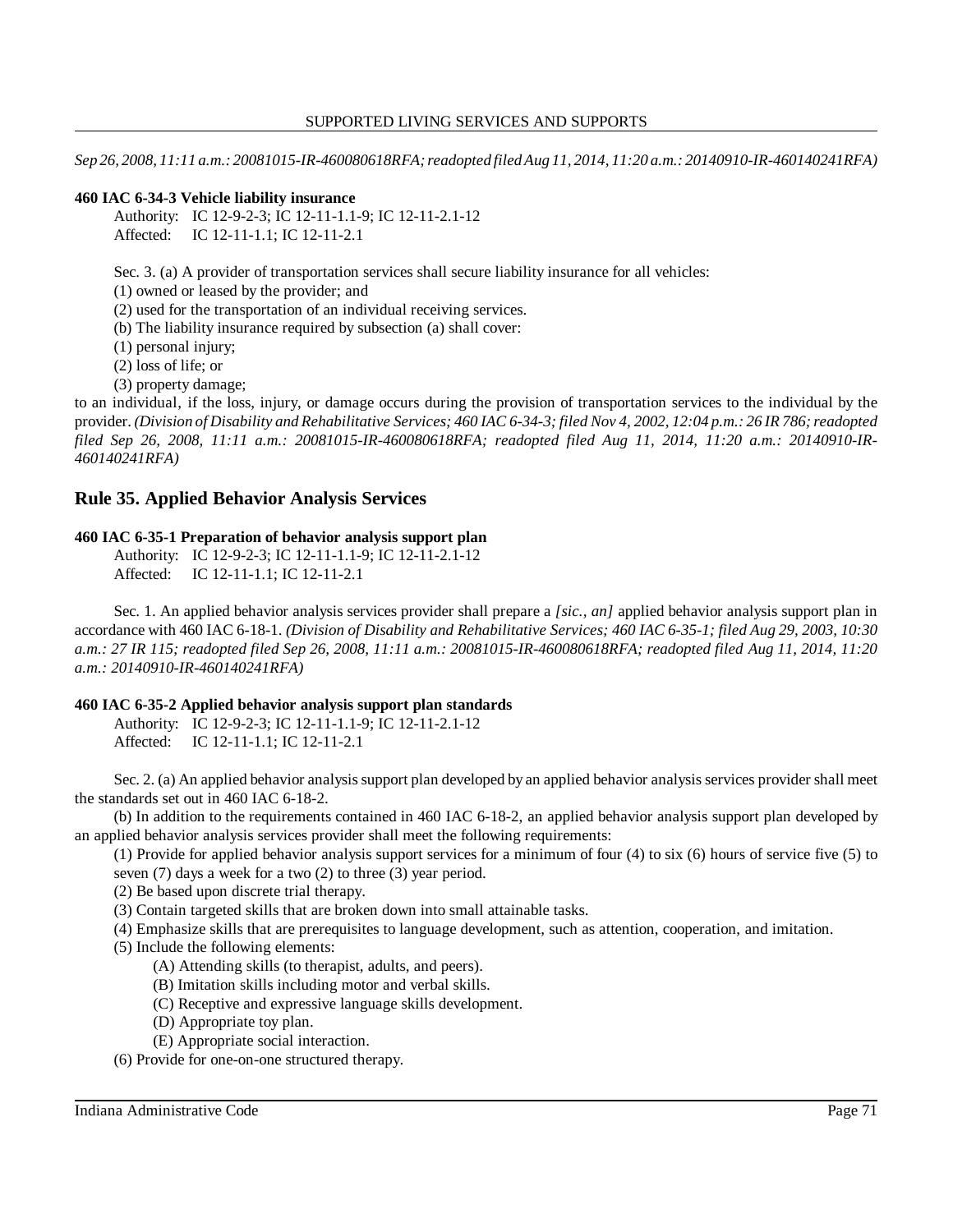(7) Provide for family training.

(8) Emphasize the acquisition of new behaviors.

 (c) An applied behavior analysis support plan can onlybe developed for an individual between two (2) years of age and seven (7) years of age. *(Division of Disability and Rehabilitative Services; 460 IAC 6-35-2; filed Aug 29, 2003, 10:30 a.m.: 27 IR 115; readopted filed Sep 26, 2008, 11:11 a.m.: 20081015-IR-460080618RFA; readopted filed Aug 11, 2014, 11:20 a.m.: 20140910-IR-460140241RFA)* 

## **460 IAC 6-35-3 Written policy and procedure standards**

Authority: IC 12-9-2-3; IC 12-11-1.1-9; IC 12-11-2.1-12 Affected: IC 12-11-1.1; IC 12-11-2.1

 Sec. 3. An applied behavior analysis services provider shall have written policies and procedures that meet the standards set out in 460 IAC 6-18-3. *(Division of Disability and Rehabilitative Services; 460 IAC 6-35-3; filed Aug 29, 2003, 10:30 a.m.: 27 IR 115; readopted filed Sep 26, 2008, 11:11 a.m.: 20081015-IR-460080618RFA; readopted filed Aug 11, 2014, 11:20 a.m.: 20140910-IR-460140241RFA)* 

#### **460 IAC 6-35-4 Documentation standards**

Authority: IC 12-9-2-3; IC 12-11-1.1-9; IC 12-11-2.1-12 Affected: IC 12-11-1.1; IC 12-11-2.1

 [Sec. 4. An](https://Sec.4.An) applied behavior analysis services provider shall adhere tothe documentation standards set out in 460 IAC 6-18-4.  *(Division of Disability and Rehabilitative Services; 460 IAC 6-35-4; filed Aug 29, 2003, 10:30 a.m.: 27 IR 115; readopted filed Sep 26, 2008, 11:11 a.m.: 20081015-IR-460080618RFA; readopted filed Aug 11, 2014, 11:20 a.m.: 20140910-IR-460140241RFA)* 

#### **460 IAC 6-35-5 Senior therapist standards**

Authority: IC 12-9-2-3; IC 12-11-1.1-9; IC 12-11-2.1-12 Affected: IC 12-11-1.1; IC 12-11-2.1

 Sec. 5. If a senior therapist has a direct role in training and supervising the applied behavior analysis services provided to an individual, the senior therapist shall be supervised by a lead therapist. *(Division of Disability and Rehabilitative Services; 460 IAC 6-35-5; filed Aug 29, 2003, 10:30 a.m.: 27 IR 115; readopted filed Sep 26, 2008, 11:11 a.m.: 20081015-IR-460080618RFA; readopted filed Aug 11, 2014, 11:20 a.m.: 20140910-IR-460140241RFA)* 

## **460 IAC 6-35-6 Line staff standards**

Authority: IC 12-9-2-3; IC 12-11-1.1-9; IC 12-11-2.1-12 Affected: IC 12-11-1.1; IC 12-11-2.1

 Sec. 6. (a) All line staff providing applied behavior analysis services to an individual shall be supervised by a lead therapist and a senior therapist.

 (b) All line staff shall be recruited by either the lead therapist or the individual's family. *(Division of Disability and Rehabilitative Services; 460 IAC 6-35-6; filed Aug 29, 2003, 10:30 a.m.: 27 IR 116; readopted filed Sep 26, 2008, 11:11 a.m.: 20081015-IR-460080618RFA; readopted filed Aug 11, 2014, 11:20 a.m.: 20140910-IR-460140241RFA)* 

## **460 IAC 6-35-7 Implementation of applied behavior analysis support plan**

Authority: IC 12-9-2-3; IC 12-11-1.1-9; IC 12-11-2.1-12 Affected: IC 12-11-1.1; IC 12-11-2.1

 Sec. 7. All providers working with an individual shall implement that applied behavior analysis support plan designed by the individual's behavior analysis support services provider. *(Division of Disability and Rehabilitative Services; 460 IAC 6-35-7;*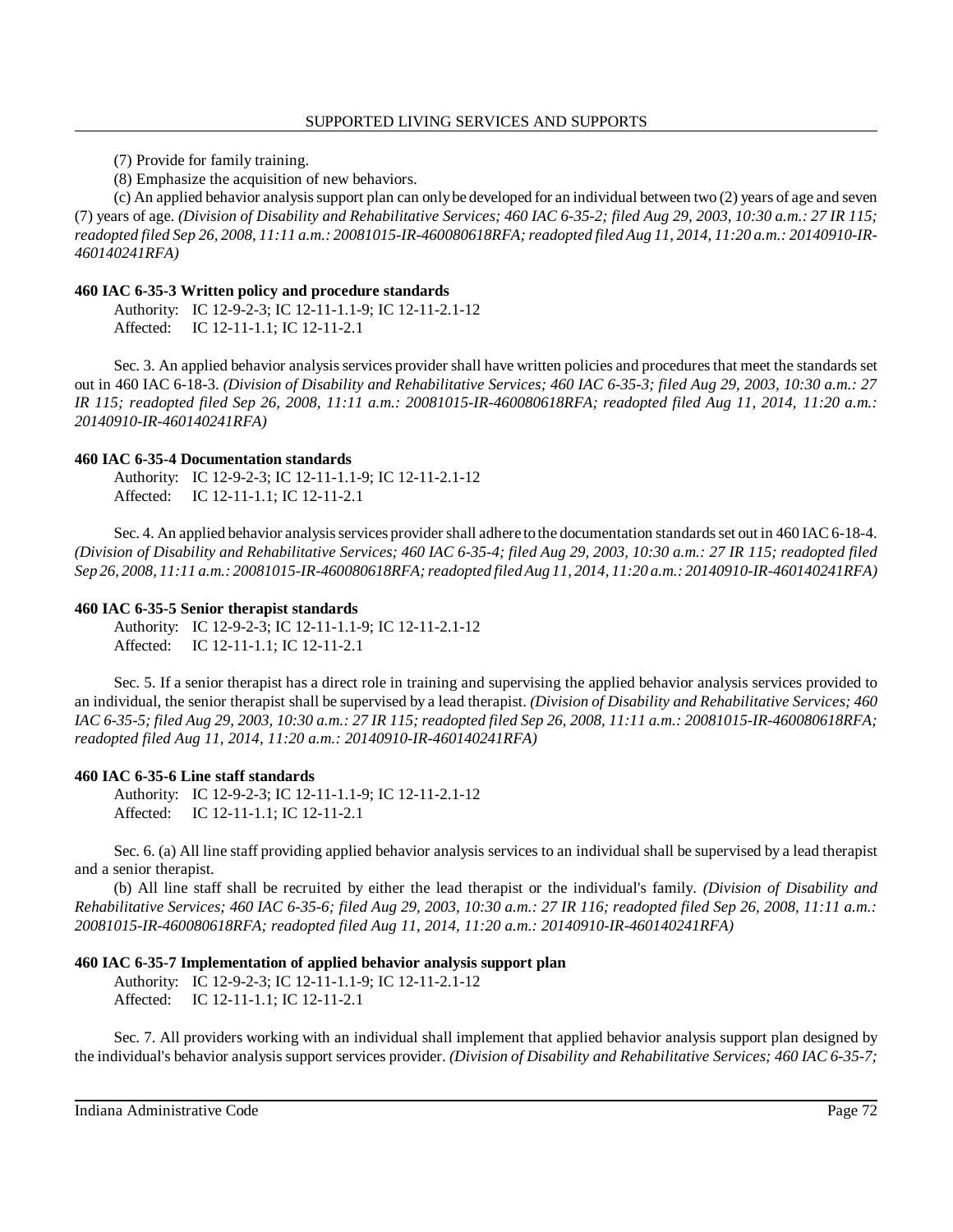*filed Aug 29, 2003, 10:30 a.m.: 27 IR 116; readopted filed Sep 26, 2008, 11:11 a.m.: 20081015-IR-460080618RFA; readopted filed Aug 11, 2014, 11:20 a.m.: 20140910-IR-460140241RFA)* 

## **460 IAC 6-35-8 Human rights committee**

Authority: IC 12-9-2-3; IC 12-11-1.1-9; IC 12-11-2.1-12 Affected: IC 12-11-1.1; IC 12-11-2.1

Sec. 8. Beginning July 1, 2004, a provider of applied behavior analysis support services who:

(1) prepares an applied behavior analysis support plan; or

(2) implements an applied behavior analysis support plan;

 shall cooperate with the division's or the BDDS's regional human rights committee for the geographic area in which the provider is providing services under this article. *(Division of Disability and Rehabilitative Services; 460 IAC 6-35-8; filed Aug 29, 2003, 10:30 a.m.: 27 IR 116; readopted filed Sep 26, 2008, 11:11 a.m.: 20081015-IR-460080618RFA; readopted filed Aug 11, 2014, 11:20 a.m.: 20140910-IR-460140241RFA)* 

# **Rule 36. Code of Ethics**

### **460 IAC 6-36-1 Applicability**

Authority: IC 12-9-2-3; IC 12-11-1.1-9; IC 12-11-2.1-12 Affected: IC 12-11-1.1; IC 12-11-2.1

 Sec. 1. This rule applies to all providers of supported living services and supports. *(Division of Disability and Rehabilitative Services; 460 IAC 6-36-1; filed Apr 16, 2004, 10:00 a.m.: 27 IR 2726; readopted filed Sep 26, 2008, 11:11 a.m.: 20081015-IR- 460080618RFA; readopted filed Aug 11, 2014, 11:20 a.m.: 20140910-IR-460140241RFA)* 

#### **460 IAC 6-36-2 Code of ethics**

Authority: IC 12-9-2-3; IC 12-11-1.1-9; IC 12-11-2.1-12 Affected: IC 12-11-1.1; IC 12-11-2.1

Sec. 2. A provider, in the provision of services under this article, shall abide by the following code of ethics:

 (1) A provider shall provide professional services with objectivity and with respect for the unique needs and values of the individual being provided services.

 (2) A provider shall avoid discrimination on the basis of factors that are irrelevant to the provision of services, including, but not limited to:

(A) race;

- (B) creed;
- (C) gender;
- (D) age; or
- (E) disability.

 (3) A provider shall provide sufficient objective information to enable an individual, or the individual's guardian, to make informed decisions.

(4) A provider shall accurately present professional qualifications and credentials.

(5) A provider shall accurately present professional qualifications of all employees or agents.

 (6) A provider shall require all employees or agents to assume responsibility and accountability for personal competence in the practice of the person's profession and in the provision of services under this article.

 (7) A provider shall require employees or agents to maintain knowledge and skills required for continued professional competence including all requirements necessary for a licensed or accredited professional to maintain the professional's licensure or accreditation.

(8) A provider shall require professional, licensed, or accredited employees or agents to adhere to acceptable standards for